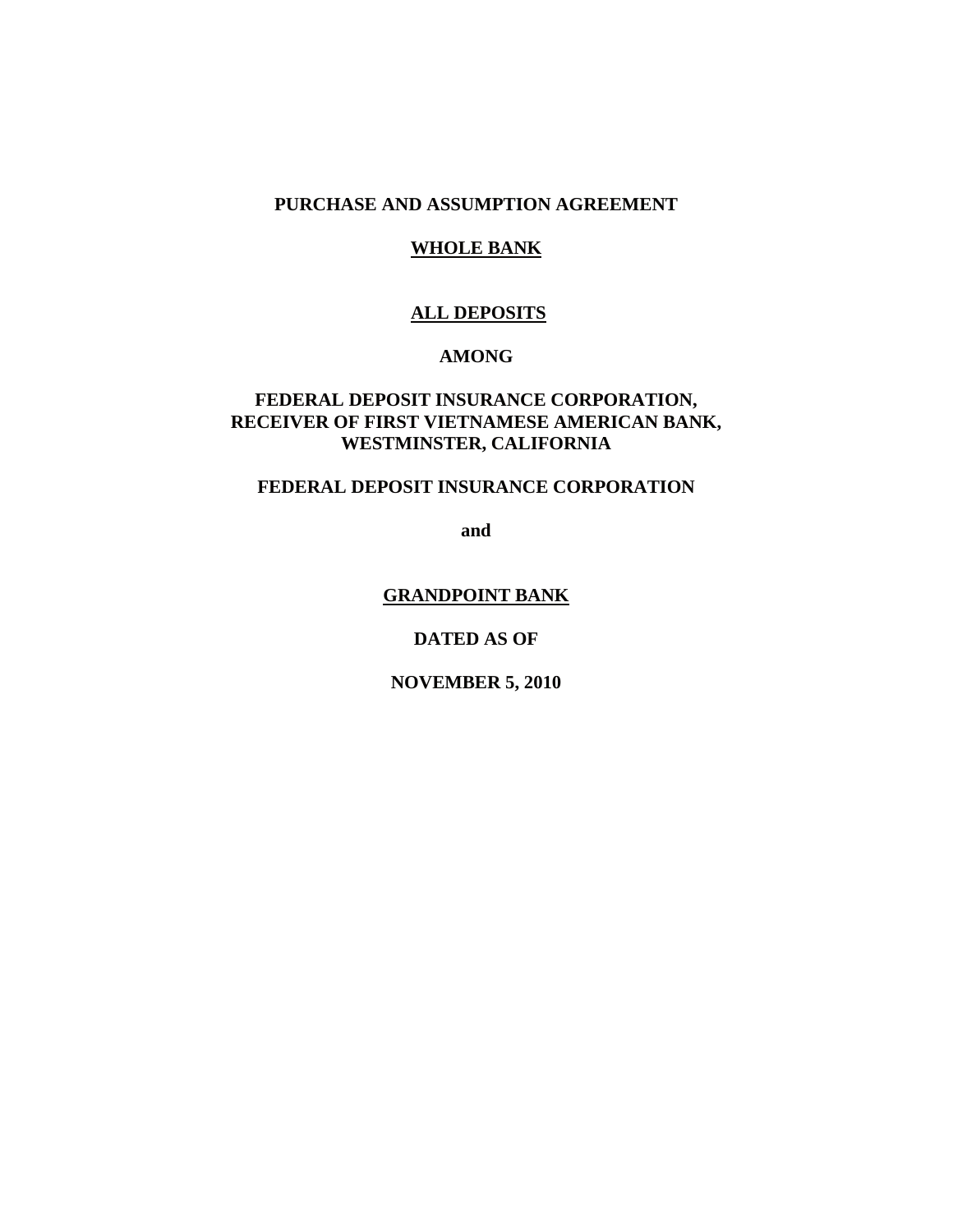## **TABLE OF CONTENTS**

| <b>ARTICLE I</b>   |                                                       |  |
|--------------------|-------------------------------------------------------|--|
| <b>ARTICLE II</b>  |                                                       |  |
| 2.1                |                                                       |  |
| 2.2                |                                                       |  |
| 2.3                |                                                       |  |
| 2.4                |                                                       |  |
| <b>ARTICLE III</b> |                                                       |  |
| 3.1                |                                                       |  |
| 3.2                |                                                       |  |
| 3.3                | Manner of Conveyance; Limited Warranty;               |  |
|                    |                                                       |  |
| 3.4                |                                                       |  |
| 3.5                |                                                       |  |
| 3.6                |                                                       |  |
| 3.7                |                                                       |  |
| <b>ARTICLE IV</b>  | <b>ASSUMPTION OF CERTAIN DUTIES AND OBLIGATIONS18</b> |  |
| 4.1                |                                                       |  |
| 4.2                |                                                       |  |
| 4.3                |                                                       |  |
| 4.4                |                                                       |  |
| 4.5                |                                                       |  |
| 4.6                |                                                       |  |
| 4.7                | Agreement with Respect to Leased Data                 |  |
|                    |                                                       |  |
| 4.8                | Agreement with Respect to Certain                     |  |
|                    |                                                       |  |
| 4.9                |                                                       |  |
| 4.10               | Insurance                                             |  |
| 4.11               |                                                       |  |
| 4.12               | Agreement with Respect to Continuation of Group       |  |
|                    |                                                       |  |
| 4.13               |                                                       |  |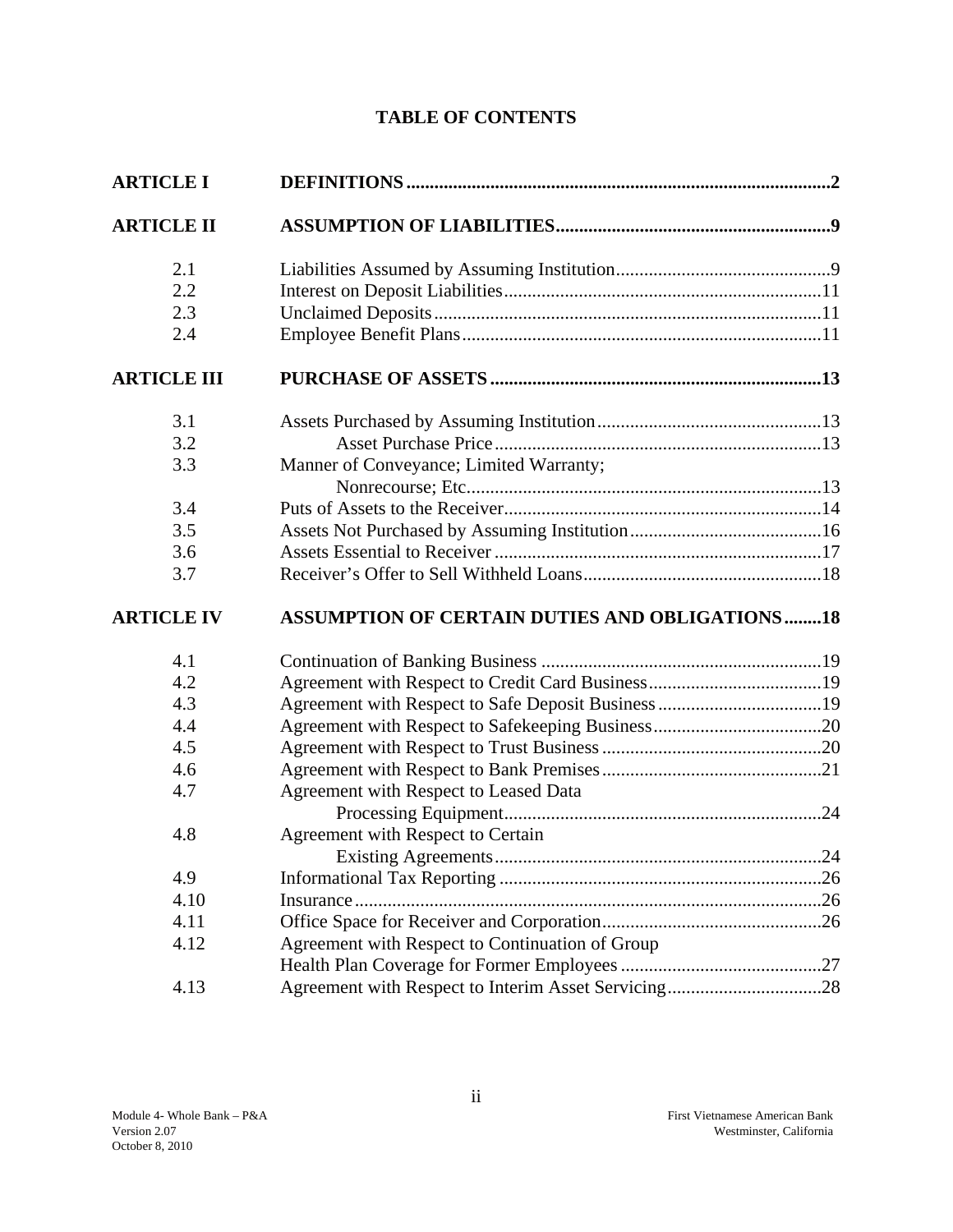| <b>ARTICLE V</b>    | <b>DUTIES WITH RESPECT TO DEPOSITORS</b>                |  |  |
|---------------------|---------------------------------------------------------|--|--|
| 5.1                 |                                                         |  |  |
| 5.2                 |                                                         |  |  |
| 5.3                 |                                                         |  |  |
| <b>ARTICLE VI</b>   |                                                         |  |  |
| 6.1                 |                                                         |  |  |
| 6.2                 |                                                         |  |  |
| 6.3                 |                                                         |  |  |
| 6.4                 |                                                         |  |  |
| <b>ARTICLE VII</b>  |                                                         |  |  |
| <b>ARTICLE VIII</b> |                                                         |  |  |
| 8.1                 |                                                         |  |  |
| 8.2                 | Correction of Errors and Omissions; Other Liabilities31 |  |  |
| 8.3                 |                                                         |  |  |
| 8.4                 |                                                         |  |  |
| 8.5                 |                                                         |  |  |
| <b>ARTICLE IX</b>   |                                                         |  |  |
| 9.1                 |                                                         |  |  |
| 9.2                 |                                                         |  |  |
| 9.3                 |                                                         |  |  |
| 9.4                 |                                                         |  |  |
| 9.5                 |                                                         |  |  |
| 9.6                 | Proceedings with Respect to Certain Assets              |  |  |
|                     |                                                         |  |  |
| 9.7                 |                                                         |  |  |
| <b>ARTICLE X</b>    |                                                         |  |  |
| <b>ARTICLE XI</b>   | REPRESENTATIONS AND WARRANTIES OF THE                   |  |  |
| <b>ARTICLE XII</b>  |                                                         |  |  |
| 12.1                |                                                         |  |  |
| 12.2                |                                                         |  |  |
| 12.3                |                                                         |  |  |
|                     |                                                         |  |  |

First Vietnamese American Bank Westminster, California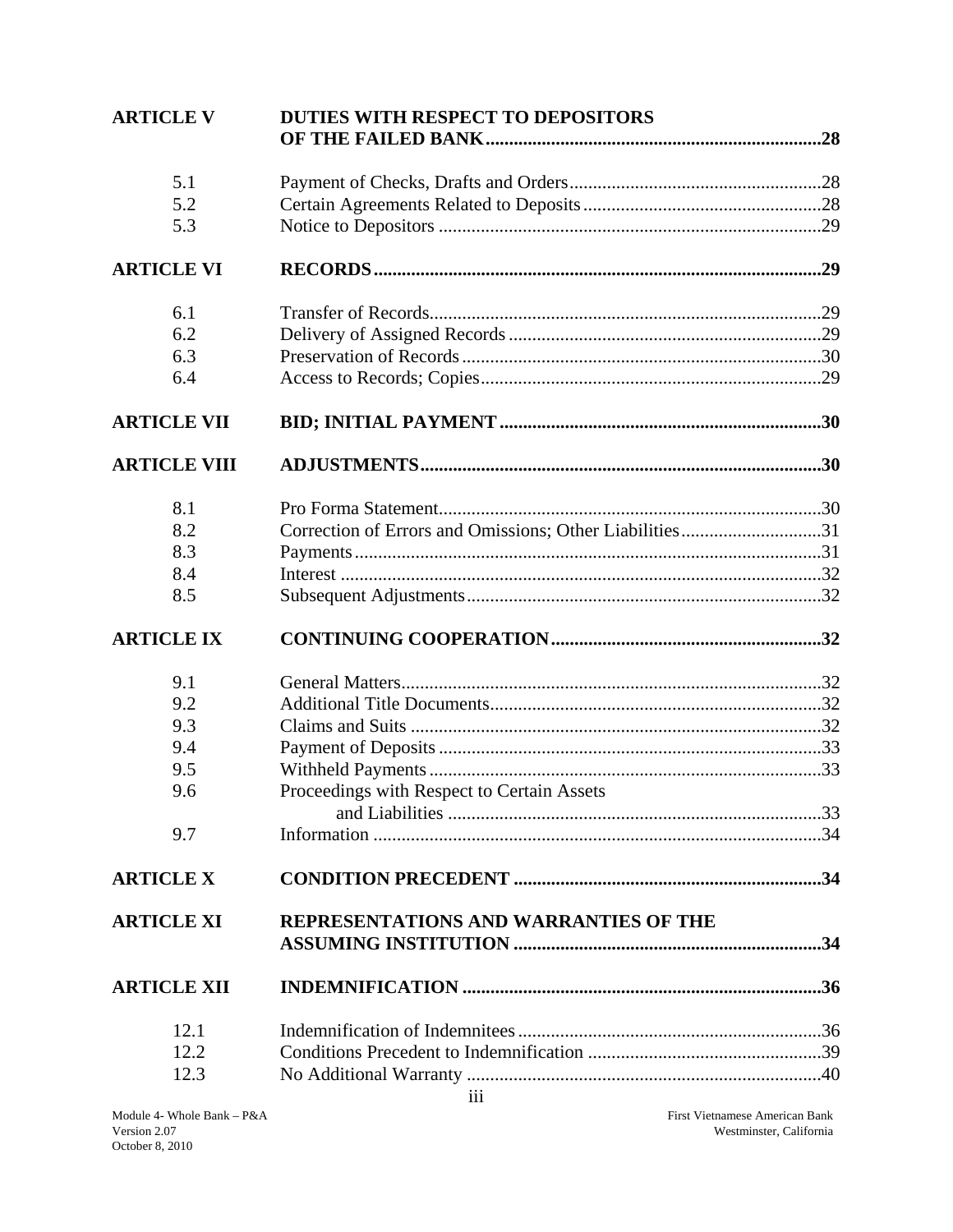| 12.4                |  |
|---------------------|--|
| 12.5                |  |
| 12.6                |  |
| 12.7                |  |
| 12.8                |  |
| <b>ARTICLE XIII</b> |  |
| 13.1                |  |
| 13.2                |  |
| 13.3                |  |
| 13.4                |  |
| 13.5                |  |
| 13.6                |  |
| 13.7                |  |
| 13.8                |  |
| 13.9                |  |
| 13.10               |  |
| 13.11               |  |
| 13.12               |  |
| 13.13               |  |

## **SCHEDULES**

| 2.1(a) |  |
|--------|--|
| 3.2    |  |
| 3.5(l) |  |
| 6.3    |  |

# **EXHIBITS**

| 2.3A   |  |
|--------|--|
| 2.3B   |  |
| 3.2(c) |  |
| 4.13   |  |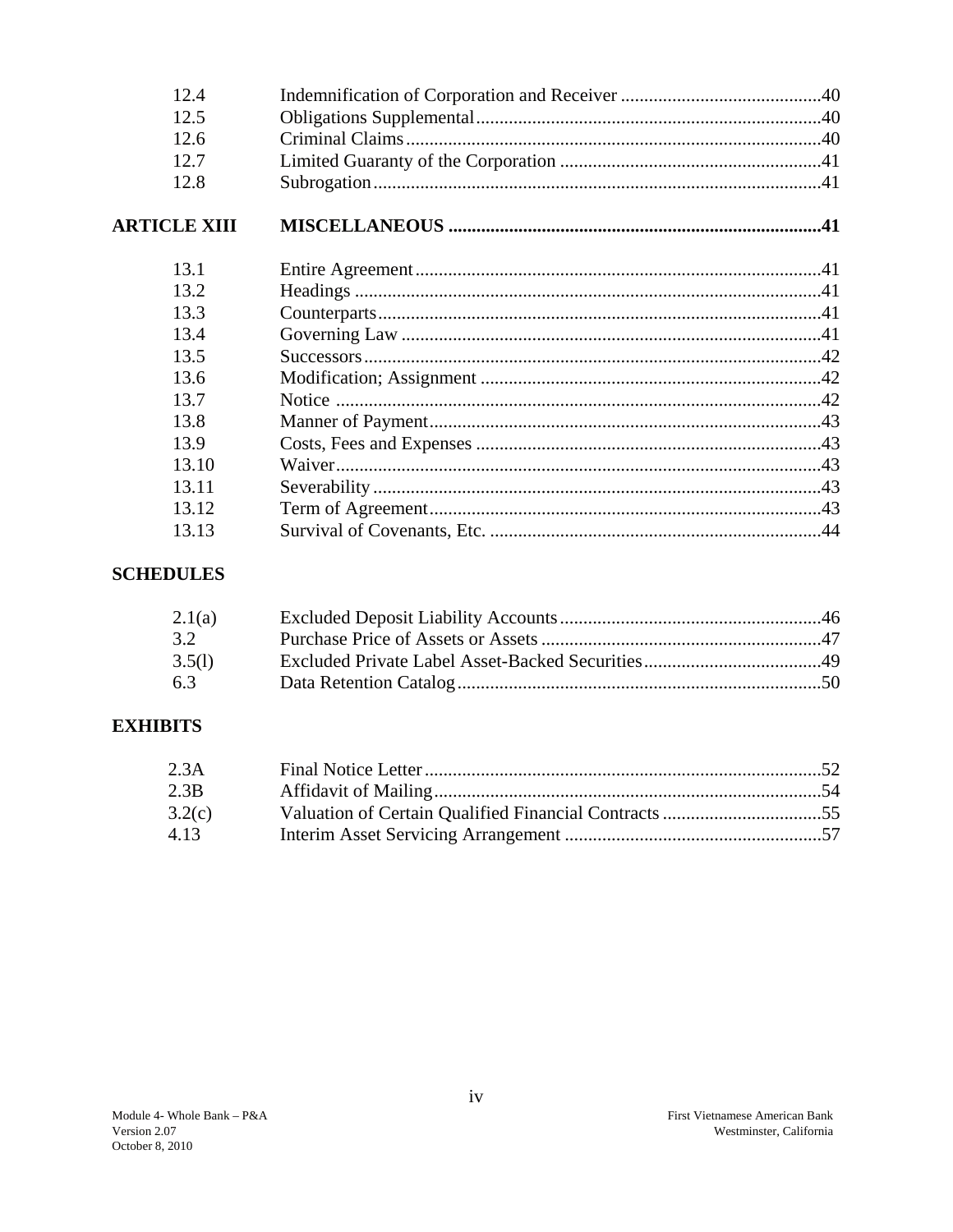#### **PURCHASE AND ASSUMPTION AGREEMENT**

#### **WHOLE BANK**

 **THIS AGREEMENT**, made and entered into as of the 5 day of November, 2010, by and among the **FEDERAL DEPOSIT INSURANCE CORPORATION, FIRST VIETNAMESE AMERICAN BANK, WESTMINSTER, CALIFORNIA** (the "Receiver"), **GRANDPOINT BANK**, organized under the laws of the State of California, and having its principal place of business in Los Angeles, California (the "Assuming Institution"), and the **FEDERAL DEPOSIT INSURANCE CORPORATION**, organized under the laws of the United States of America and having its principal office in Washington, D.C., acting in its corporate capacity (the "Corporation").

#### **WITNESSETH**:

**WHEREAS**, on Bank Closing, the Chartering Authority closed First Vietnamese American Bank (the "Failed Bank") pursuant to applicable law and the Corporation was appointed Receiver thereof; and

**WHEREAS**, the Assuming Institution desires to purchase certain assets and assume certain deposit and other liabilities of the Failed Bank on the terms and conditions set forth in this Agreement; and

**WHEREAS**, pursuant to 12 U.S.C. Section  $1823(c)(2)(A)$ , the Corporation may provide assistance to the Assuming Institution to facilitate the transactions contemplated by this Agreement, which assistance may include indemnification pursuant to Article XII; and

**WHEREAS**, the Board of Directors of the Corporation (the "Board") has determined to provide assistance to the Assuming Institution on the terms and subject to the conditions set forth in this Agreement; and

**WHEREAS**, the Board has determined pursuant to 12 U.S.C. Section 1823(c)(4)(A) that such assistance is necessary to meet the obligation of the Corporation to provide insurance coverage for the insured deposits in the Failed Bank and is the least costly to the deposit insurance fund of all possible methods for meeting such obligation.

 **NOW THEREFORE**, in consideration of the mutual promises herein set forth and other valuable consideration, the parties hereto agree as follows: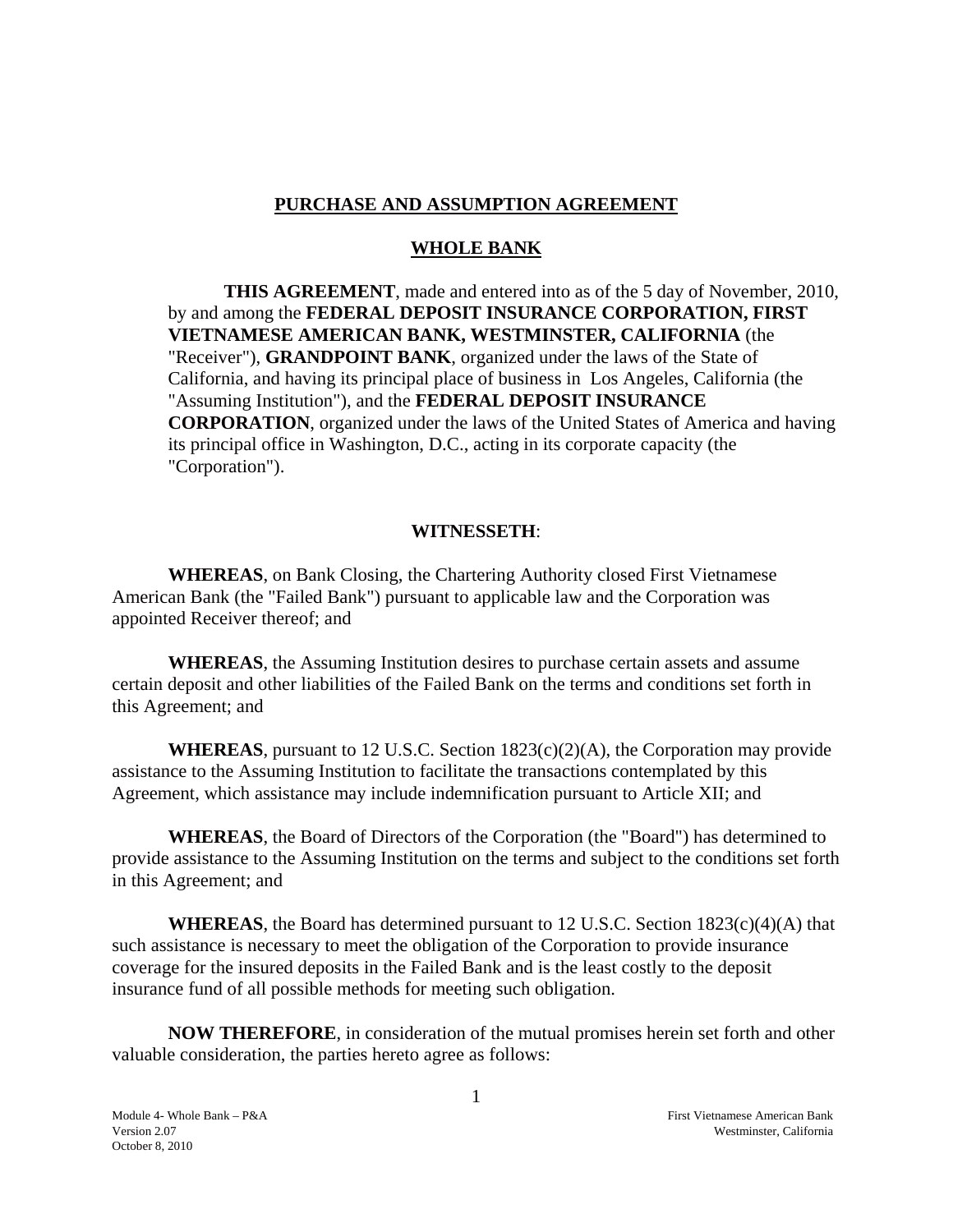## **ARTICLE I DEFINITIONS**

<span id="page-5-0"></span>Capitalized terms used in this Agreement shall have the meanings set forth in this Article I, or elsewhere in this Agreement. As used herein, words imparting the singular include the plural and vice versa.

**"Accounting Records"** means the general ledger and subsidiary ledgers and supporting schedules which support the general ledger balances.

**"Acquired Subsidiaries"** means Subsidiaries of the Failed Bank acquired pursuant to Section 3.1.

**"Affiliate"** of any Person means any director, officer, or employee of that Person and any other Person (i) who is directly or indirectly controlling, or controlled by, or under direct or indirect common control with, such Person, or (ii) who is an affiliate of such Person as the term "affiliate" is defined in Section 2 of the Bank Holding Company Act of 1956, as amended, 12 U.S.C. Section 1841.

**"Agreement"** means this Purchase and Assumption Agreement by and among the Assuming Institution, the Corporation and the Receiver, as amended or otherwise modified from time to time.

**"Assets"** means all assets of the Failed Bank purchased pursuant to Section 3.1. Assets owned by Subsidiaries of the Failed Bank are not "Assets" within the meaning of this definition.

**"Assumed Deposits"** means Deposits.

**"Bank Closing"** means the close of business of the Failed Bank on the date on which the Chartering Authority closed such institution.

**"Bank Premises"** means the banking houses, drive-in banking facilities, and teller facilities (staffed or automated) together with adjacent parking, storage and service facilities and structures connecting remote facilities to banking houses, and land on which the foregoing are located, and unimproved land that are owned or leased by the Failed Bank and that have formerly been utilized, are currently utilized, or are intended to be utilized in the future by the Failed Bank as shown on the Accounting Record of the Failed Bank as of Bank Closing.

**"Bid Amount"** has the meaning provided in Article VII.

**"Bid Valuation Date"** means September 14, 2010.

October 8, 2010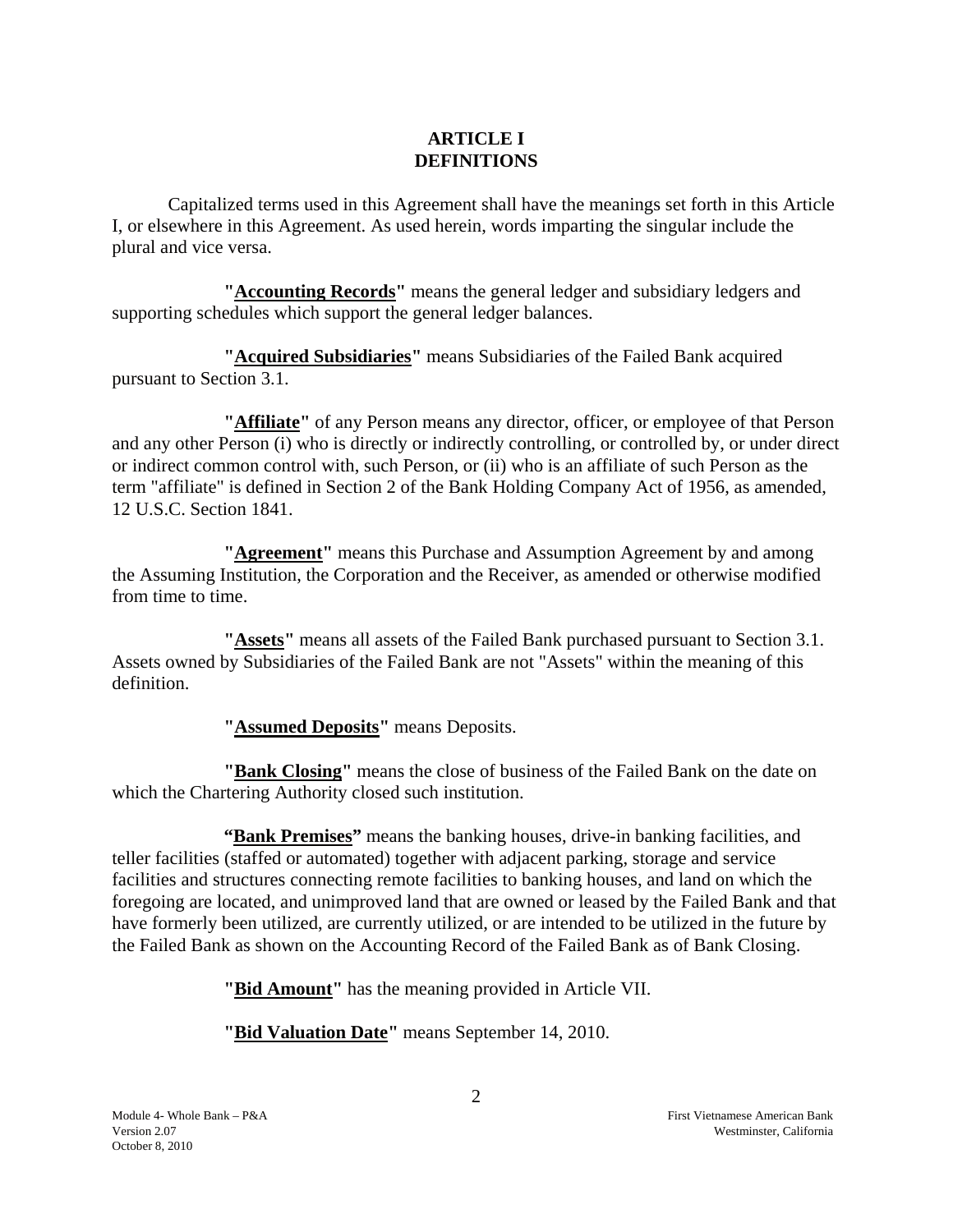**"Book Value"** means, with respect to any Asset and any Liability Assumed, the dollar amount thereof stated on the Accounting Records of the Failed Bank. The Book Value of any item shall be determined as of Bank Closing after adjustments made by the Receiver for differences in accounts, suspense items, unposted debits and credits, and other similar adjustments or corrections and for setoffs, whether voluntary or involuntary. The Book Value of a Subsidiary of the Failed Bank acquired by the Assuming Institution shall be determined from the investment in subsidiary and related accounts on the "bank only" (unconsolidated) balance sheet of the Failed Bank based on the equity method of accounting. Without limiting the generality of the foregoing, (i) the Book Value of a Liability Assumed shall include all accrued and unpaid interest thereon as of Bank Closing, and (ii) the Book Value of a Loan shall reflect adjustments for earned interest, or unearned interest (as it relates to the "rule of 78s" or add-oninterest loans, as applicable), if any, as of Bank Closing, adjustments for the portion of earned or unearned loan-related credit life and/or disability insurance premiums, if any, attributable to the Failed Bank as of Bank Closing, and adjustments for Failed Bank Advances, if any, in each case as determined for financial reporting purposes. The Book Value of an Asset shall not include any adjustment for loan premiums, discounts or any related deferred income, fees or expenses, or general or specific reserves on the Accounting Records of the Failed Bank.

**"Business Day"** means a day other than a Saturday, Sunday, Federal legal holiday or legal holiday under the laws of the State where the Failed Bank is located, or a day on which the principal office of the Corporation is closed.

**"Chartering Authority"** means (i) with respect to a national bank, the Office of the Comptroller of the Currency, (ii) with respect to a Federal savings association or savings bank, the Office of Thrift Supervision, (iii) with respect to a bank or savings institution chartered by a State, the agency of such State charged with primary responsibility for regulating and/or closing banks or savings institutions, as the case may be, (iv) the Corporation in accordance with 12 U.S.C. Section 1821(c), with regard to self appointment, or (v) the appropriate Federal banking agency in accordance with 12 U.S.C. 1821(c)(9).

**"Commitment"** means the unfunded portion of a line of credit or other commitment reflected on the books and records of the Failed Bank to make an extension of credit (or additional advances with respect to a Loan) that was legally binding on the Failed Bank as of Bank Closing, other than extensions of credit pursuant to the credit card business and overdraft protection plans of the Failed Bank, if any.

**"Credit Documents"** mean the agreements, instruments, certificates or other documents at any time evidencing or otherwise relating to, governing or executed in connection with or as security for, a Loan, including without limitation notes, bonds, loan agreements, letter of credit applications, lease financing contracts, banker's acceptances, drafts, interest protection agreements, currency exchange agreements, repurchase agreements, reverse repurchase agreements, guarantees, deeds of trust, mortgages, assignments, security agreements, pledges, subordination or priority agreements, lien priority agreements, undertakings, security instruments, certificates, documents, legal opinions, participation agreements and intercreditor agreements, and all amendments, modifications, renewals, extensions, rearrangements, and substitutions with respect to any of the foregoing.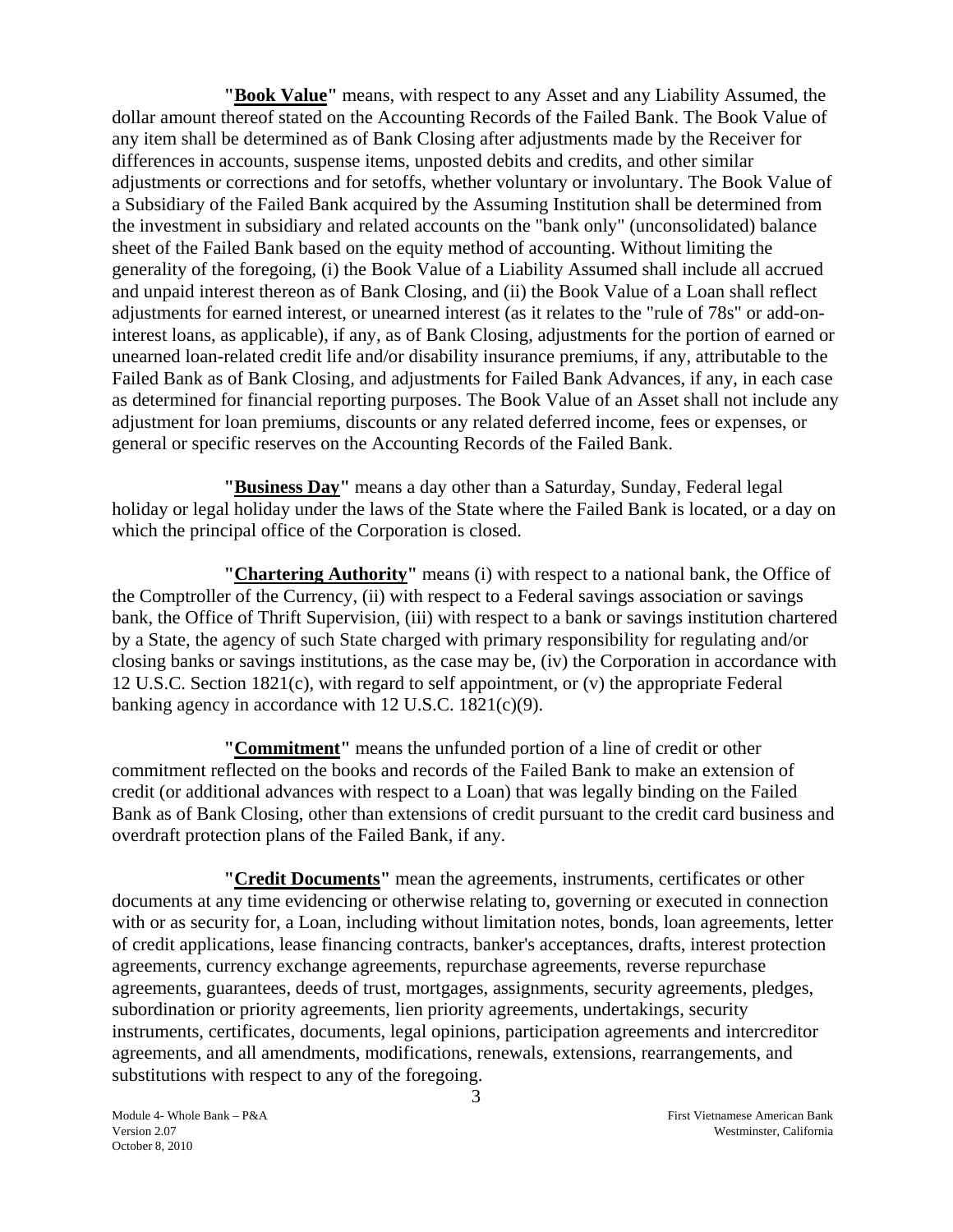**"Credit File"** means all Credit Documents and all other credit, collateral, or insurance documents in the possession or custody of the Assuming Institution, or any of its Subsidiaries or Affiliates, relating to an Asset or a Loan included in a Put Notice, or copies of any thereof.

**"Data Processing Equipment"** means any equipment, computer hardware, or computer software (and the lease or licensing agreements related thereto) other than Personal Computers, owned or leased by the Failed Bank at Bank Closing, which is, was, or could have been used by the Failed Bank in connection with data processing activities.

**"Deposit"** means a deposit as defined in 12 U.S.C. Section 1813(l), including without limitation, outstanding cashier's checks and other official checks and all uncollected items included in the depositors' balances and credited on the books and records of the Failed Bank; provided, that the term "Deposit" shall not include all or any portion of those deposit balances which, in the discretion of the Receiver or the Corporation, (i) may be required to satisfy it for any liquidated or contingent liability of any depositor arising from an unauthorized or unlawful transaction, or (ii) may be needed to provide payment of any liability of any depositor to the Failed Bank or the Receiver, including the liability of any depositor as a director or officer of the Failed Bank, whether or not the amount of the liability is or can be determined as of Bank Closing.

**"Deposit Secured Loan"** means a loan in which the only collateral securing the loan is Assumed Deposits or deposits at other insured depository institutions.

"**Electronically Stored Information**" means any system backup tapes, any electronic mail (whether on an exchange or other similar system), any data on personal computers and any data on server hard drives.

**"Failed Bank Advances"** means the total sums paid by the Failed Bank to (i) protect its lien position, (ii) pay ad valorem taxes and hazard insurance, and (iii) pay credit life insurance, accident and health insurance, and vendor's single interest insurance.

**"Fair Market Value"** means (i)(a) "Market Value" as defined in the regulation prescribing the standards for real estate appraisals used in federally related transactions, 12 C.F.R. § 323.2(g), and accordingly shall mean the most probable price which a property should bring in a competitive and open market under all conditions requisite to a fair sale, the buyer and seller each acting prudently and knowledgeably, and assuming the price is not affected by undue stimulus. Implicit in this definition is the consummation of a sale as of a specified date and the passing of title from seller to buyer under conditions whereby:

(1) Buyer and seller are typically motivated;

(2) Both parties are well informed or well advised, and acting in what they consider their own best interests;

(3) A reasonable time is allowed for exposure in the open market;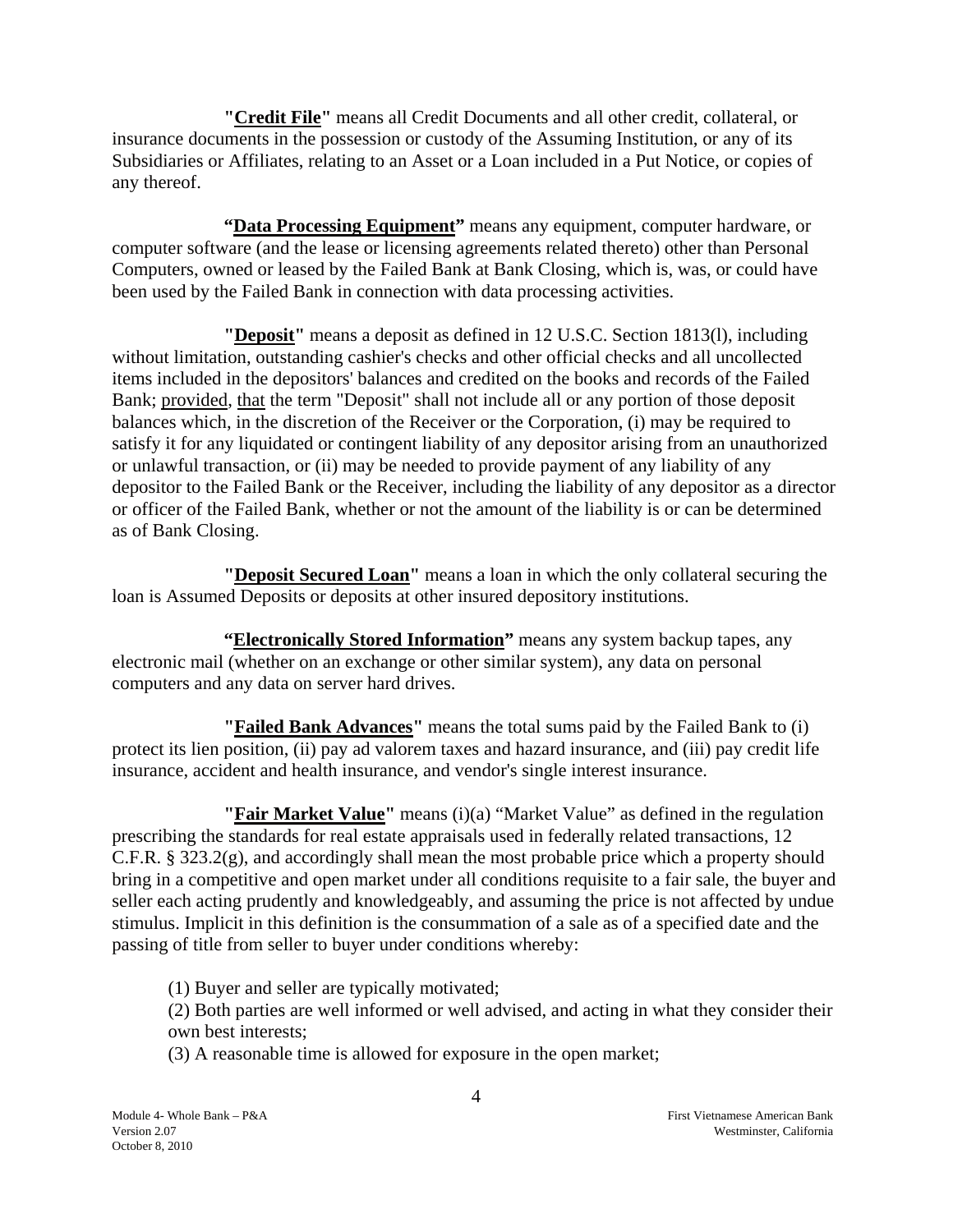(4) Payment is made in terms of cash in U.S. dollars or in terms of financial arrangements comparable thereto; and

(5) The price represents the normal consideration for the property sold unaffected by special or creative financing or sales concessions granted by anyone associated with the sale;

as determined as of Bank Closing by an appraiser mutually acceptable to the Receiver and the Assuming Institution; any costs and fees associated with such determination shall be shared equally by the Receiver and the Assuming Institution, and (b) which, with respect to Bank Premises (to the extent, if any, that Bank Premises are purchased utilizing this valuation method), shall be determined not later than sixty (60) days after Bank Closing by an appraiser selected by the Receiver and the Assuming Institution within seven (7) days after Bank Closing; or (ii) with respect to property other than Bank Premises purchased utilizing this valuation method, the price therefor as established by the Receiver and agreed to by the Assuming Institution, or in the absence of such agreement, as determined in accordance with clause (i)(a) above.

"**Fixtures**" means those leasehold improvements, additions, alterations and installations constituting all or a part of Bank Premises and which were acquired, added, built, installed or purchased at the expense of the Failed Bank, regardless of the holder of legal title thereto as of Bank Closing.

**"Furniture and Equipment"** means the furniture and equipment (other than Safe Deposit Boxes, motor vehicles, Personal Computers, and Data Processing Equipment), leased or owned by the Failed Bank and reflected on the books of the Failed Bank as of Bank Closing, including without limitation automated teller machines, carpeting, furniture, office machinery, shelving, office supplies, telephone, surveillance and security systems, ancillary equipment, and artwork. Furniture and equipment located at a storage facility not adjacent to a Bank Premises are excluded from this definition.

**"Indemnitees"** means, except as provided in paragraph (11) of Section 12.1(b), (i) the Assuming Institution, (ii) the Subsidiaries and Affiliates of the Assuming Institution other than any Subsidiaries or Affiliates of the Failed Bank that are or become Subsidiaries or Affiliates of the Assuming Institution, and (iii) the directors, officers, employees and agents of the Assuming Institution and its Subsidiaries and Affiliates who are not also present or former directors, officers, employees or agents of the Failed Bank or of any Subsidiary or Affiliate of the Failed Bank.

**"Initial Payment"** means the payment made pursuant to Article VII (based on the best information available as of Bank Closing), the amount of which shall be either (i) if the Bid Amount is positive, the aggregate Book Value of the Liabilities Assumed minus the sum of the aggregate purchase price of the Assets and assets purchased and the positive Bid Amount, or (ii) if the Bid Amount is negative, the sum of the aggregate Book Value of the Liabilities Assumed and the negative Bid Amount minus the aggregate purchase price of the Assets and assets purchased. The Initial Payment shall be payable by the Corporation to the Assuming Institution if (i) the Liabilities Assumed are greater than the sum of the positive Bid Amount and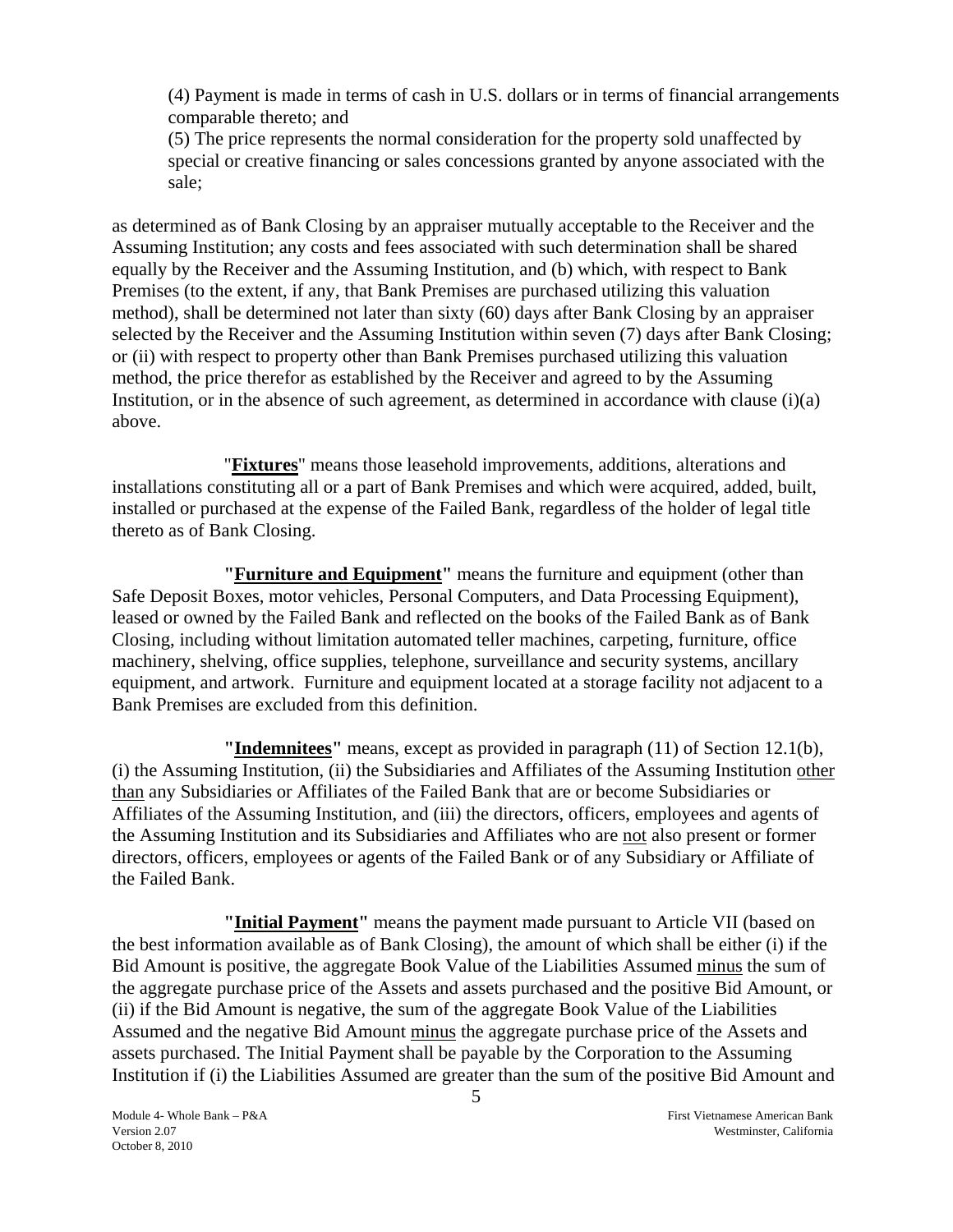the Assets and assets purchased, or if (ii) the sum of the Liabilities Assumed and the negative Bid Amount are greater than the Assets and assets purchased. The Initial Payment shall be payable by the Assuming Institution to the Corporation if (i) the Liabilities Assumed are less than the sum of the positive Bid Amount and the Assets and assets purchased, or if (ii) the sum of the Liabilities Assumed and the negative Bid Amount is less than the Assets and assets purchased. Such Initial Payment shall be subject to adjustment as provided in Article VIII.

**"Legal Balance"** means the amount of indebtedness legally owed by an Obligor with respect to a Loan, including principal and accrued and unpaid interest, late fees, attorneys' fees and expenses, taxes, insurance premiums, and similar charges, if any.

**"Liabilities Assumed"** has the meaning provided in Section 2.1.

**"Lien"** means any mortgage, lien, pledge, charge, assignment for security purposes, security interest, or encumbrance of any kind with respect to an Asset, including any conditional sale agreement or capital lease or other title retention agreement relating to such Asset.

**"Loans"** means all of the following owed to or held by the Failed Bank as of Bank Closing:

(i) loans (including loans which have been charged off the Accounting Records of the Failed Bank in whole or in part prior to the Bid Valuation Date), participation agreements, interests in participations, overdrafts of customers (including but not limited to overdrafts made pursuant to an overdraft protection plan or similar extensions of credit in connection with a deposit account), revolving commercial lines of credit, home equity lines of credit, Commitments, United States and/or State-guaranteed student loans, and lease financing contracts;

(ii) all Liens, rights (including rights of set-off), remedies, powers, privileges, demands, claims, priorities, equities and benefits owned or held by, or accruing or to accrue to or for the benefit of, the holder of the obligations or instruments referred to in clause (i) above, including but not limited to those arising under or based upon Credit Documents, casualty insurance policies and binders, standby letters of credit, mortgagee title insurance policies and binders, payment bonds and performance bonds at any time and from time to time existing with respect to any of the obligations or instruments referred to in clause (i) above; and

(iii) all amendments, modifications, renewals, extensions, refinancings, and refundings of or for any of the foregoing;

provided, that there shall be excluded from the definition of "Loans" amounts owing under Qualified Financial Contracts.

**"New Loans"** means Loans made by the Failed Bank after the Bid Valuation Date that are not continuations, amendments, modifications, renewals, extensions, refinancings, restructurings, or refundings of or for any then existing Loan.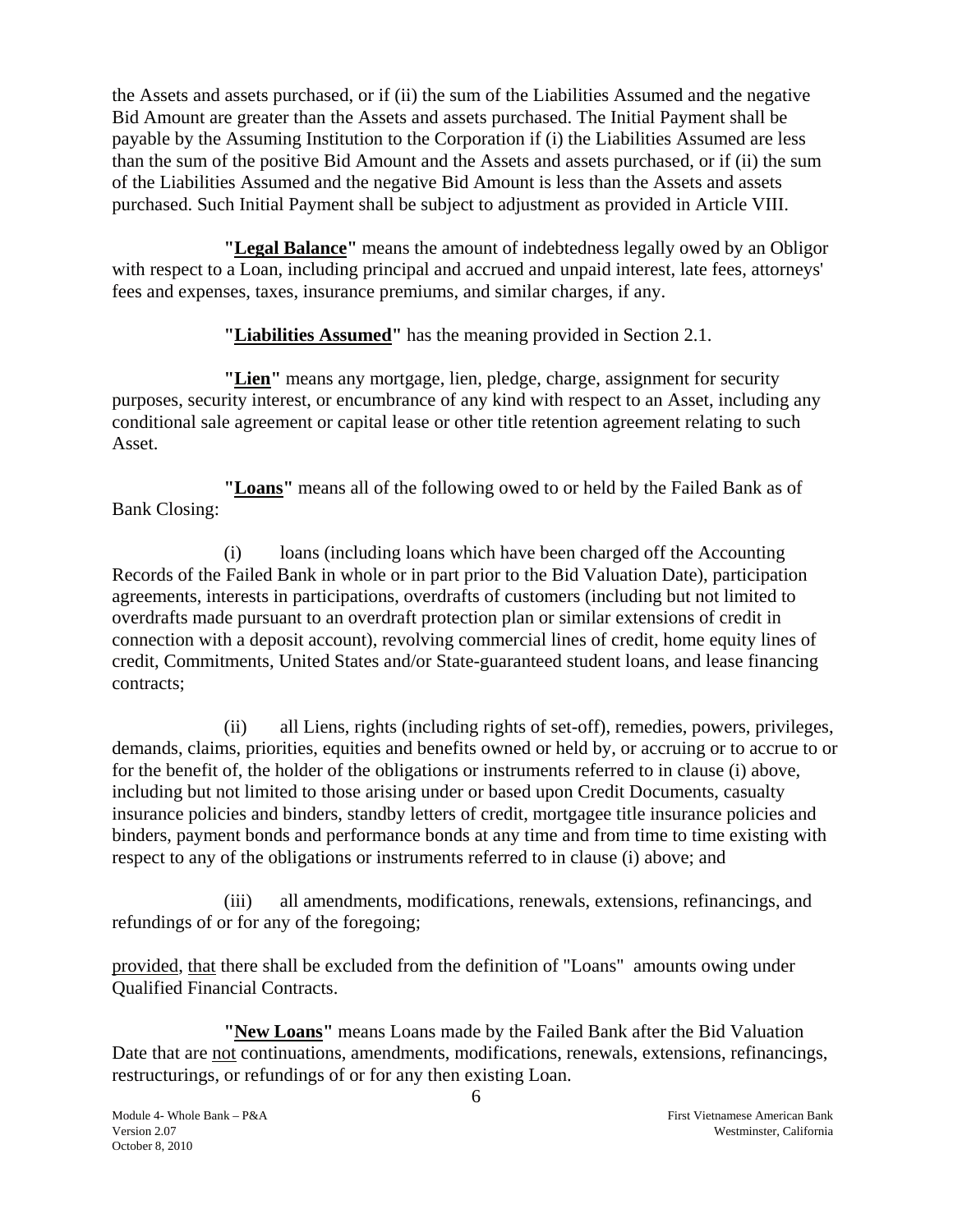**"Obligor"** means each Person liable for the full or partial payment or performance of any Loan, whether such Person is obligated directly, indirectly, primarily, secondarily, jointly, or severally.

**"Other Real Estate"** means all interests in real estate (other than Bank Premises and Fixtures), including but not limited to mineral rights, leasehold rights, condominium and cooperative interests, air rights and development rights that are owned by the Failed Bank.

**"Payment Date"** means the first Business Day after Bank Closing.

**"Person"** means any individual, corporation, partnership, joint venture, association, joint-stock company, trust, unincorporated organization, or government or any agency or political subdivision thereof, excluding the Corporation.

**"Personal Computer(s)"** means computers based on a microprocessor generally designed to be used by one person at a time and which usually store informational data on that computer's internal hard drive or attached peripheral. A personal computer can be found in various configurations such as laptops, net books, and desktops.

**"Primary Indemnitor"** means any Person (other than the Assuming Institution or any of its Affiliates) who is obligated to indemnify or insure, or otherwise make payments (including payments on account of claims made against) to or on behalf of any Person in connection with the claims covered under Article XII, including without limitation any insurer issuing any directors and officers liability policy or any Person issuing a financial institution bond or banker's blanket bond.

**"Put Date"** has the meaning provided in Section 3.4.

**"Put Notice"** has the meaning provided in Section 3.4.

**"Qualified Financial Contract"** means a qualified financial contract as defined in 12 U.S.C. Section 1821(e)(8)(D).

**"Record"** means any document, microfiche, microfilm and Electronically Stored Information (including but not limited to magnetic tape, disc storage, card forms and printed copy) of the Failed Bank generated or maintained by the Failed Bank that is owned by or in the possession of the Receiver at Bank Closing.

**"Related Liability"** with respect to any Asset means any liability existing and reflected on the Accounting Records of the Failed Bank as of Bank Closing for (i) indebtedness secured by mortgages, deeds of trust, chattel mortgages, security interests or other liens on or affecting such Asset, (ii) ad valorem taxes applicable to such Asset, and (iii) any other obligation determined by the Receiver to be directly related to such Asset.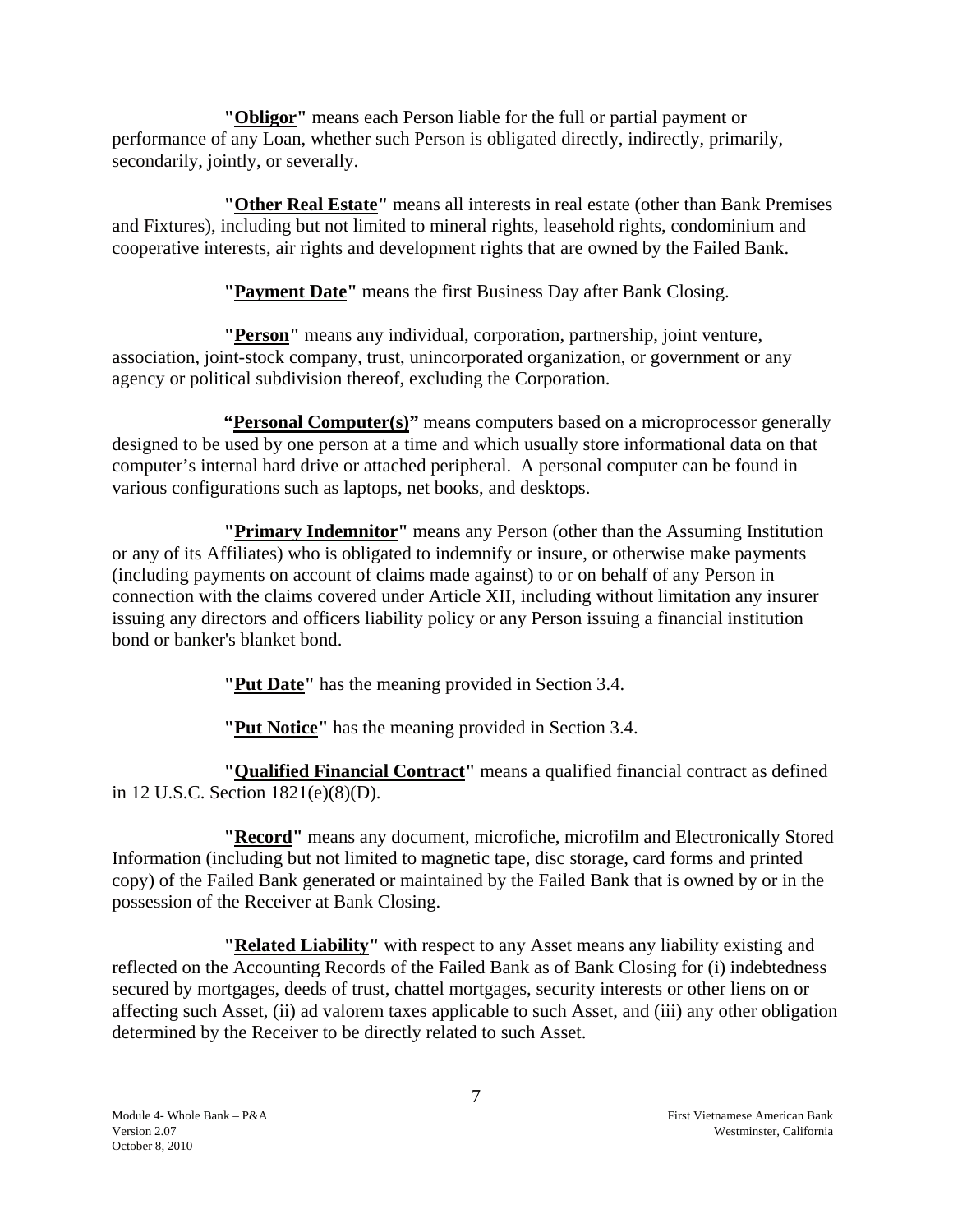**"Related Liability Amount"** with respect to any Related Liability on the books of the Assuming Institution, means the amount of such Related Liability as stated on the Accounting Records of the Assuming Institution (as maintained in accordance with generally accepted accounting principles) as of the date as of which the Related Liability Amount is being determined. With respect to a liability that relates to more than one asset, the amount of such Related Liability shall be allocated among such assets for the purpose of determining the Related Liability Amount with respect to any one of such assets. Such allocation shall be made by specific allocation, where determinable, and otherwise shall be pro rata based upon the dollar amount of such assets stated on the Accounting Records of the entity that owns such asset.

**"Repurchase Price"** means with respect to any Asset or asset, which shall be determined by the Receiver, the lesser of (a) or (b):

(a) (i) in the event of a negative Bid Amount, the amount paid by the Assuming Institution, discounted by a percentage equal to the quotient produced by dividing the Assuming Institution's Bid Amount by the aggregate Book Value of the Risk Assets of the Failed Bank;

(ii) in the event of a negative Bid Amount, the amount resulting from (a)(i), above, or in the event of a positive Bid Amount, the amount paid by the Assuming Institution, (x) for a Loan, shall be decreased by any portion of the Loan classified "loss" and by one-half of any portion of the Loan classified "doubtful" as of the Bid Valuation Date, and (y) for any Asset or asset, including a Loan, decreased by the amount of any money received with respect thereto since Bank Closing and, if the Asset is a Loan or other interest bearing or earning asset, the resulting amount shall then be increased or decreased, as the case may be, by interest or discount (whichever is applicable) accrued from and after Bank Closing at the lower of: (i) the contract rate with respect to such Asset, or (ii) the Settlement Interest Rate; net proceeds received by or due to the Assuming Institution from the sale of collateral, any forgiveness of debt, or otherwise shall be deemed money received by the Assuming Institution; or

(b) the dollar amount thereof stated on the Accounting Records of the Assuming Institution as of the date as of which the Repurchase Price is being determined, as maintained in accordance with generally accepted accounting principles, and, if the asset is a Loan, regardless of the Legal Balance thereof and adjusted in the same manner as the Book Value of a Failed Bank Loan would be adjusted hereunder.

Provided, however, (b), above, shall not be applicable and the Bid Amount shall be considered to have been positive for Loans repurchased pursuant to Section 3.4(a).

**"Risk Assets"** means (i) all Loans purchased hereunder, excluding (a) New Loans and (b) Loans to the extent secured by Assumed Deposits (and not included in (i)(a)), plus (ii) the Accrued Interest Receivable, Prepaid Expense, Other Assets as set forth in the information provided in the marketing of the Failed Bank.

**"Safe Deposit Boxes"** means the safe deposit boxes of the Failed Bank, if any, including the removable safe deposit boxes and safe deposit stacks in the Failed Bank's vault(s),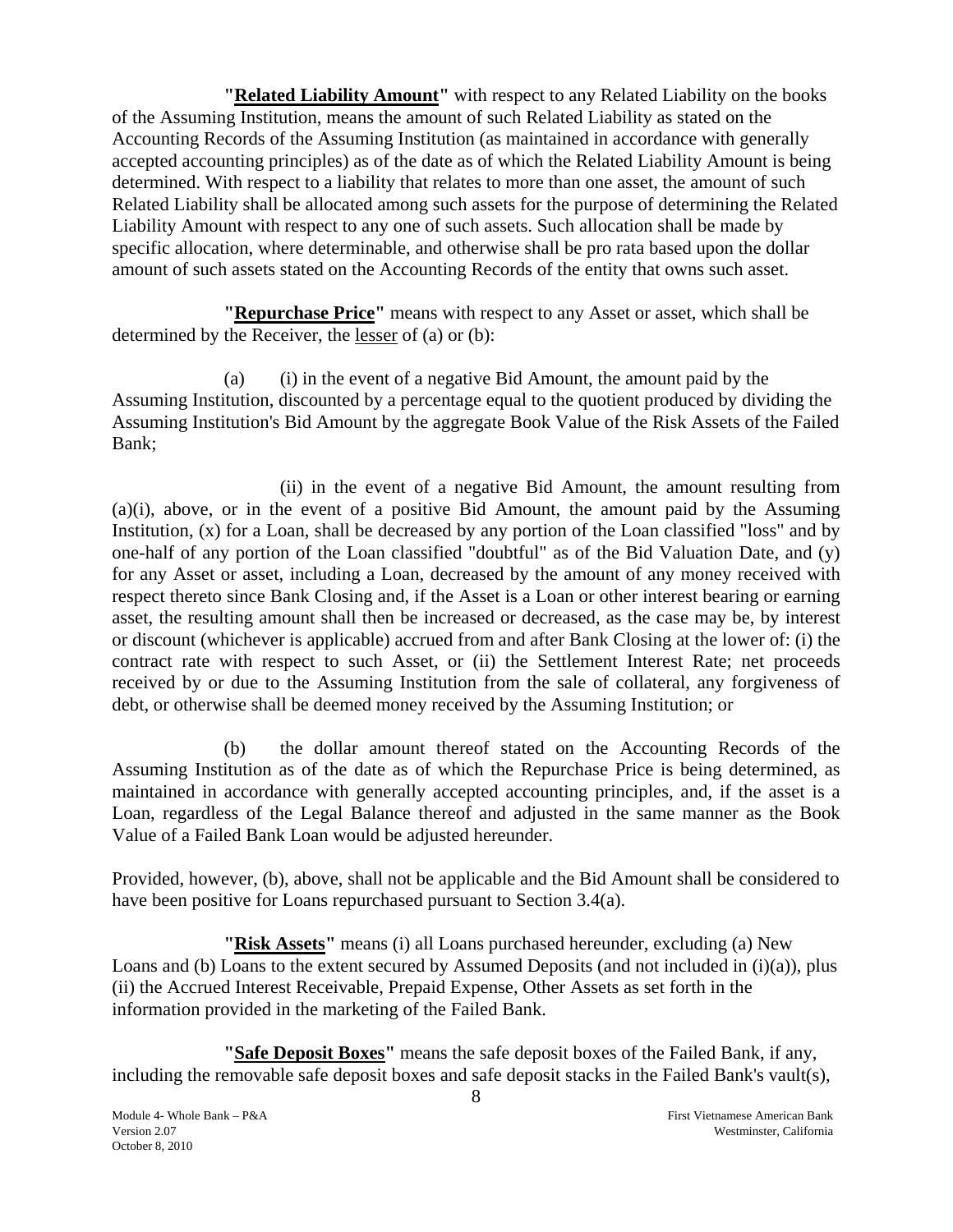all rights and benefits under rental agreements with respect to such safe deposit boxes, and all keys and combinations thereto.

**"Settlement Date"** means the first Business Day immediately prior to the day which is three hundred sixty-five (365) days after Bank Closing, or such other date prior thereto as may be agreed upon by the Receiver and the Assuming Institution. The Receiver, in its discretion, may extend the Settlement Date.

**"Settlement Interest Rate"** means, for the first calendar quarter or portion thereof during which interest accrues, the rate determined by the Receiver to be equal to the Investment Rate on twenty-six (26)-week United States Treasury Bills as published the week of Bank Closing by the United States Treasury on the TreasuryDirect.gov website; provided, that if no such Investment Rate is published the week of Bank Closing, the Investment Rate for such Treasury Bills most recently published by the United States Treasury on TreasuryDirect.gov prior to Bank Closing shall be used. Thereafter, the rate shall be adjusted to the rate determined by the Receiver to be equal to the Investment Rate on such Treasury Bills in effect as of the first day of each succeeding calendar quarter during which interest accrues as published by The United States Treasury on the TreasuryDirect.gov website.

**"Subsidiary"** has the meaning set forth in Section 3(w)(4) of the Federal Deposit Insurance Act, 12 U.S.C. Section 1813(w)(4), as amended.

#### **ARTICLE II ASSUMPTION OF LIABILITIES**

 **2.1 Liabilities Assumed by Assuming Institution.** The Assuming Institution expressly assumes at Book Value (subject to adjustment pursuant to Article VIII) and agrees to pay, perform, and discharge all of the following liabilities of the Failed Bank as of Bank Closing, except as otherwise provided in this Agreement (such liabilities referred to as "Liabilities Assumed"):

- (a) Assumed Deposits, except those Deposits specifically listed on Schedule 2.1(a); provided, that as to any Deposits of public money which are Assumed Deposits, the Assuming Institution agrees to properly secure such Deposits with such Assets as appropriate which, prior to Bank Closing, were pledged as security by the Failed Bank, or with assets of the Assuming Institution, if such securing Assets, if any, are insufficient to properly secure such Deposits;
- (b) liabilities for indebtedness secured by mortgages, deeds of trust, chattel mortgages, security interests or other liens on or affecting any Assets, if any; provided, that the assumption of any liability pursuant to this paragraph shall be limited to the market value of the Assets securing such liability as determined by the Receiver;

(c) all borrowings from, and obligations and indebtedness to, Federal Reserve Banks and Federal Home Loan Banks, if any, whether currently owed, or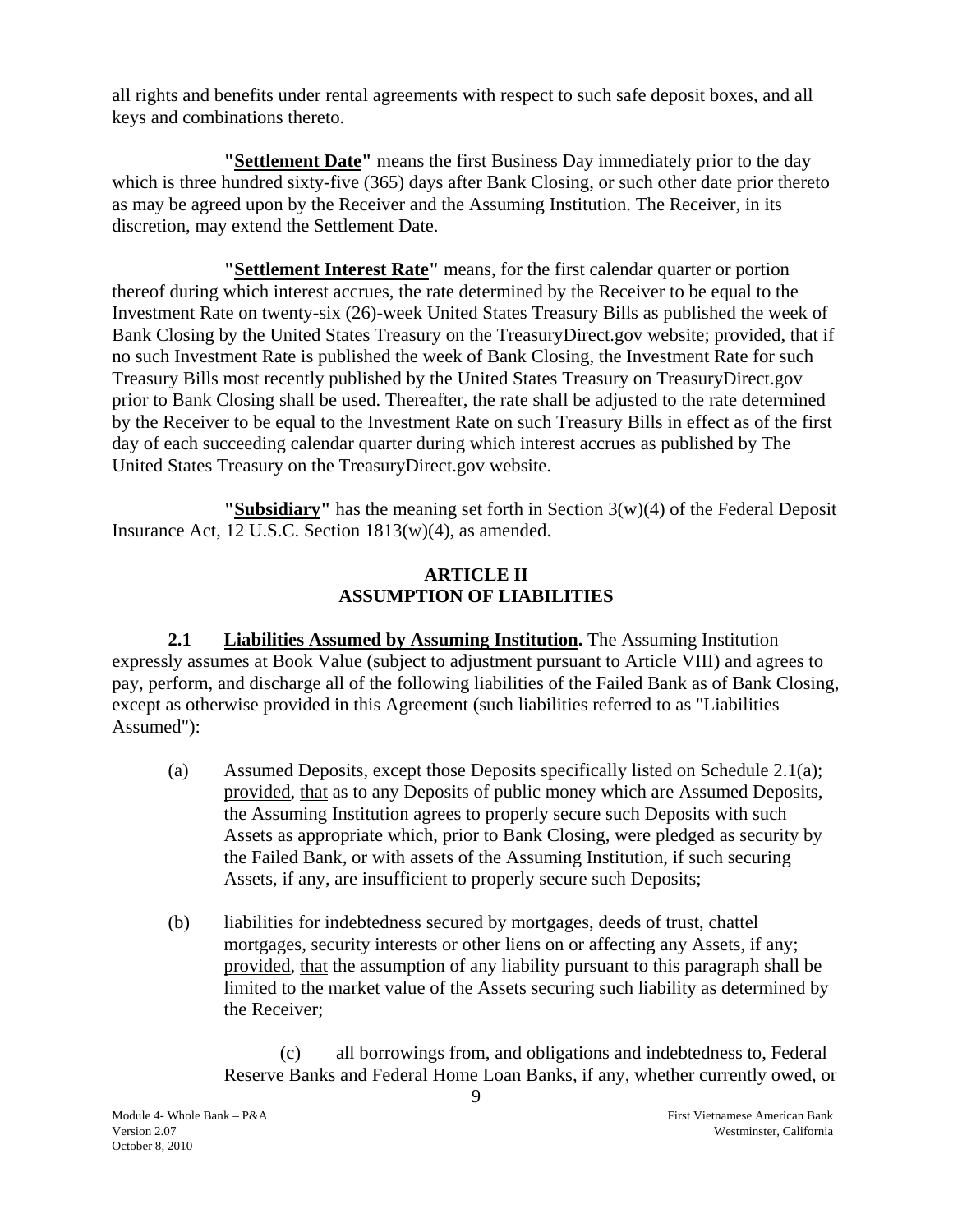conditional or not yet matured, including but not limited to, if applicable, (i) advances, including principal, interest, and any prepayment fees, costs and expenses; (ii) letters of credit, including any reimbursement obligations; (iii) acquired member assets programs, including representations, warranties, credit enhancement obligations and servicing obligations; (iv) affordable housing programs, including retention agreements and other contracts and monitoring obligations; (v) swaps and other derivatives; and (vi) safekeeping and custody agreements, provided, that the assumption of any liability pursuant to this paragraph shall be limited to the market value of the assets securing such liability as determined by the Receiver; and overdrafts, debit balances, service charges, reclamations and adjustments to accounts with the Federal Reserve Banks as reflected on the books and records of any such Federal Reserve Bank within ninety (90) days after the Bank Closing Date, if any;

- (d) ad valorem taxes applicable to any Asset, if any; provided, that the assumption of any ad valorem taxes pursuant to this paragraph shall be limited to an amount equal to the market value of the Asset to which such taxes apply as determined by the Receiver;
- (e) liabilities, if any, for federal funds purchased, repurchase agreements and overdrafts in accounts maintained with other depository institutions (including any accrued and unpaid interest thereon computed to and including Bank Closing); provided, that the assumption of any liability pursuant to this paragraph shall be limited to the market value of the Assets securing such liability as determined by the Receiver;
- (f) United States Treasury tax and loan note option accounts, if any;
- (g) liabilities for any acceptance or commercial letter of credit (other than "standby letters of credit" as defined in 12 C.F.R. Section 337.2(a)); provided, that the assumption of any liability pursuant to this paragraph shall be limited to the market value of the Assets securing such liability as determined by the Receiver;
- (h) duties and obligations assumed pursuant to this Agreement including without limitation those relating to the Failed Bank's Records, credit card business, debit card business, stored value and gift card business, overdraft protection plans, safe deposit business, safekeeping business, or trust business, if any; and
- (i) liabilities, if any, for Commitments; and
- (j) liabilities, if any, for amounts owed to any Subsidiary of the Failed Bank acquired under Section 3.1;
- (k) liabilities, if any, with respect to Qualified Financial Contracts; and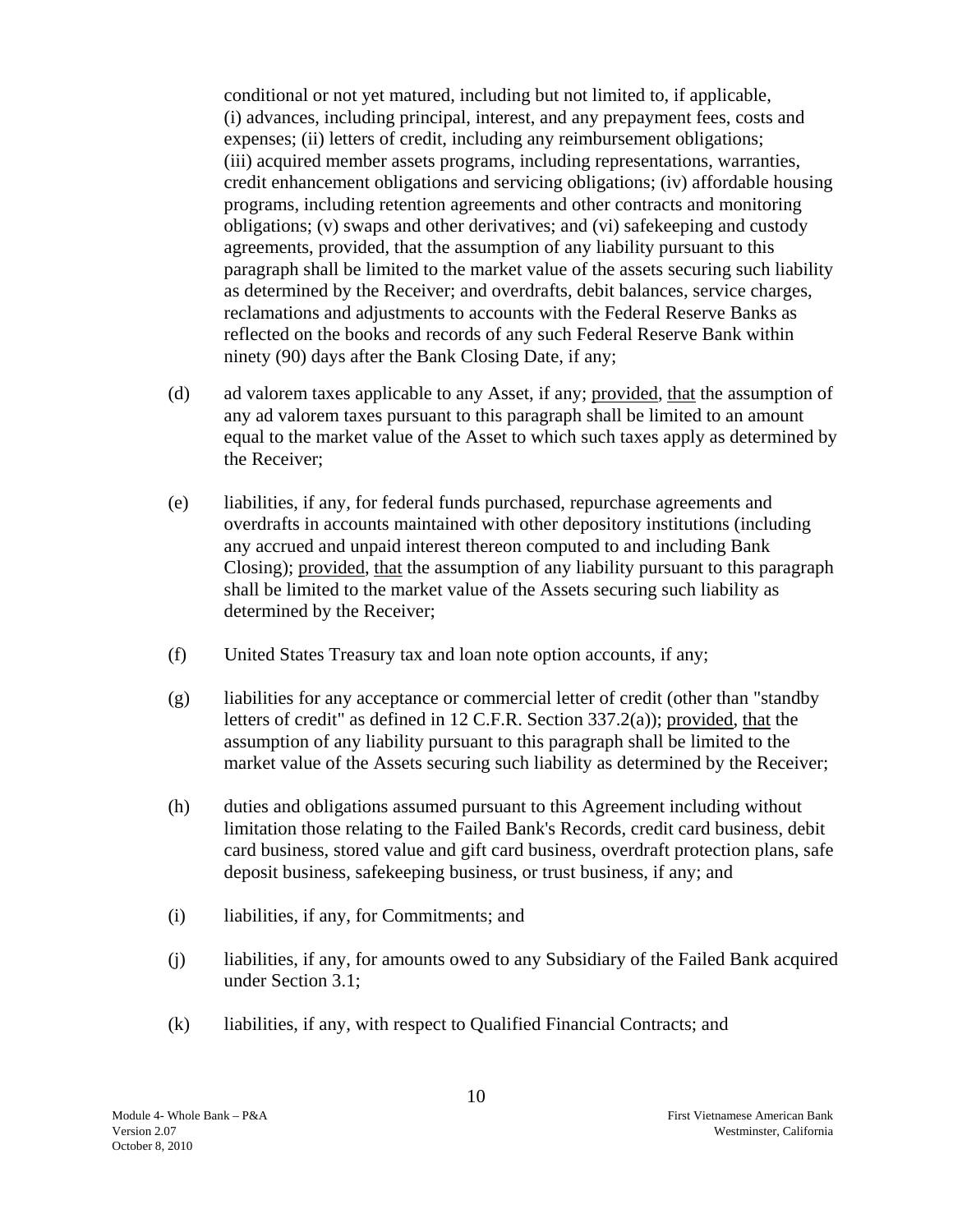(l) duties and obligations under any contract pursuant to which mortgage servicing is provided to the Failed Bank by others.

<span id="page-14-0"></span>**2.2** Interest on Deposit Liabilities. The Assuming Institution agrees that, from and after Bank Closing, it will accrue and pay interest on Deposit liabilities assumed pursuant to Section 2.1 at a rate(s) it shall determine; provided, that for nontransaction Deposit liabilities such rate(s) shall not be less than the lowest rate offered by the Assuming Institution to its depositors for nontransaction deposit accounts. The Assuming Institution shall permit each depositor to withdraw, without penalty for early withdrawal, all or any portion of such depositor's Deposit, whether or not the Assuming Institution elects to pay interest in accordance with any deposit agreement formerly existing between the Failed Bank and such depositor; and further provided, that if such Deposit has been pledged to secure an obligation of the depositor or other party, any withdrawal thereof shall be subject to the terms of the agreement governing such pledge. The Assuming Institution shall give notice to such depositors as provided in Section 5.3 of the rate(s) of interest which it has determined to pay and of such withdrawal rights.

**2.3 Unclaimed Deposits.** Fifteen (15) months following the Bank Closing Date, the Assuming Institution will provide the Receiver a listing of all deposit accounts, including the type of account, not claimed by the depositor. The Receiver will review the list and authorize the Assuming Institution to act on behalf of the Receiver to send a "Final Legal Notice" in a form substantially similar to Exhibit 2.3A to the owner(s) of the unclaimed deposits reminding them of the need to claim or arrange to continue their account(s) with the Assuming Institution. The Assuming Institution will send the "Final Legal Notice" to the depositors within thirty (30) days following notification of the Receiver's authorization. The Assuming Institution will prepare an Affidavit of Mailing and will forward the Affidavit of Mailing to the Receiver after mailing out the "Final Legal Notice" in a form substantially similar to Exhibit 2.3B to the owner(s) of unclaimed deposit accounts.

If, within eighteen (18) months after Bank Closing, any depositor of the Failed Bank does not claim or arrange to continue such depositor's Deposit assumed pursuant to Section 2.1 at the Assuming Institution, the Assuming Institution shall, within fifteen (15) Business Days after the end of such eighteen (18) month period, (i) refund to the Receiver the full amount of each such deposit (without reduction for service charges), (ii) provide to the Receiver a schedule of all such refunded Deposits in such form as may be prescribed by the Receiver, and (iii) assign, transfer, convey, and deliver to the Receiver, all right, title, and interest of the Assuming Institution in and to the Records previously transferred to the Assuming Institution and other records generated or maintained by the Assuming Institution pertaining to such Deposits. During such eighteen (18) month period, at the request of the Receiver, the Assuming Institution promptly shall provide to the Receiver schedules of unclaimed deposits in such form as may be prescribed by the Receiver.

**2.4 Employee Benefit Plans**. Except as provided in Section 4.12, the Assuming Institution shall have no liabilities, obligations or responsibilities under the Failed Bank's health care, bonus, vacation, pension, profit sharing or stock purchase plans or similar plans, if any, unless the Receiver and the Assuming Institution agree otherwise subsequent to the date of this Agreement.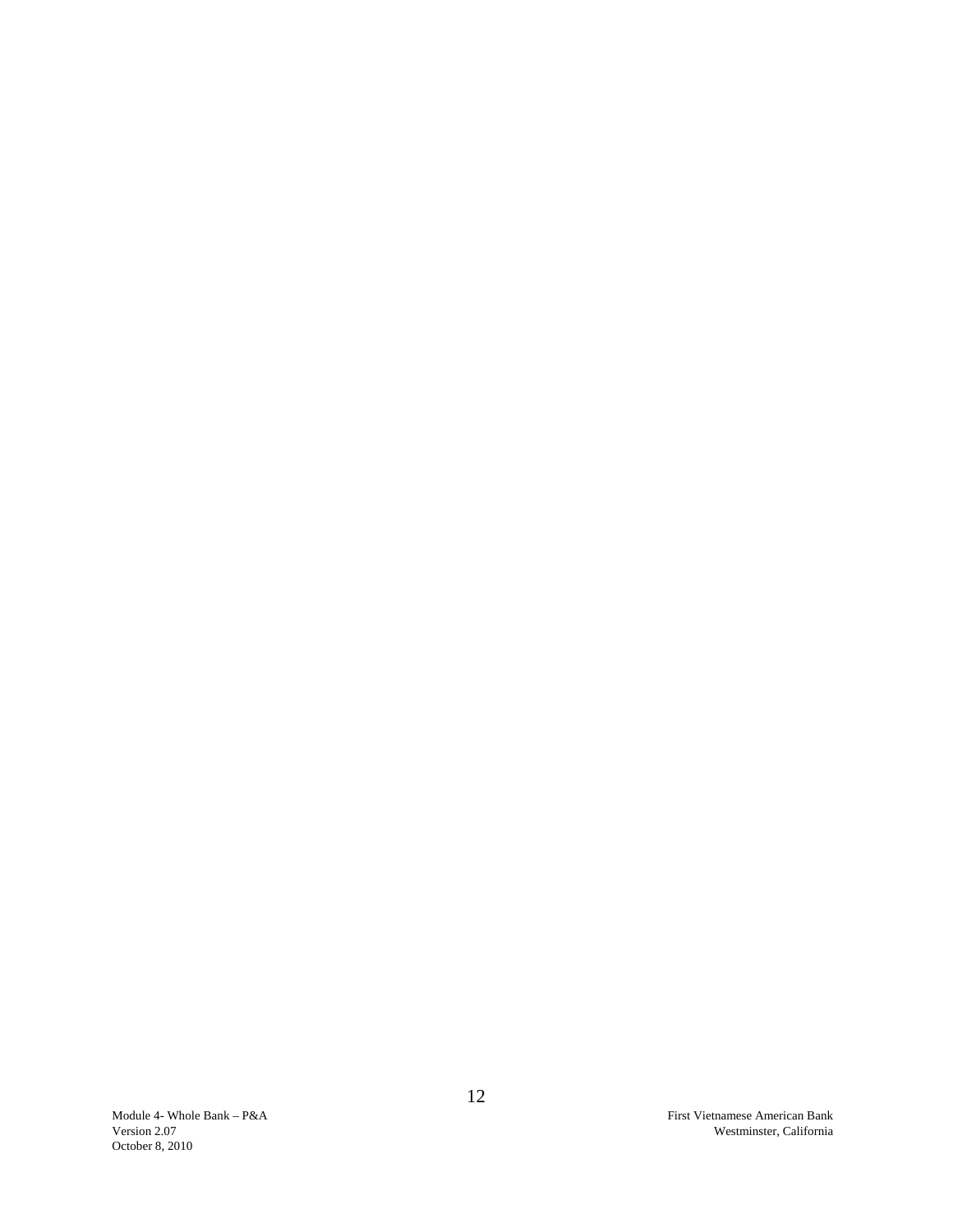#### **ARTICLE III PURCHASE OF ASSETS**

<span id="page-16-0"></span> **3.1 Assets Purchased by Assuming Institution**. Subject to Sections 3.5 and 3.6, the Assuming Institution hereby purchases from the Receiver, and the Receiver hereby sells, assigns, transfers, conveys, and delivers to the Assuming Institution, all right, title, and interest of the Receiver in and to all of the assets (real, personal and mixed, wherever located and however acquired) of the Failed Bank whether or not reflected on the books of the Failed Bank as of Bank Closing. Assets are purchased hereunder by the Assuming Institution subject to all liabilities for indebtedness collateralized by Liens affecting such Assets.

#### **3.2 Asset Purchase Price**.

(a) All Assets and assets of the Failed Bank subject to an option to purchase by the Assuming Institution shall be purchased for the amount, or the amount resulting from the method specified for determining the amount, as specified on Schedule 3.2, except as otherwise may be provided herein. Any Asset, asset of the Failed Bank subject to an option to purchase or other asset purchased for which no purchase price is specified on Schedule 3.2 or otherwise herein shall be purchased at its Book Value. Loans or other assets charged off the Accounting Records of the Failed Bank on or prior to the Bid Valuation Date shall be purchased at a price of zero.

(b) The purchase price for securities (other than the capital stock of any Acquired Subsidiary and FRB stock and FHLB stock) purchased under Section 3.1 by the Assuming Institution shall be the market value thereof as of Bank Closing, which market value shall be (i) the market price for each such security quoted at the close of the trading day effective on Bank Closing as published electronically by Bloomberg, L.P., or alternatively, at the discretion of the Receiver, IDC/Financial Times (FT) Interactive Data; (ii) provided, that if such market price is not available for any such security, the Assuming Institution will submit a bid for each such security within three days of notification/bid request by the Receiver (unless a different time period is agreed to by the Assuming Institution and the Receiver) and the Receiver, in its sole discretion will accept or reject each such bid; and (iii) further provided in the absence of an acceptable bid from the Assuming Institution, each such security shall not pass to the Assuming Institution and shall be deemed to be an excluded asset hereunder.

(c) Qualified Financial Contracts shall be purchased at market value determined in accordance with the terms of Exhibit 3.2(c). Any costs associated with such valuation shall be shared equally by the Receiver and the Assuming Institution.

**3.3 Manner of Conveyance; Limited Warranty; Nonrecourse; Etc.** THE CONVEYANCE OF ALL ASSETS, INCLUDING REAL AND PERSONAL PROPERTY INTERESTS, PURCHASED BY THE ASSUMING INSTITUTION UNDER THIS AGREEMENT SHALL BE MADE, AS NECESSARY, BY RECEIVER'S DEED OR RECEIVER'S BILL OF SALE, "AS IS", "WHERE IS", WITHOUT RECOURSE AND, EXCEPT AS OTHERWISE SPECIFICALLY PROVIDED IN THIS AGREEMENT, WITHOUT ANY WARRANTIES WHATSOEVER WITH RESPECT TO SUCH ASSETS, EXPRESS OR IMPLIED, WITH RESPECT TO TITLE, ENFORCEABILITY,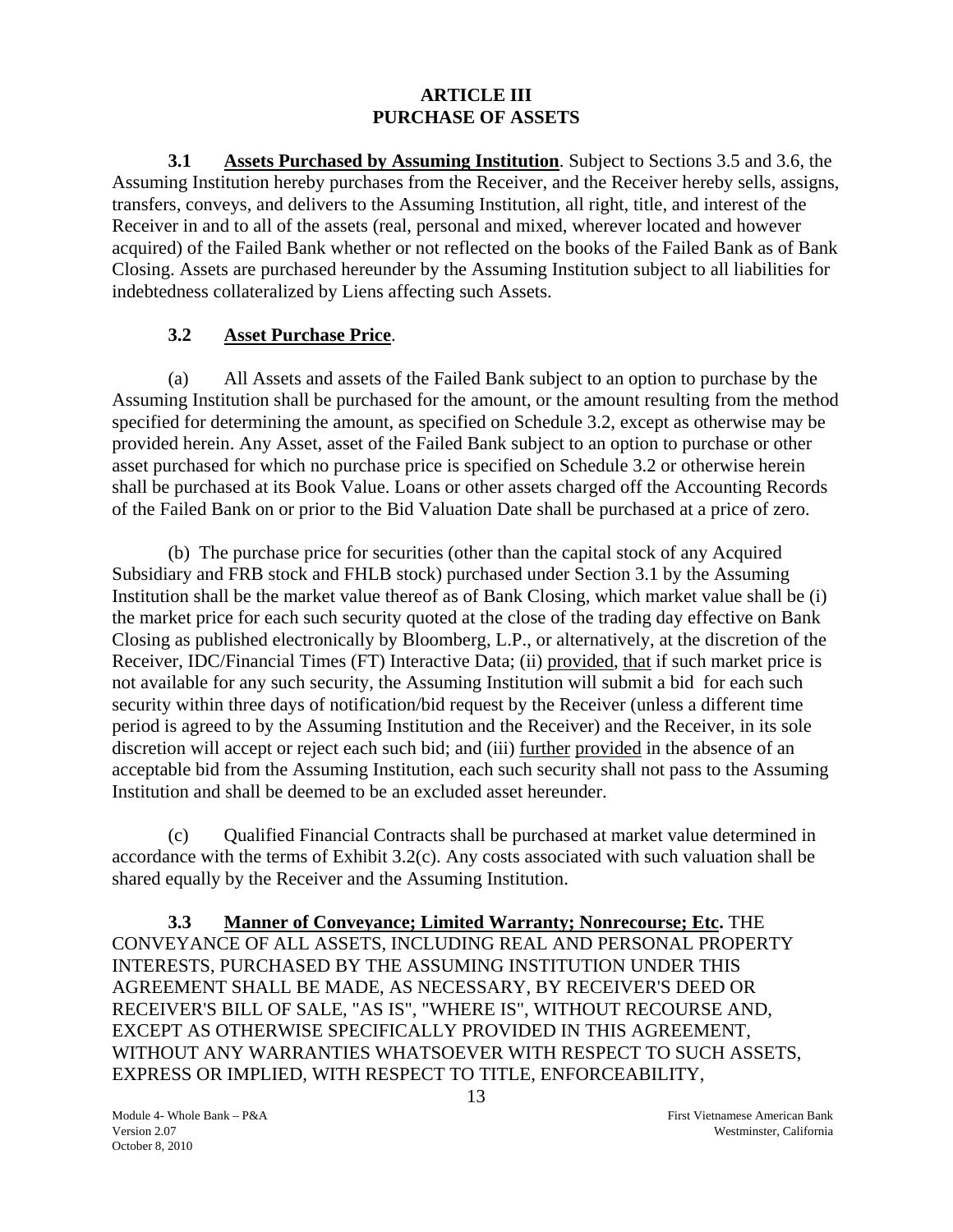## COLLECTIBILITY, DOCUMENTATION OR FREEDOM FROM LIENS OR ENCUMBRANCES (IN WHOLE OR IN PART), OR ANY OTHER MATTERS.

# **3.4 Puts of Assets to the Receiver**.

(a) **Puts Within and at 30 Days After Bank Closing**. During the thirty (30)-day period following Bank Closing and only during such period (which thirty (30)-day period may be extended in writing in the sole absolute discretion of the Receiver) in accordance with this Section 3.4, the Assuming Institution shall be entitled to require the Receiver to purchase any New Loan that was transferred to the Assuming Institution pursuant to Section 3.1, and require the Receiver to purchase any Deposit Secured Loan transferred to the Assuming Institution pursuant to Section 3.1 which is not fully secured by Assumed Deposits or deposits at other insured depository institutions due to either insufficient Assumed Deposit or deposit collateral or deficient documentation regarding such collateral; provided with regard to any Deposit Secured Loan secured by an Assumed Deposit, no such purchase may be required until any Deposit setoff determination, whether voluntary or involuntary, has been made; and,

at the end of the thirty (30)-day period following Bank Closing and at that time only, in accordance with this Section 3.4, the Assuming Institution shall be entitled to require the Receiver to purchase any remaining overdraft transferred to the Assuming Institution pursuant to 3.1 which both was made after the Bid Valuation Date and was not made pursuant to an overdraft protection plan or similar extension of credit.

Notwithstanding the foregoing, the Assuming Institution shall not have the right to require the Receiver to purchase any Loan if (i) the Obligor with respect to such Loan is an Acquired Subsidiary, or (ii) the Assuming Institution has:

- (A) made any advance in accordance with the terms of a Commitment or otherwise with respect to such Loan;
- (B) taken any action that increased the amount of a Related Liability with respect to such Loan over the amount of such liability immediately prior to the time of such action;
- (C) created or permitted to be created any Lien on such Loan which secures indebtedness for money borrowed or which constitutes a conditional sales agreement, capital lease or other title retention agreement;
- (D) entered into, agreed to make, grant or permit, or made, granted or permitted any modification or amendment to, any waiver or extension with respect to, or any renewal, refinancing or refunding of, such Loan or related Credit Documents or collateral, including, without limitation, any act or omission which diminished such collateral; or
- (E) sold, assigned or transferred all or a portion of such Loan to a third party (whether with or without recourse).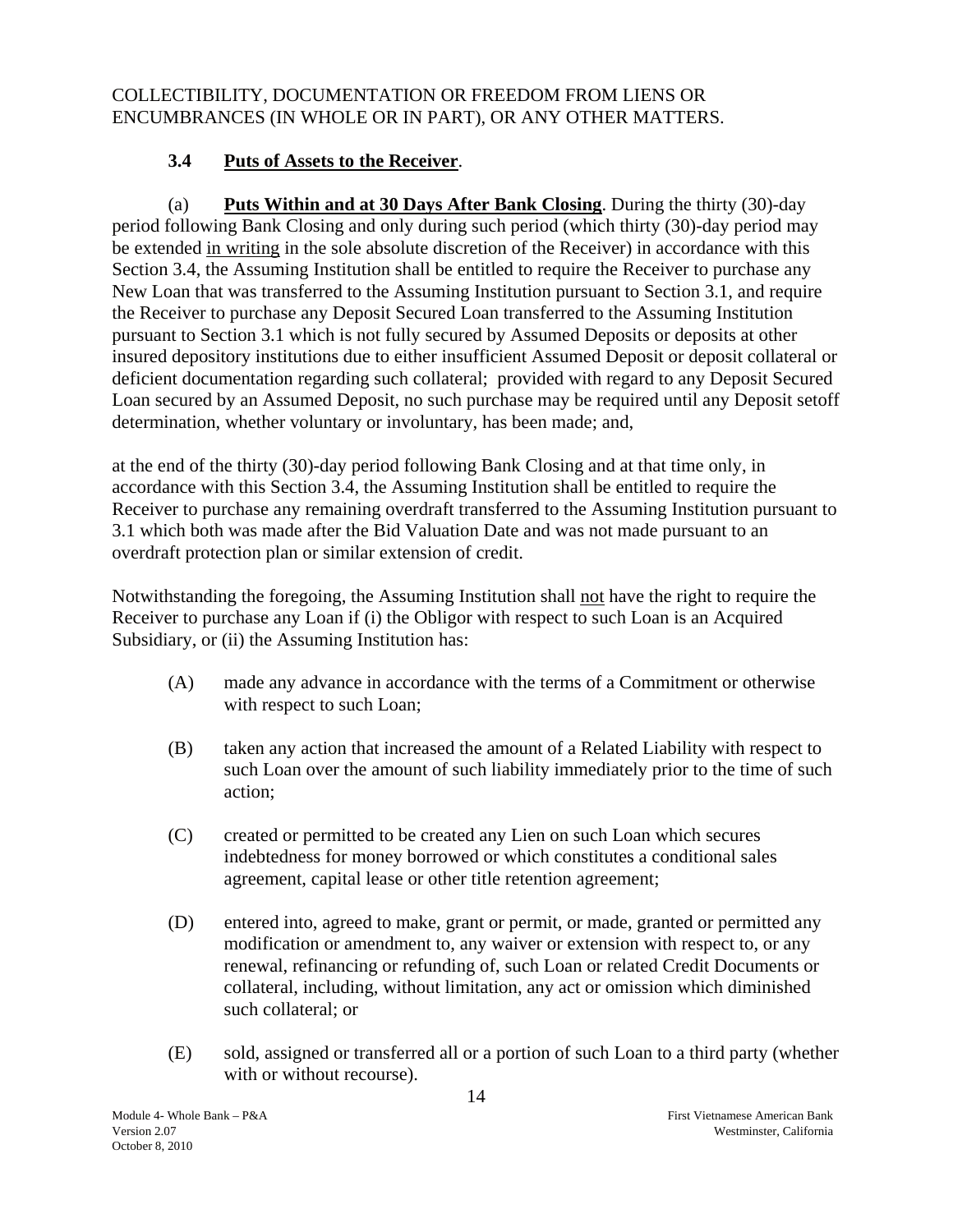The Assuming Institution shall transfer all such Loans to the Receiver without recourse, and shall indemnify the Receiver against any and all claims of any Person claiming by, through or under the Assuming Institution with respect to any such Loan, as provided in Section 12.4.

(b) **Puts Prior to the Settlement Date.** During the period from Bank Closing to and including the Business Day immediately preceding the Settlement Date, the Assuming Institution shall be entitled to require the Receiver to purchase any Asset which the Assuming Institution can establish is evidenced by forged or stolen instruments as of Bank Closing; provided, that, the Assuming Institution shall not have the right to require the Receiver to purchase any such Asset with respect to which the Assuming Institution has taken any action referred to in Section 3.4(a)(ii) with respect to such Asset. The Assuming Institution shall transfer all such Assets to the Receiver without recourse, and shall indemnify the Receiver against any and all claims of any Person claiming by, through or under the Assuming Institution with respect to any such Asset, as provided in Section 12.4.

(c) **Notices to the Receiver**. In the event that the Assuming Institution elects to require the Receiver to purchase one or more Assets, the Assuming Institution shall deliver to the Receiver a notice (a "Put Notice") which shall include:

- (i) a list of all Assets that the Assuming Institution requires the Receiver to purchase;
- (ii) a list of all Related Liabilities with respect to the Assets identified pursuant to (i) above; and
- (iii) a statement of the estimated Repurchase Price of each Asset identified pursuant to (i) above as of the applicable Put Date.

Such notice shall be in the form prescribed by the Receiver or such other form to which the Receiver shall consent. As provided in Section 9.6, the Assuming Institution shall deliver to the Receiver such documents, Credit Files and such additional information relating to the subject matter of the Put Notice as the Receiver may request and shall provide to the Receiver full access to all other relevant books and records.

(d) **Purchase by Receiver**. The Receiver shall purchase Loans that are specified in the Put Notice and shall assume Related Liabilities with respect to such Loans, and the transfer of such Loans and Related Liabilities shall be effective as of a date determined by the Receiver which date shall not be later than thirty (30) days after receipt by the Receiver of the Credit Files with respect to such Loans (the "Put Date").

(e) **Purchase Price and Payment Date**. Each Loan purchased by the Receiver pursuant to this Section 3.4 shall be purchased at a price equal to the Repurchase Price of such Loan less the Related Liability Amount applicable to such Loan, in each case determined as of the applicable Put Date. If the difference between such Repurchase Price and such Related Liability Amount is positive, then the Receiver shall pay to the Assuming Institution the amount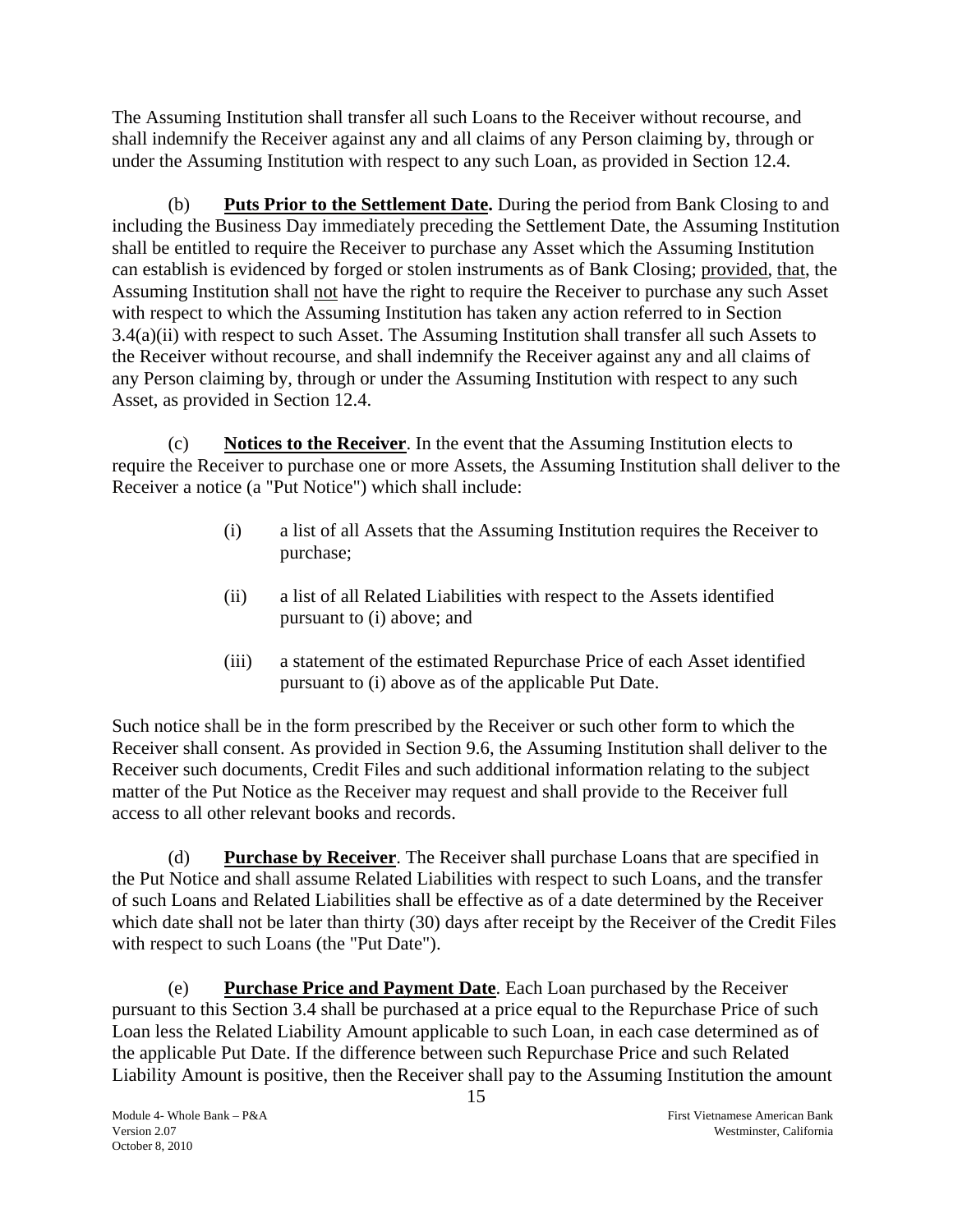<span id="page-19-0"></span>of such difference; if the difference between such amounts is negative, then the Assuming Institution shall pay to the Receiver the amount of such difference. The Assuming Institution or the Receiver, as the case may be, shall pay the purchase price determined pursuant to this Section 3.4(e) not later than the twentieth (20th) Business Day following the applicable Put Date, together with interest on such amount at the Settlement Interest Rate for the period from and including such Put Date to and including the day preceding the date upon which payment is made.

(f) **Servicing.** The Assuming Institution shall administer and manage any Asset subject to purchase by the Receiver in accordance with usual and prudent banking standards and business practices until such time as such Asset is purchased by the Receiver.

(g) **Reversals**. In the event that the Receiver purchases an Asset (and assumes the Related Liability) that it is not required to purchase pursuant to this Section 3.4, the Assuming Institution shall repurchase such Asset (and assume such Related Liability) from the Receiver at a price computed so as to achieve the same economic result as would apply if the Receiver had never purchased such Asset pursuant to this Section 3.4.

**3.5 Assets Not Purchased by Assuming Institution**. The Assuming Institution does not purchase, acquire or assume, or (except as otherwise expressly provided in this Agreement) obtain an option to purchase, acquire or assume under this Agreement:

(a) any financial institution bonds, banker's blanket bonds, or public liability, fire, extended coverage insurance policy, bank owned life insurance or any other insurance policy of the Failed Bank, or premium refund, unearned premium derived from cancellation, or any proceeds payable with respect to any of the foregoing;

(b) any interest, right, action, claim, or judgment against (i) any officer, director, employee, accountant, attorney, or any other Person employed or retained by the Failed Bank or any Subsidiary of the Failed Bank on or prior to Bank Closing arising out of any act or omission of such Person in such capacity, (ii) any underwriter of financial institution bonds, banker's blanket bonds or any other insurance policy of the Failed Bank, (iii) any shareholder or holding company of the Failed Bank, or (iv) any other Person whose action or inaction may be related to any loss (exclusive of any loss resulting from such Person's failure to pay on a Loan made by the Failed Bank) incurred by the Failed Bank; provided, that for the purposes hereof, the acts, omissions or other events giving rise to any such claim shall have occurred on or before Bank Closing, regardless of when any such claim is discovered and regardless of whether any such claim is made with respect to a financial institution bond, banker's blanket bond, or any other insurance policy of the Failed Bank in force as of Bank Closing;

(c) prepaid regulatory assessments of the Failed Bank, if any;

(d) legal or equitable interests in tax receivables of the Failed Bank, if any, including any claims arising as a result of the Failed Bank having entered into any agreement or otherwise being joined with another Person with respect to the filing of tax returns or the payment of taxes;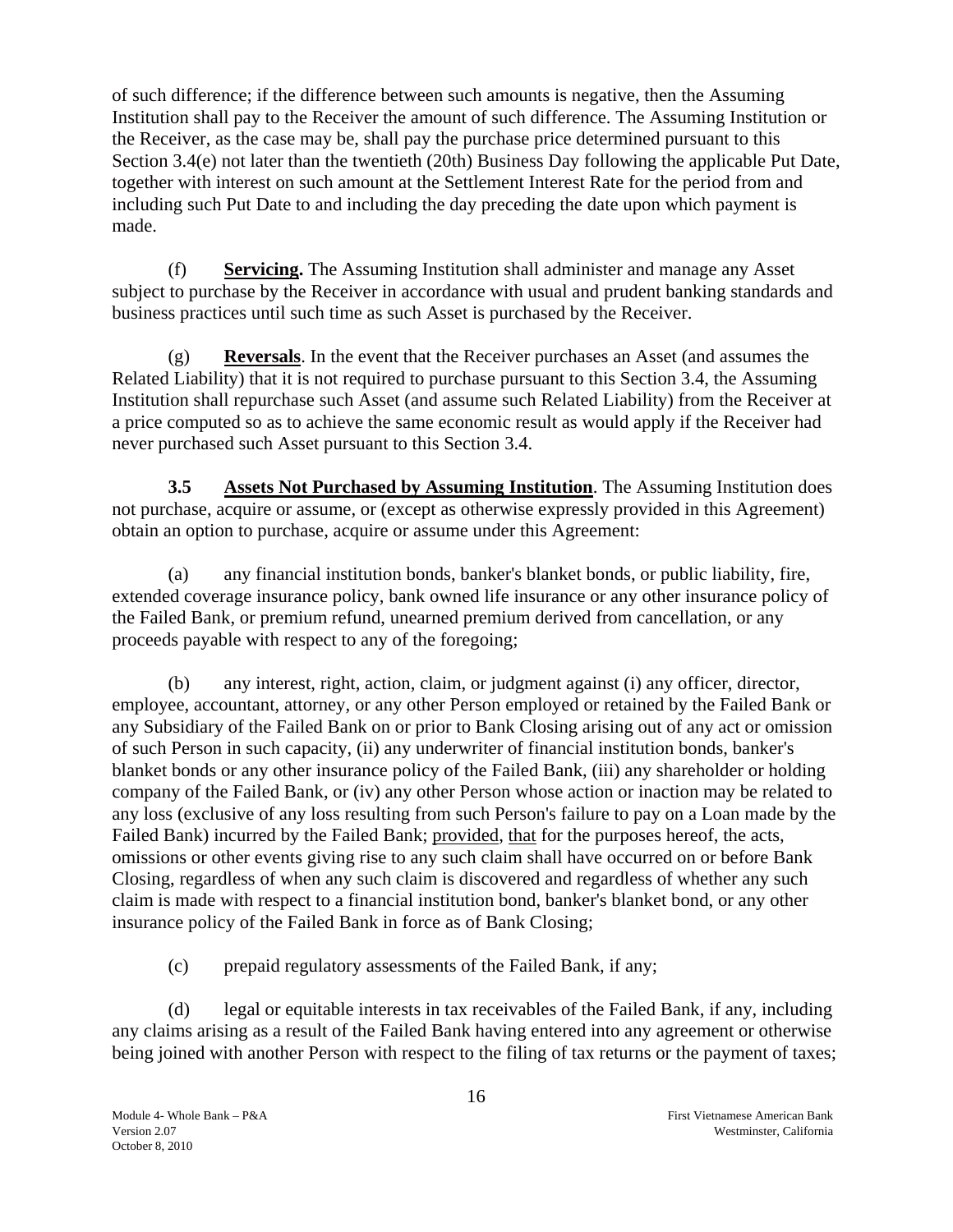(e) Federal Home Loan Mortgage Corporation and Federal National Mortgage Association preferred stock, if any;

(f) amounts reflected on the Accounting Records of the Failed Bank as of Bank Closing as a general or specific loss reserve or contingency account, if any;

(g) leased or owned Bank Premises and leased or owned Furniture and Equipment and Fixtures and data processing equipment (including hardware and software) located on leased or owned Bank Premises, if any; provided, that the Assuming Institution does obtain an option under Section 4.6, Section 4.7 or Section 4.8, as the case may be, with respect thereto;

(h) owned Bank Premises which the Receiver, in its discretion, determines may contain environmentally hazardous substances;

(i) any "goodwill," as such term is defined in the instructions to the report of condition prepared by banks examined by the Corporation in accordance with 12 C.F.R. Section 304.4, and other intangibles (other than intellectual property);

(j) any criminal restitution or forfeiture orders issued in favor of the Failed Bank; and

(k) assets essential to the Receiver in accordance with Section 3.6;

(l) all securities listed on the attached Schedule 3.5(l);

(m) reserved;

(n) prepaid accounts associated with any contract or agreement that the Assuming Institution either does not directly assume pursuant to the terms of this Agreement nor has an option to assume under Section 4.8; and

(o) except with respect to any Federal Home Loan Bank, any contract pursuant to which the Failed Bank provides mortgage servicing for others.

# **3.6 Assets Essential to Receiver**.

(a) The Receiver may refuse to sell to the Assuming Institution, or the Assuming Institution agrees, at the request of the Receiver set forth in a written notice to the Assuming Institution, to assign, transfer, convey, and deliver to the Receiver all of the Assuming Institution's right, title and interest in and to, any Asset or asset essential to the Receiver as determined by the Receiver in its discretion (together with all Credit Documents evidencing or pertaining thereto), which may include any Asset or asset that the Receiver determines to be:

> (i) made to an officer, director, or other Person engaging in the affairs of the Failed Bank, its Subsidiaries or Affiliates or any related entities of any of the foregoing;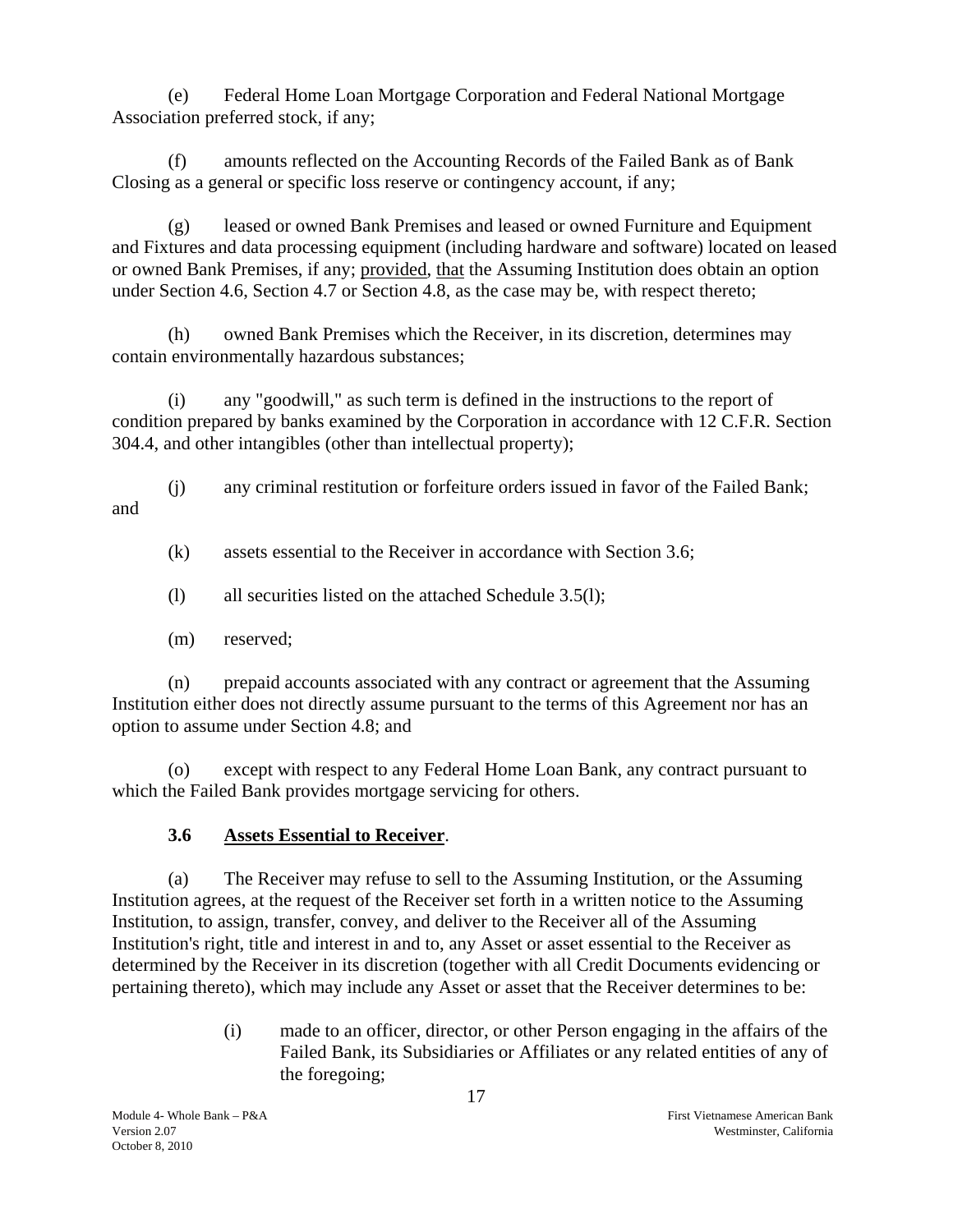- (ii) the subject of any investigation relating to any claim with respect to any item described in Section 3.5(a) or (b), or the subject of, or potentially the subject of, any legal proceedings;
- (iii) made to a Person who is an Obligor on a loan owned by the Receiver or the Corporation in its corporate capacity or its capacity as receiver of any institution;
- (iv) secured by collateral which also secures any asset owned by the Receiver; or
- (v) related to any asset of the Failed Bank not purchased by the Assuming Institution under this Article III or any liability of the Failed Bank not assumed by the Assuming Institution under Article II.

(b) Each such Asset or asset purchased by the Receiver shall be purchased at a price equal to the Repurchase Price thereof less the Related Liability Amount with respect to any Related Liabilities related to such Asset or asset, in each case determined as of the date of the notice provided by the Receiver pursuant to Section 3.6(a). The Receiver shall pay the Assuming Institution not later than the twentieth (20th) Business Day following receipt of related Credit Documents and Credit Files together with interest on such amount at the Settlement Interest Rate for the period from and including the date of receipt of such documents to and including the day preceding the day on which payment is made. The Assuming Institution agrees to administer and manage each such Asset or asset in accordance with usual and prudent banking standards and business practices until each such Asset or asset is purchased by the Receiver. All transfers with respect to Asset or assets under this Section 3.6 shall be made as provided in Section 9.6. The Assuming Institution shall transfer all such Asset or assets and Related Liabilities to the Receiver without recourse, and shall indemnify the Receiver against any and all claims of any Person claiming by, through or under the Assuming Institution with respect to any such Asset or asset, as provided in Section 12.4.

**3.7 Receiver's Offer to Sell Withheld Loans**. For the period of 30 days commencing the day after the Bank Closing Date, the Receiver may sell, in its sole discretion, and the Assuming Institution, may purchase, in its sole discretion, at Book Value as of the Bank Closing Date, any Loans initially withheld from sale to the Assuming Institution pursuant to Sections 3.5 or 3.6 of this Agreement. Except for the sales price, Loans sold under this section will be treated as if initially sold under Section 3.1 of this Agreement, and will be subject to all relevant terms of this Agreement as similarly situated Loans sold and transferred pursuant to this Agreement. Payment for Loans sold under this section will be handled through the Settlement process.

## **ARTICLE IV ASSUMPTION OF CERTAIN DUTIES AND OBLIGATIONS**

The Assuming Institution agrees with the Receiver and the Corporation as follows:

October 8, 2010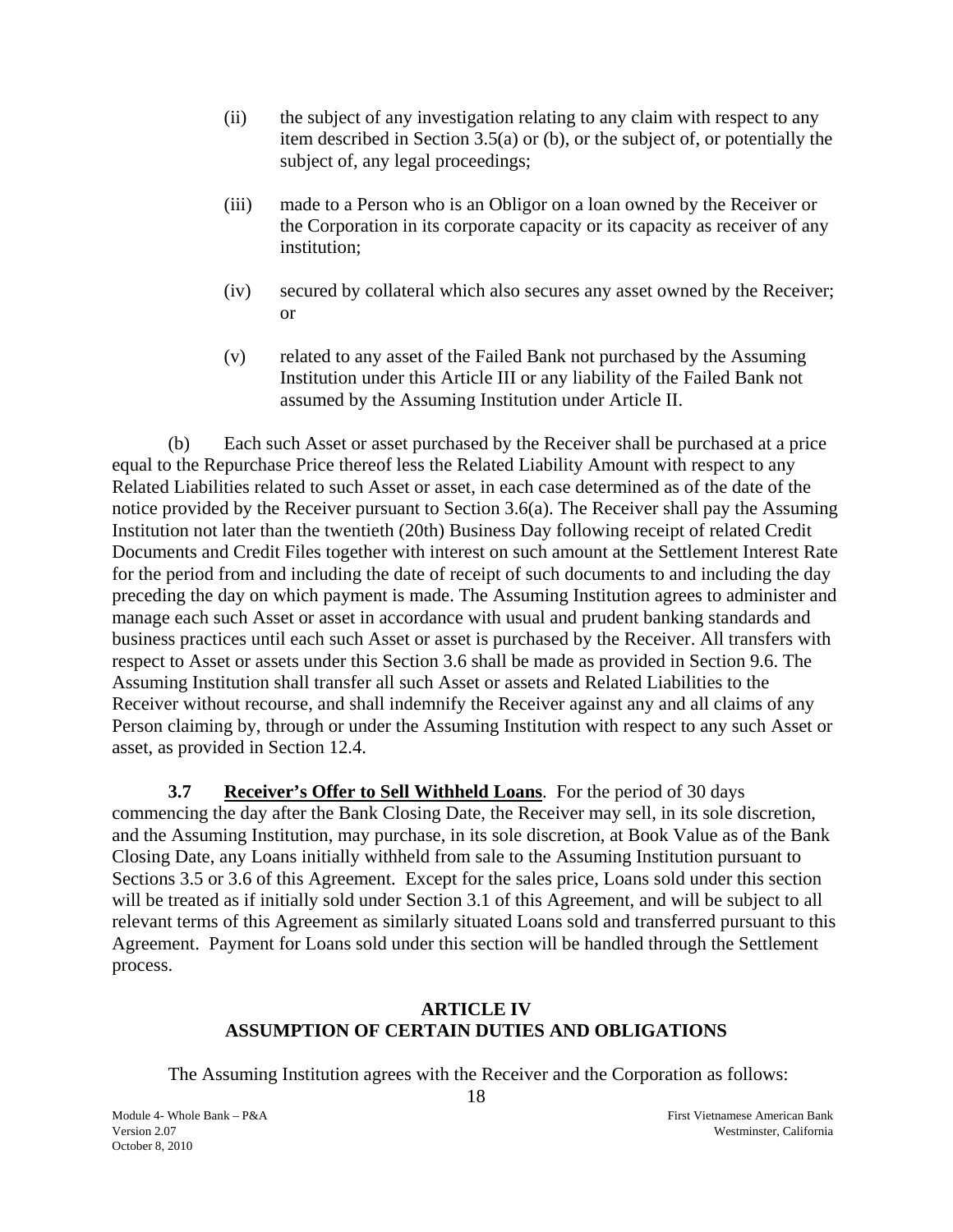<span id="page-22-0"></span>**4.1 Continuation of Banking Business**. For the period commencing the first banking Business Day after Bank Closing and ending no earlier than the first anniversary of Bank Closing, the Assuming Institution will provide full service banking in the trade area of the Failed Bank. Thereafter, the Assuming Institution may cease providing such banking services in the trade area of the Failed Bank, provided the Assuming Institution has received all necessary regulatory approvals. At the option of the Assuming Institution, such banking services may be provided at any or all of the Bank Premises, or at other premises within such trade area. The trade area shall be determined by the Receiver. For the avoidance of doubt, the foregoing shall not restrict the Assuming Institution from opening, closing or selling branches upon receipt of the necessary regulatory approvals, if the Assuming Institution or its successors continue to provide banking services in the trade area. Assuming Institution will pay to the Receiver, upon the sale of a branch or branches within the year following the date of this agreement, fifty percent (50%) of any franchise premium in excess of the franchise premium paid by the Assuming Institution with respect to such branch or branches. If the Assuming Institution requests during the period of ninety (90) days commencing the day after Bank Closing in writing to the Receiver consent to vacate the Bank Premises located at 8990 Westminster Boulevard, Westminster, California, then the Receiver shall consent to such request, provided that the Assuming Institution must in fact vacate the Bank Premises during such ninety (90) day period and return same to the Receiver in the condition required under Section 4.6(g). Notwithstanding this consent, the Assuming Institution shall comply with all other provisions of this Agreement, including, but not limited to Section 4.1, and all federal and state regulatory requirements pertaining to the vacation and closing of said Bank Premises. If the Assuming Institution does not vacate said Bank Premises during such period, then the consent of the Receiver shall be null and void and of no effect.

**4.2 Agreement with Respect to Credit Card Business**. The Assuming Institution agrees to honor and perform, from and after Bank Closing, all duties and obligations with respect to the Failed Bank's credit card business (including issuer or merchant acquirer) debit card business, stored value and gift card business, and/or processing related to credit cards, if any, and assumes all outstanding extensions of credit or balances with respect to these lines of business.

**4.3 Agreement with Respect to Safe Deposit Business**. The Assuming Institution assumes and agrees to discharge, from and after Bank Closing, in the usual course of conducting a banking business, the duties and obligations of the Failed Bank with respect to all Safe Deposit Boxes, if any, of the Failed Bank and to maintain all of the necessary facilities for the use of such boxes by the renters thereof during the period for which such boxes have been rented and the rent therefore paid to the Failed Bank, subject to the provisions of the rental agreements between the Failed Bank and the respective renters of such boxes; provided, that the Assuming Institution may relocate the Safe Deposit Boxes of the Failed Bank to any office of the Assuming Institution located in the trade area of the Failed Bank. The Safe Deposit Boxes shall be located and maintained in the trade area of the Failed Bank for a minimum of one year from Bank Closing. The trade area shall be determined by the Receiver. Fees related to the safe deposit business earned prior to the Bank Closing Date shall be for the benefit of the Receiver and fees earned after the Bank Closing Date shall be for the benefit of the Assuming Institution.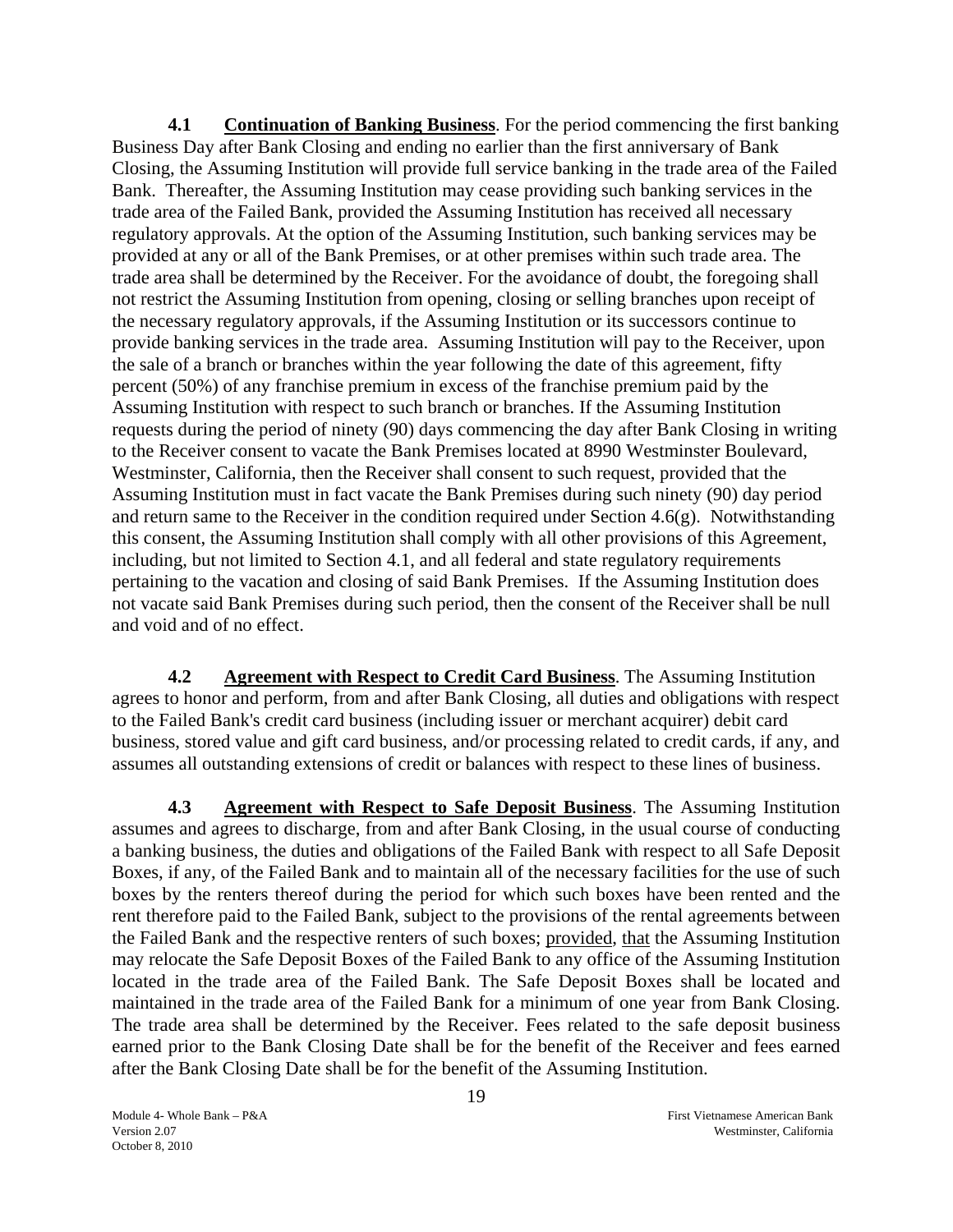<span id="page-23-0"></span> **4.4 Agreement with Respect to Safekeeping Business**. The Receiver transfers, conveys and delivers to the Assuming Institution and the Assuming Institution accepts all securities and other items, if any, held by the Failed Bank in safekeeping for its customers as of Bank Closing. The Assuming Institution assumes and agrees to honor and discharge, from and after Bank Closing, the duties and obligations of the Failed Bank with respect to such securities and items held in safekeeping. The Assuming Institution shall be entitled to all rights and benefits heretofore accrued or hereafter accruing with respect thereto. The Assuming Institution shall provide to the Receiver written verification of all assets held by the Failed Bank for safekeeping within sixty (60) days after Bank Closing. The assets held for safekeeping by the Failed Bank shall be held and maintained by the Assuming Institution in the trade area of the Failed Bank for a minimum of one year from Bank Closing. At the option of the Assuming Institution, the safekeeping business may be provided at any or all of the Bank Premises, or at other premises within such trade area. The trade area shall be determined by the Receiver. Fees related to the safekeeping business earned prior to the Bank Closing Date shall be for the benefit of the Receiver and fees earned after the Bank Closing Date shall be for the benefit of the Assuming Institution.

## **4.5 Agreement with Respect to Trust Business**.

(a) The Assuming Institution shall, without further transfer, substitution, act or deed, to the full extent permitted by law, succeed to the rights, obligations, properties, assets, investments, deposits, agreements, and trusts of the Failed Bank under trusts, executorships, administrations, guardianships, and agencies, and other fiduciary or representative capacities, all to the same extent as though the Assuming Institution had assumed the same from the Failed Bank prior to Bank Closing; provided, that any liability based on the misfeasance, malfeasance or nonfeasance of the Failed Bank, its directors, officers, employees or agents with respect to the trust business is not assumed hereunder. Fees related to the trust business collected prior to Bank Closing shall be for the benefit of the Receiver and fees collected after Bank Closing shall be for the benefit of the Assuming Institution.

(b) The Assuming Institution shall, to the full extent permitted by law, succeed to, and be entitled to take and execute, the appointment to all executorships, trusteeships, guardianships and other fiduciary or representative capacities to which the Failed Bank is or may be named in wills, whenever probated, or to which the Failed Bank is or may be named or appointed by any other instrument.

(c) In the event additional proceedings of any kind are necessary to accomplish the transfer of such trust business, the Assuming Institution agrees that, at its own expense, it will take whatever action is necessary to accomplish such transfer. The Receiver agrees to use reasonable efforts to assist the Assuming Institution in accomplishing such transfer.

(d) The Assuming Institution shall provide to the Receiver written verification of the assets held in connection with the Failed Bank's trust business within sixty (60) days after Bank Closing.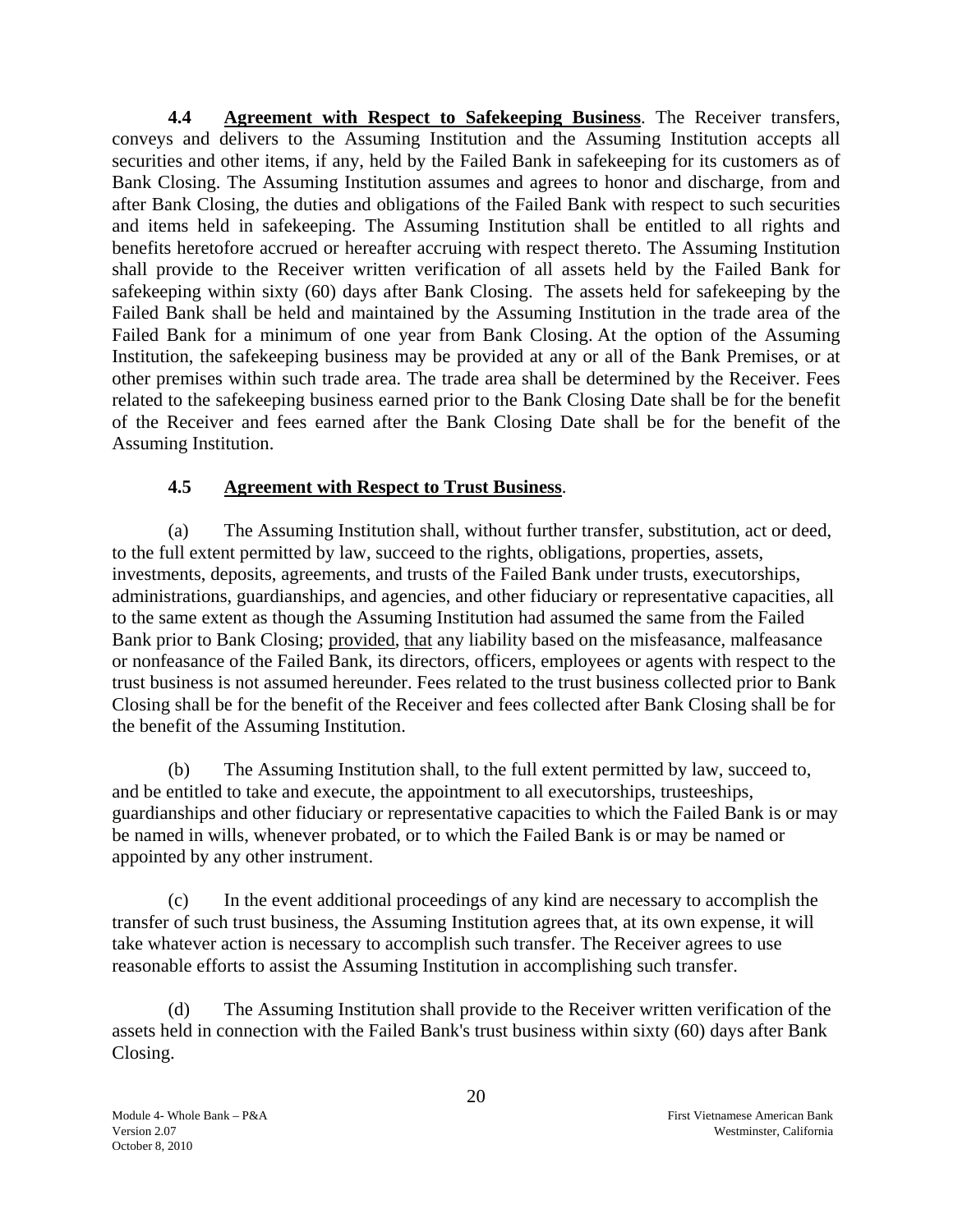#### **4.6 Agreement with Respect to Bank Premises**.

<span id="page-24-0"></span>(a) **Option to Purchase.** Subject to Section 3.5, the Receiver hereby grants to the Assuming Institution an exclusive option for the period of ninety (90) days commencing the day after Bank Closing to purchase any or all owned Bank Premises. The Assuming Institution shall give written notice to the Receiver within the option period of its election to purchase or not to purchase any of the owned Bank Premises. Any purchase of such premises shall be effective as of the date of Bank Closing and such purchase shall be consummated as soon as practicable thereafter, and in no event later than the Settlement Date. If the Assuming Institution gives notice of its election not to purchase one or more of the owned Bank Premises within seven (7) days of Bank Closing, then, not withstanding any other provision of this Agreement to the contrary, the Assuming Institution shall not be liable for any of the costs or fees associated with appraisals for such Bank Premises and associated Fixtures, Furniture and Equipment.

(b) **Option to Lease.** The Receiver hereby grants to the Assuming Institution an exclusive option for the period of ninety (90) days commencing the day after Bank Closing to cause the Receiver to assign to the Assuming Institution any or all leases for leased Bank Premises, if any, which have been continuously occupied by the Assuming Institution from Bank Closing to the date it elects to accept an assignment of the leases with respect thereto to the extent such leases can be assigned; provided, that the exercise of this option with respect to any lease must be as to all premises or other property subject to the lease. If an assignment cannot be made of any such leases, the Receiver may, in its discretion, enter into subleases with the Assuming Institution containing the same terms and conditions provided under such existing leases for such leased Bank Premises or other property. The Assuming Institution shall give notice to the Receiver within the option period of its election to accept or not to accept an assignment of any or all leases (or enter into subleases or new leases in lieu thereof). The Assuming Institution agrees to assume all leases assigned (or enter into subleases or new leases in lieu thereof) pursuant to this Section 4.6. If the Assuming Institution gives notice of its election not to accept an assignment of a lease for one or more of the leased Bank Premises within seven (7) days of Bank Closing, then, not withstanding any other provision of this Agreement to the contrary, the Assuming Institution shall not be liable for any of the costs or fees associated with appraisals for the Fixtures, Furniture and Equipment located on such leased Bank Premises.

(c) **Facilitation.** The Receiver agrees to facilitate the assumption, assignment or sublease of leases or the negotiation of new leases by the Assuming Institution; provided, that neither the Receiver nor the Corporation shall be obligated to engage in litigation, make payments to the Assuming Institution or to any third party in connection with facilitating any such assumption, assignment, sublease or negotiation or commit to any other obligations to third parties.

(d) **Occupancy.** The Assuming Institution shall give the Receiver fifteen (15) days prior written notice of its intention to vacate prior to vacating any leased Bank Premises with respect to which the Assuming Institution has not exercised the option provided in Section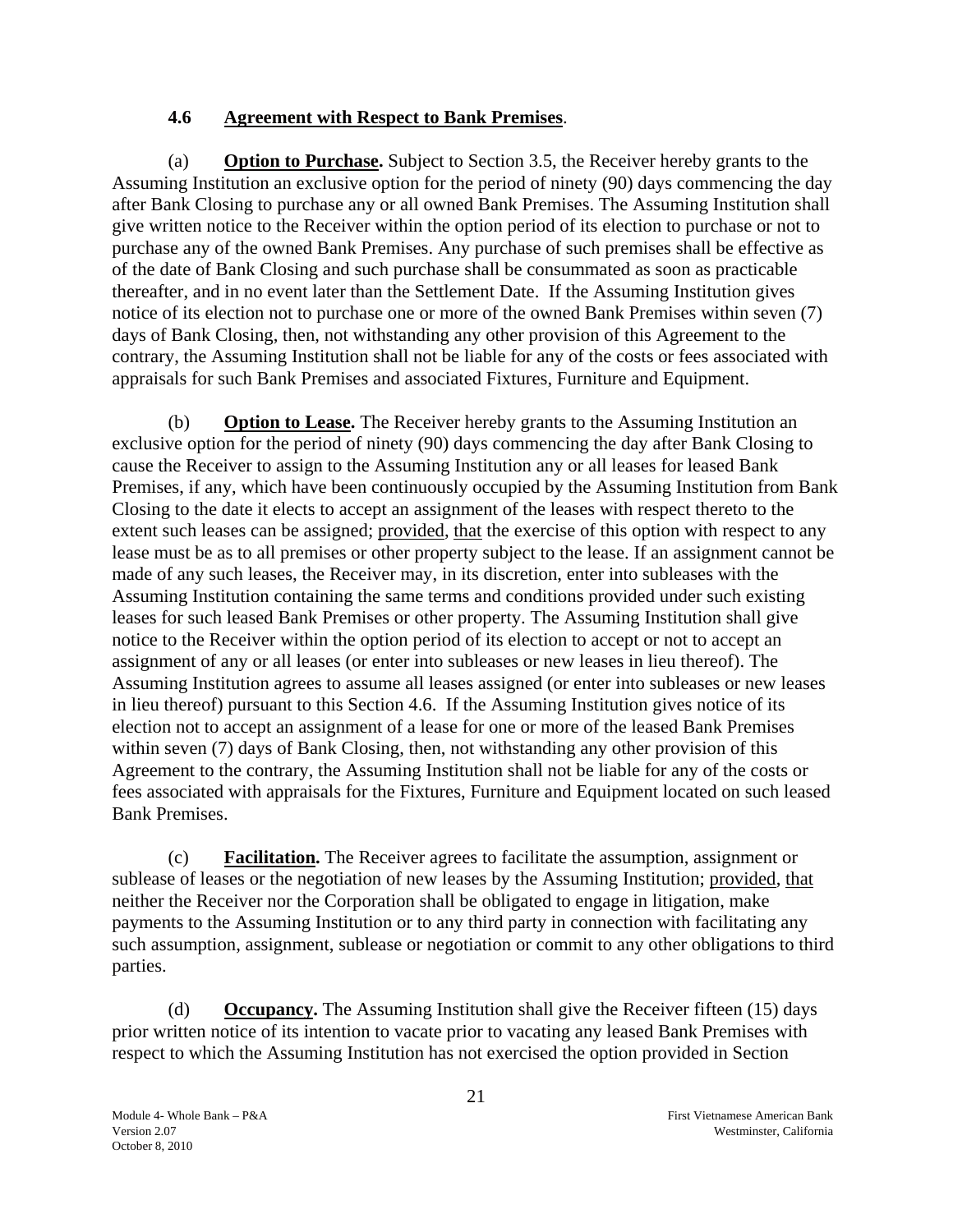4.6(b). Any such notice shall be deemed to terminate the Assuming Institution's option with respect to such leased Bank Premises.

## (e) **Occupancy Costs.**

(i) The Assuming Institution agrees to pay to the Receiver, or to appropriate third parties at the direction of the Receiver, during and for the period of any occupancy by it of (x) owned Bank Premises the market rental value and all operating costs, and (y) leased Bank Premises, all operating costs with respect thereto and to comply with all relevant terms of applicable leases entered into by the Failed Bank, including without limitation the timely payment of all rent. Operating costs include, without limitation all taxes, fees, charges, utilities, insurance and assessments, to the extent not included in the rental value or rent. If the Assuming Institution elects to purchase any owned Bank Premises in accordance with Section 4.6(a), the amount of any rent paid (and taxes paid to the Receiver which have not been paid to the taxing authority and for which the Assuming Institution assumes liability) by the Assuming Institution with respect thereto shall be applied as an offset against the purchase price thereof.

(ii) The Assuming Institution agrees during the period of occupancy by it of owned or leased Bank Premises, to pay to the Receiver rent for the use of all owned or leased Furniture and Equipment and all owned or leased Fixtures located on such Bank Premises for the period of such occupancy. Rent for such property owned by the Failed Bank shall be the market rental value thereof, as determined by the Receiver within sixty (60) days after Bank Closing. Rent for such leased property shall be an amount equal to any and all rent and other amounts which the Receiver incurs or accrues as an obligation or is obligated to pay for such period of occupancy pursuant to all leases and contracts with respect to such property. If the Assuming Institution purchases any owned Furniture and Equipment or owned Fixtures in accordance with Section 4.6(f) or 4.6(h), the amount of any rents paid by the Assuming Institution with respect thereto shall be applied as an offset against the purchase price thereof.

(f) **Certain Requirements as to Furniture, Equipment and Fixtures.** If the Assuming Institution purchases owned Bank Premises or accepts an assignment of the lease (or enters into a sublease or a new lease in lieu thereof) for leased Bank Premises as provided in Section 4.6(a) or 4.6(b), or if the Assuming Institution does not exercise such option but within twelve (12) months following Bank Closing obtains the right to occupy such premises (whether by assignment, lease, sublease, purchase or otherwise), other than in accordance with Section 4.6(a) or (b), the Assuming Institution shall (i) effective as of the date of Bank Closing, purchase from the Receiver all Furniture and Equipment and Fixtures owned by the Failed Bank and located thereon as of Bank Closing, (ii) accept an assignment or a sublease of the leases or negotiate new leases for all Furniture and Equipment and Fixtures leased by the Failed Bank and located thereon, and (iii) if applicable, accept an assignment or a sublease of any ground lease or negotiate a new ground lease with respect to any land on which such Bank Premises are located; provided, that the Receiver shall not have disposed of such Furniture and Equipment and Fixtures or repudiated the leases specified in clause (ii) or (iii).

22

# (g) **Vacating Premises.**

October 8, 2010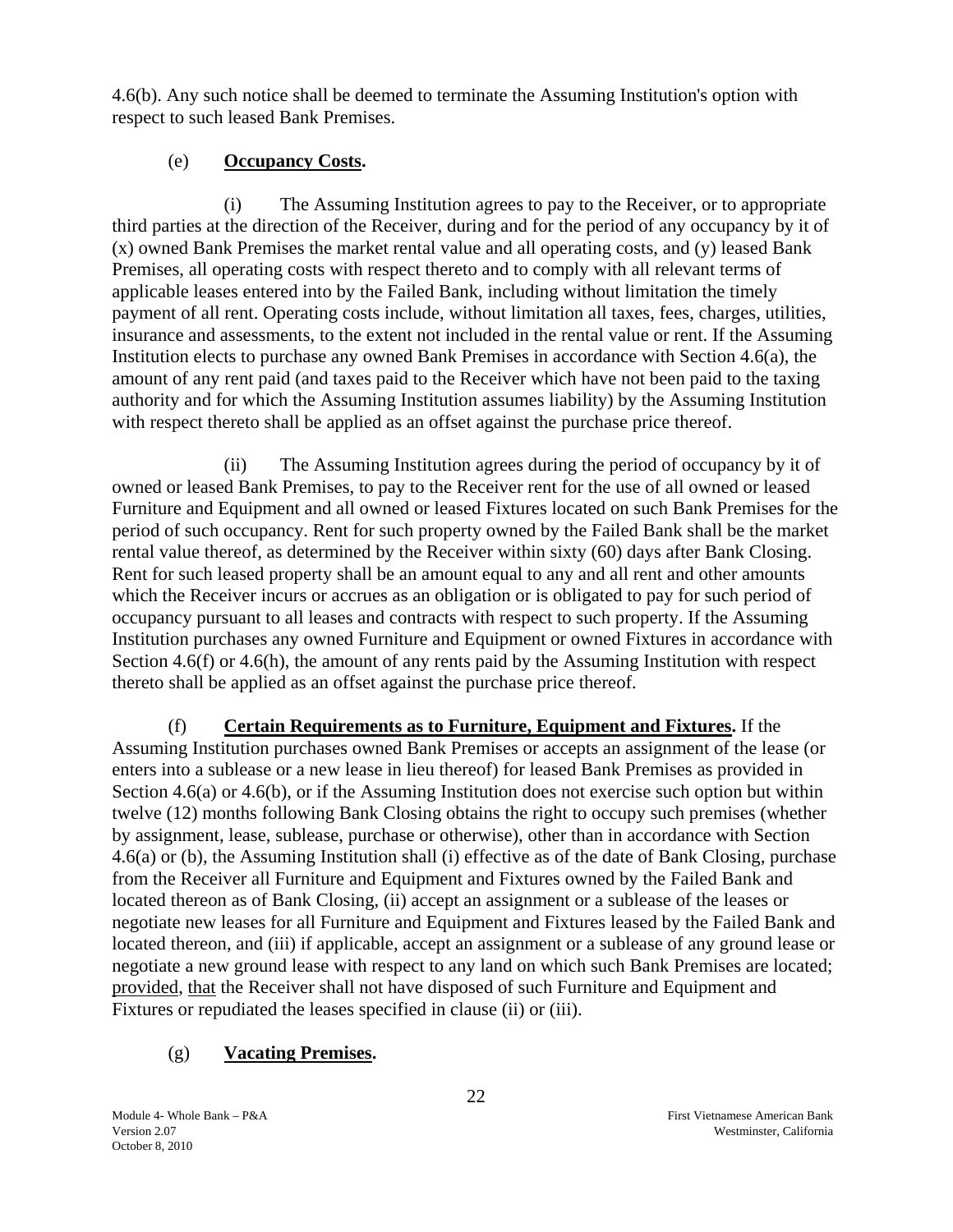(i) If the Assuming Institution elects not to purchase any owned Bank Premises, the notice of such election in accordance with Section 4.6(a) shall specify the date upon which the Assuming Institution's occupancy of such premises shall terminate, which date shall not be later than ninety (90) days after the date of the Assuming Institution's notice not to exercise such option. The Assuming Institution promptly shall be responsible for relinquishing and releasing to the Receiver such premises and the Furniture and Equipment and Fixtures located thereon in the same condition as at Bank Closing and at the premises where it was inventoried at Bank Closing, normal wear and tear excepted. Any of the aforementioned which is missing will be charged to the Assuming Institution at the item's Fair Market Value as set out in accordance with this Agreement. By occupying any such premises after the expiration of such ninety (90)-day period, the Assuming Institution shall, at the Receiver's option, (x) be deemed to have agreed to purchase such Bank Premises, and to assume all leases, obligations and liabilities with respect to leased Furniture and Equipment and leased Fixtures located thereon and any ground lease with respect to the land on which such premises are located, and (y) be required to purchase all Furniture and Equipment and Fixtures owned by the Failed Bank and located on such premises as of Bank Closing.

(ii) If the Assuming Institution elects not to accept an assignment of the lease or sublease any leased Bank Premises, the notice of such election in accordance with Section 4.6(b) shall specify the date upon which the Assuming Institution's occupancy of such leased Bank Premises shall terminate, which date shall not be later than ninety (90) days after the date of the Assuming Institution's notice not to exercise such option. Upon vacating such premises, the Assuming Institution shall be liable for relinquishing and releasing to the Receiver such premises and the Fixtures and the Furniture and Equipment located thereon which existed at the time of Bank Closing, in the same condition as at Bank Closing, and at the premises where it was inventoried at Bank closing, normal wear and tear excepted. Any of the aforementioned which is missing will be charged to the Assuming Institution at the item's Fair Market Value as set out in accordance with this Agreement. By failing to provide notice of its intention to vacate such premises prior to the expiration of the option period specified in Section 4.6(b), or by occupying such premises after the one hundred eighty (180)-day period specified above in this paragraph (ii), the Assuming Institution shall, at the Receiver's option, (x) be deemed to have assumed all leases, obligations and liabilities with respect to such premises (including any ground lease with respect to the land on which premises are located), and leased Furniture and Equipment and leased Fixtures located thereon in accordance with this Section 4.6 (unless the Receiver previously repudiated any such lease), and (y) be required to purchase all Furniture and Equipment and Fixtures owned by the Failed Bank at Fair Market Value and located on such premises as of Bank Closing.

(h) **Furniture and Equipment and Certain Other Equipment.** The Receiver hereby grants to the Assuming Institution an option to purchase all Furniture and Equipment and/or all telecommunications, and check processing equipment owned by the Failed Bank and located at any owned or leased Bank Premises that the Assuming Institution elects to vacate or which it could have, but did not occupy, pursuant to this Section 4.6; provided, that, the Assuming Institution shall give the Receiver notice of its election to purchase such property at the time it gives notice of its intention to vacate such Bank Premises or within ten (10) days after Bank Closing for Bank Premises it could have, but did not, occupy.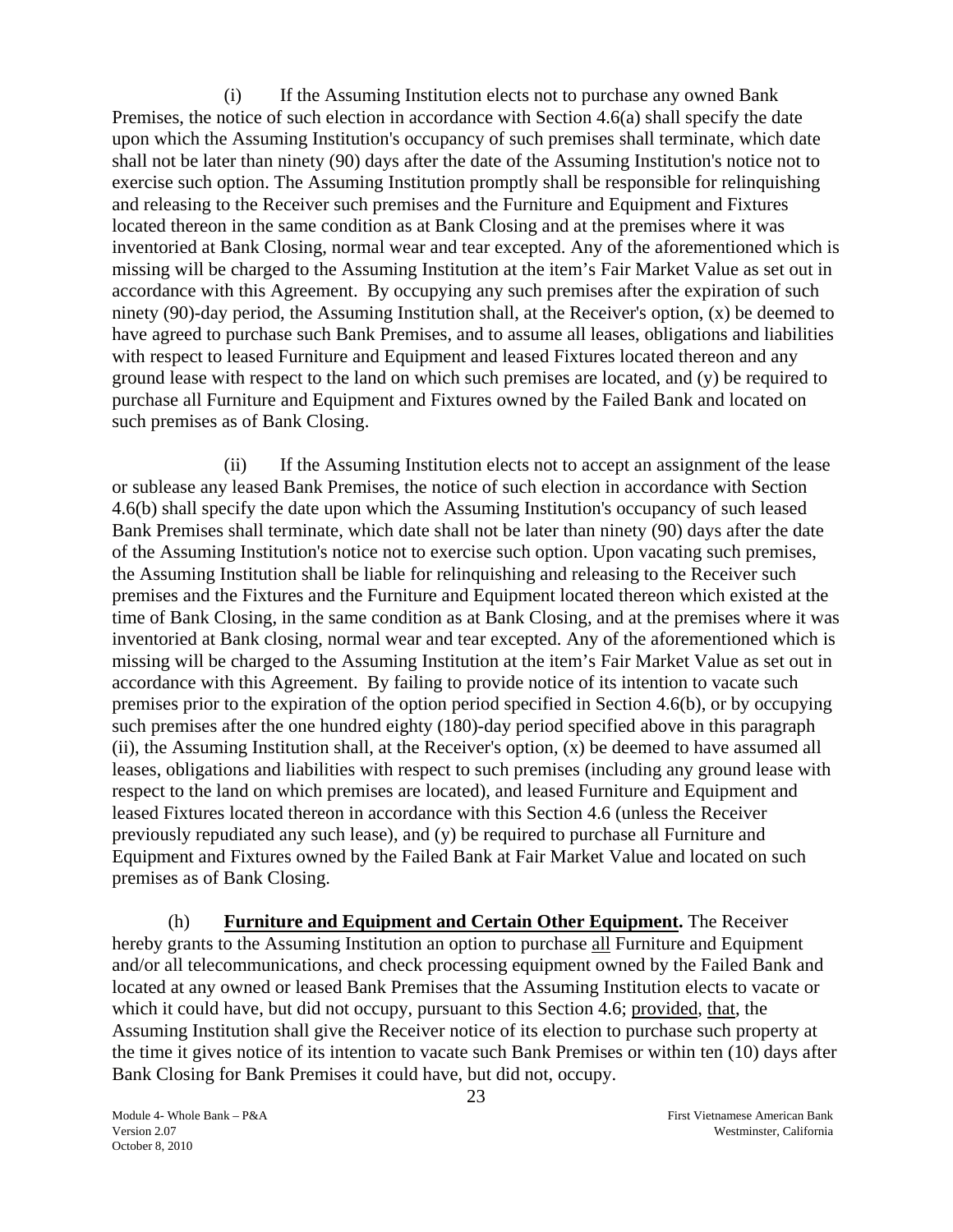## <span id="page-27-0"></span> (i) **Option to Put Bank Premises and Related Fixtures, Furniture and Equipment.**

(i) For a period of ninety (90) days following Bank Closing, the Assuming Institution shall be entitled to require the Receiver to purchase any Bank Premises that is owned, directly or indirectly, by an Acquired Subsidiary and the purchase price paid by the Receiver shall be the Fair Market Value of the Bank Premises.

(ii) If the Assuming Institution elects to require the Receiver to purchase any Bank Premises that is owned, directly or indirectly, by an Acquired Subsidiary, the Assuming Institution shall also have the option, exercisable within the same ninety (90) day time period, to require the Receiver to purchase any Fixtures, Furniture and Equipment that is owned, directly or indirectly, by an Acquired Subsidiary and which is located on such Bank Premises. The purchase price paid by the Receiver shall be the Fair Market Value of the Fixtures, Furniture and Equipment.

(iii) In the event the Assuming Institution elects to exercise its option under this subparagraph, the Assuming Institution shall pay to the Receiver occupancy costs in accordance with Section 4.6(e) and shall vacate the Bank Premises in accordance with Section  $4.6(g)(i)$ .

(iv) Regardless of whether the Assuming Institution exercises any of its option under this subparagraph, the purchase price for the Acquired Subsidiary shall be adjusted by the difference between the Fair Market Value of the Bank Premises and Fixtures, Furniture and Equipment and their respective Book Value as reflected of the books and records of the Acquired Subsidiary. Such adjustment shall be made in accordance with Article VIII of this Agreement.

## **4.7 Agreement with Respect to Data Processing Equipment and Leases.**

(a) The Receiver hereby grants to the Assuming Institution an exclusive option for the period of ninety (90) days commencing the day after Bank Closing to: (i) accept an assignment from the Receiver of all leased Data Processing Equipment and (ii) purchase at Fair Market Value from the Receiver all owned Data Processing Equipment. The Assuming Institution's election under this option applies to both owned and leased Data Processing Equipment.

(b) The Assuming Institution shall (i) give written notice to the Receiver within the option period specified in Section 4.7(a) of its intent to accept or decline an assignment or sublease of all leased Data Processing Equipment and promptly accept an assignment or sublease of such Data Processing Equipment, (ii) give written notice to the appropriate lessor(s) that it has accepted an assignment or sublease of any such Data Processing Equipment that is subject to a lease, and (iii) give written notice to the Receiver within the option period specified in Section 4.7(a) of its intent to purchase all owned Data Processing Equipment and promptly pay the Receiver for the purchase of such Data Processing Equipment.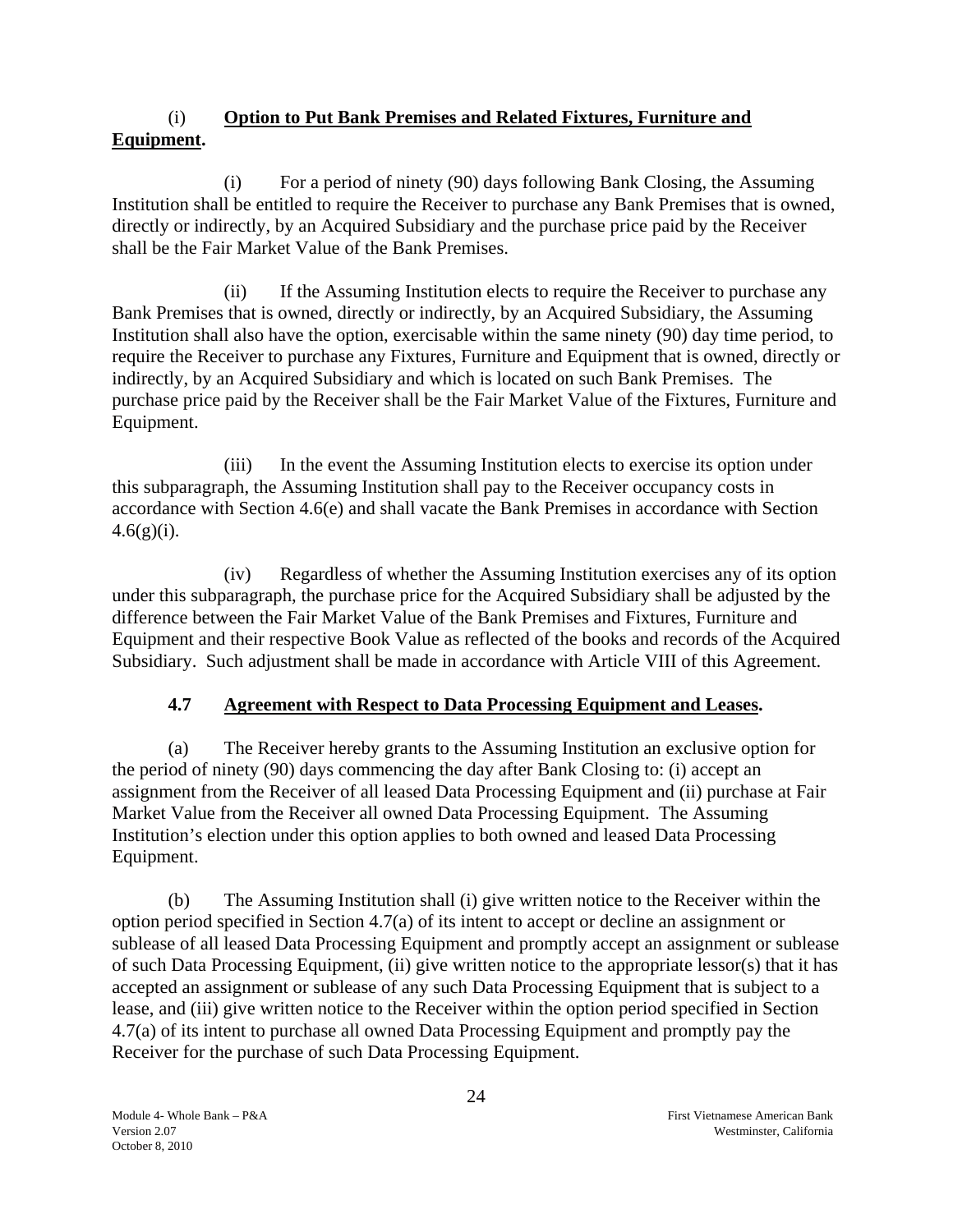(c) The Receiver agrees to facilitate the assignment or sublease of Data Processing Leases or the negotiation of new leases or license agreements by the Assuming Institution; provided, that neither the Receiver nor the Corporation shall be obligated to engage in litigation or make payments to the Assuming Institution or to any third party in connection with facilitating any such assumption, assignment, sublease or negotiation.

(d) The Assuming Institution agrees, during its period of use of any Data Processing Equipment, to pay to the Receiver or to appropriate third parties at the direction of the Receiver all operating costs with respect thereto and to comply with all relevant terms of any existing data processing leases entered into by the Failed Bank, including without limitation the timely payment of all rent, taxes, fees, charges, utilities, insurance and assessments.

(e) The Assuming Institution shall, not later than fifty (50) days after giving the notice provided in Section 4.7(b), (i) relinquish and release to the Receiver all Data Processing Equipment, in the same condition as at Bank Closing, normal wear and tear excepted, or (ii) accept an assignment or a sublease of any existing data processing lease or negotiate a new lease or license agreement under this Section 4.7 with respect to leased Data Processing Equipment, and (iii) accept ownership of all Data Processing Equipment purchased from the Receiver.

## **4.8 Agreement with Respect to Certain Existing Agreements**.

(a) Subject to the provisions of Section 4.8(b), with respect to agreements existing as of Bank Closing which provide for the rendering of services by or to the Failed Bank, within thirty (30) days after Bank Closing, the Assuming Institution shall give the Receiver written notice specifying whether it elects to assume or not to assume each such agreement. Except as may be otherwise provided in this Article IV, the Assuming Institution agrees to comply with the terms of each such agreement for a period commencing on the day after Bank Closing and ending on: (i) in the case of an agreement that provides for the rendering of services by the Failed Bank, the date which is ninety (90) days after Bank Closing, and (ii) in the case of an agreement that provides for the rendering of services to the Failed Bank, the date which is thirty (30) days after the Assuming Institution has given notice to the Receiver of its election not to assume such agreement; provided, that the Receiver can reasonably make such service agreements available to the Assuming Institution. The Assuming Institution shall be deemed by the Receiver to have assumed agreements for which no notification is timely given. The Receiver agrees to assign, transfer, convey, and deliver to the Assuming Institution all right, title and interest of the Receiver, if any, in and to agreements the Assuming Institution assumes hereunder. In the event the Assuming Institution elects not to accept an assignment of any lease (or sublease) or negotiate a new lease for leased Bank Premises under Section 4.6 and does not otherwise occupy such premises, the provisions of this Section 4.8(a) shall not apply to service agreements related to such premises. The Assuming Institution agrees, during the period it has the use or benefit of any such agreement, promptly to pay to the Receiver or to appropriate third parties at the direction of the Receiver all operating costs with respect thereto and to comply with all relevant terms of such agreement.

(b) The provisions of Section 4.8(a) shall not apply to (i) agreements pursuant to which the Failed Bank provides mortgage servicing for others or mortgage servicing is provided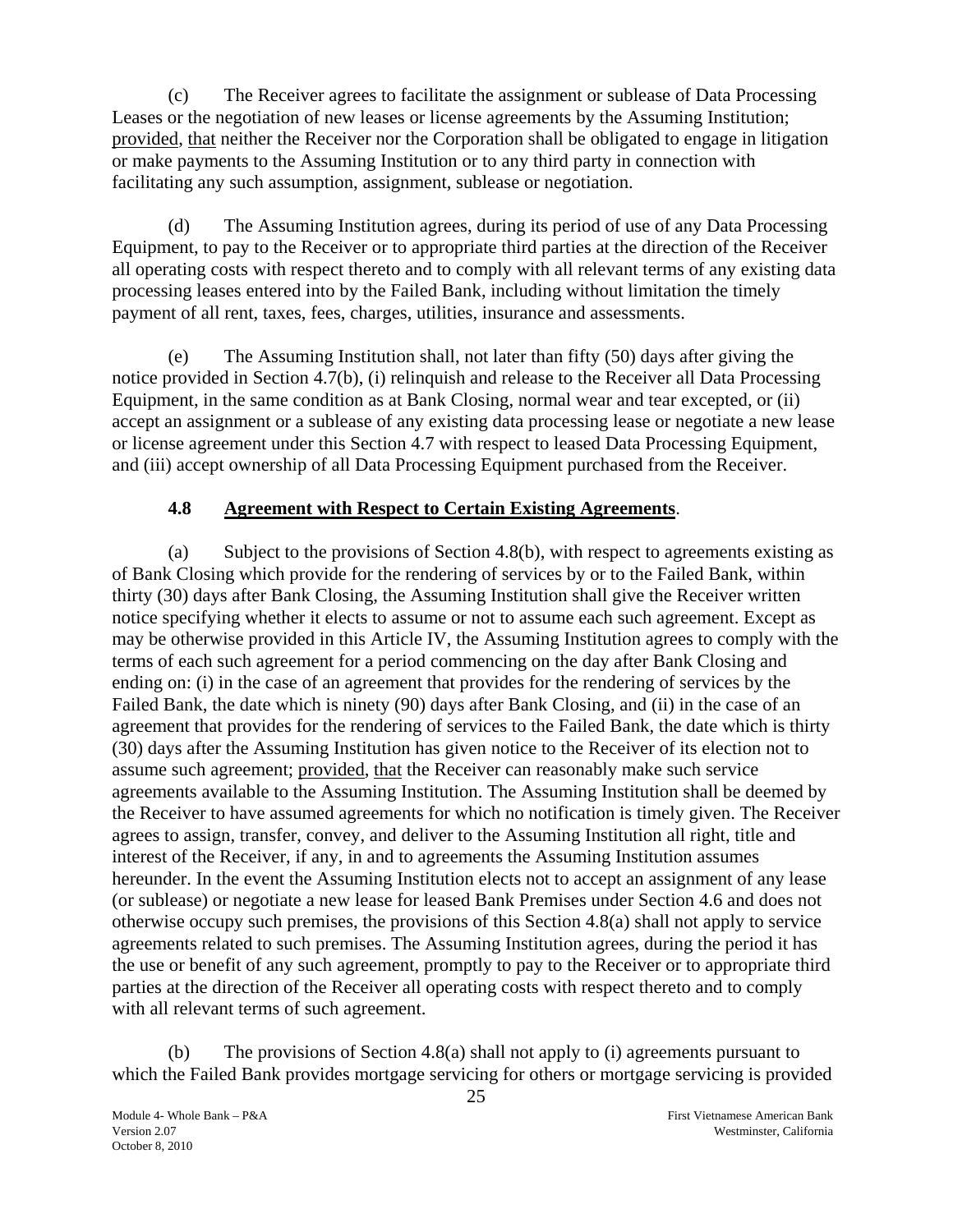<span id="page-29-0"></span>to the Failed Bank by others, (ii) agreements that are subject to Sections 4.1 through 4.7 and any insurance policy or bond referred to in Section 3.5(a) or other agreement specified in Section 3.5, and (iii) consulting, management or employment agreements, if any, between the Failed Bank and its employees or other Persons. Except as otherwise expressly set forth elsewhere in this Agreement, the Assuming Institution does not assume any liabilities or acquire any rights under any of the agreements described in this Section 4.8(b).

**4.9** Informational Tax Reporting. The Assuming Institution agrees to perform all obligations of the Failed Bank with respect to Federal and State income tax informational reporting related to (i) the Assets and the Liabilities Assumed, (ii) deposit accounts that were closed and loans that were paid off or collateral obtained with respect thereto prior to Bank Closing, (iii) miscellaneous payments made to vendors of the Failed Bank, and (iv) any other asset or liability of the Failed Bank, including, without limitation, loans not purchased and Deposits not assumed by the Assuming Institution, as may be required by the Receiver.

**4.10 Insurance**. The Assuming Institution agrees to obtain insurance coverage effective from and after Bank Closing, including public liability, fire and extended coverage insurance acceptable to the Receiver with respect to owned or leased Bank Premises that it occupies, and all owned or leased Furniture and Equipment and Fixtures and leased data processing equipment (including hardware and software) located thereon, in the event such insurance coverage is not already in force and effect with respect to the Assuming Institution as the insured as of Bank Closing. All such insurance shall, where appropriate (as determined by the Receiver), name the Receiver as an additional insured.

## **4.11 Office Space for Receiver and Corporation**.

(a) Office Space for Receiver and Corporation.

(i) For the period commencing on the day following Bank Closing and ending on the one hundred eightieth (180th) day following Bank Closing, the Assuming Institution will provide to the Receiver and the Corporation, without charge, adequate and suitable office space (including parking facilities and vault space), furniture, equipment (including photocopying and telecopying machines), email accounts, network access and technology resources (such as shared drive), and utilities (including local telephone service and fax machines) (collectively, "FDIC Office Space") at the Bank Premises occupied by the Assuming Institution for the Receiver use in the discharge of their respective functions with respect to the Failed Bank.

(ii) Upon written notice by the Receiver or the Corporation, for the period commencing on the one hundred eighty first (181st) day following Bank Closing and ending no later than the three hundred and sixty-fifth (365th) day following Bank Closing, the Assuming Institution will continue to provide to the Receiver and the Corporation FDIC Office Space at the Bank Premises. During the period from the 181st day following Bank Closing until the day the FDIC and the Corporation vacate FDIC Office Space, the Receiver and the Corporation will pay to the Assuming Institution their respective pro rata share (based on square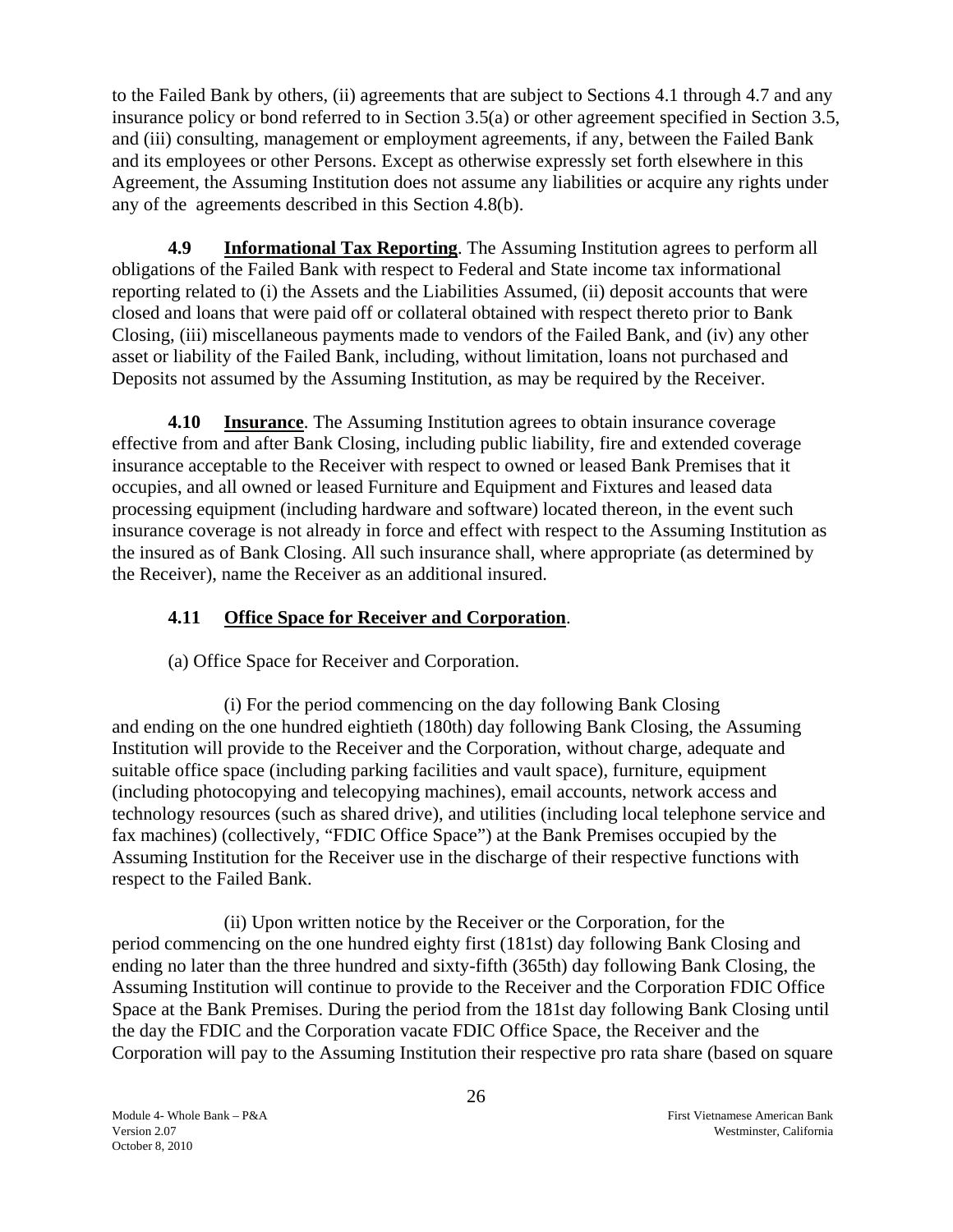<span id="page-30-0"></span>footage occupied) of (A) the market rental value for the applicable owned Bank Premises or (B) actual rent paid for applicable leased Bank Premises.

(iii) If the Receiver or the Corporation determine that the space provided by the Assuming Institution is inadequate or unsuitable, the Receiver and the Corporation may relocate to other quarters having adequate and suitable FDIC Office Space and the costs of relocation and any rental and utility costs for the balance of the period of occupancy by the Receiver and the Corporation shall be borne by the Assuming Institution.

(b) Certain Payments on behalf of Receiver and Corporation. The Assuming Institution will pay such bills and invoices on behalf of the Receiver and the Corporation as the Receiver or the Corporation may direct for the period beginning on the date of Bank Closing and ending on Settlement Date. The Assuming Institution shall submit its requests for reimbursement of such expenditures pursuant to Article VIII of this Agreement.

#### **4.12 Agreement with Respect to Continuation of Group Health Plan Coverage for Former Employees of the Failed Bank.**

(a) The Assuming Institution agrees to assist the Receiver, as provided in this Section 4.12, in offering individuals who were employees or former employees of the Failed Bank, or any of its Subsidiaries, and who, immediately prior to Bank Closing, were receiving, or were eligible to receive, health insurance coverage or health insurance continuation coverage from the Failed Bank ("Eligible Individuals"), the opportunity to obtain health insurance coverage in the Corporation's FIA Continuation Coverage Plan which provides for health insurance continuation coverage to such Eligible Individuals who are qualified beneficiaries of the Failed Bank as defined in Section 607 of the Employee Retirement Income Security Act of 1974, as amended (respectively, "qualified beneficiaries" and "ERISA"). The Assuming Institution shall consult with the Receiver and not later than five (5) Business Days after Bank Closing shall provide written notice to the Receiver of the number (if available), identity (if available) and addresses (if available) of the Eligible Individuals who are qualified beneficiaries of the Failed Bank and for whom a "qualifying event" (as defined in Section 603 of ERISA) has occurred and with respect to whom the Failed Bank's obligations under Part 6 of Subtitle B of Title I of ERISA have not been satisfied in full, and such other information as the Receiver may reasonably require. The Receiver shall cooperate with the Assuming Institution in order to permit it to prepare such notice and shall provide to the Assuming Institution such data in its possession as may be reasonably required for purposes of preparing such notice.

(b) The Assuming Institution shall take such further action to assist the Receiver in offering the Eligible Individuals who are qualified beneficiaries of the Failed Bank the opportunity to obtain health insurance coverage in the Corporation's FIA Continuation Coverage Plan as the Receiver may direct. All expenses incurred and paid by the Assuming Institution (i) in connection with the obligations of the Assuming Institution under this Section 4.12, and (ii) in providing health insurance continuation coverage to any Eligible Individuals who are hired by the Assuming Institution and such employees' qualified beneficiaries shall be borne by the Assuming Institution.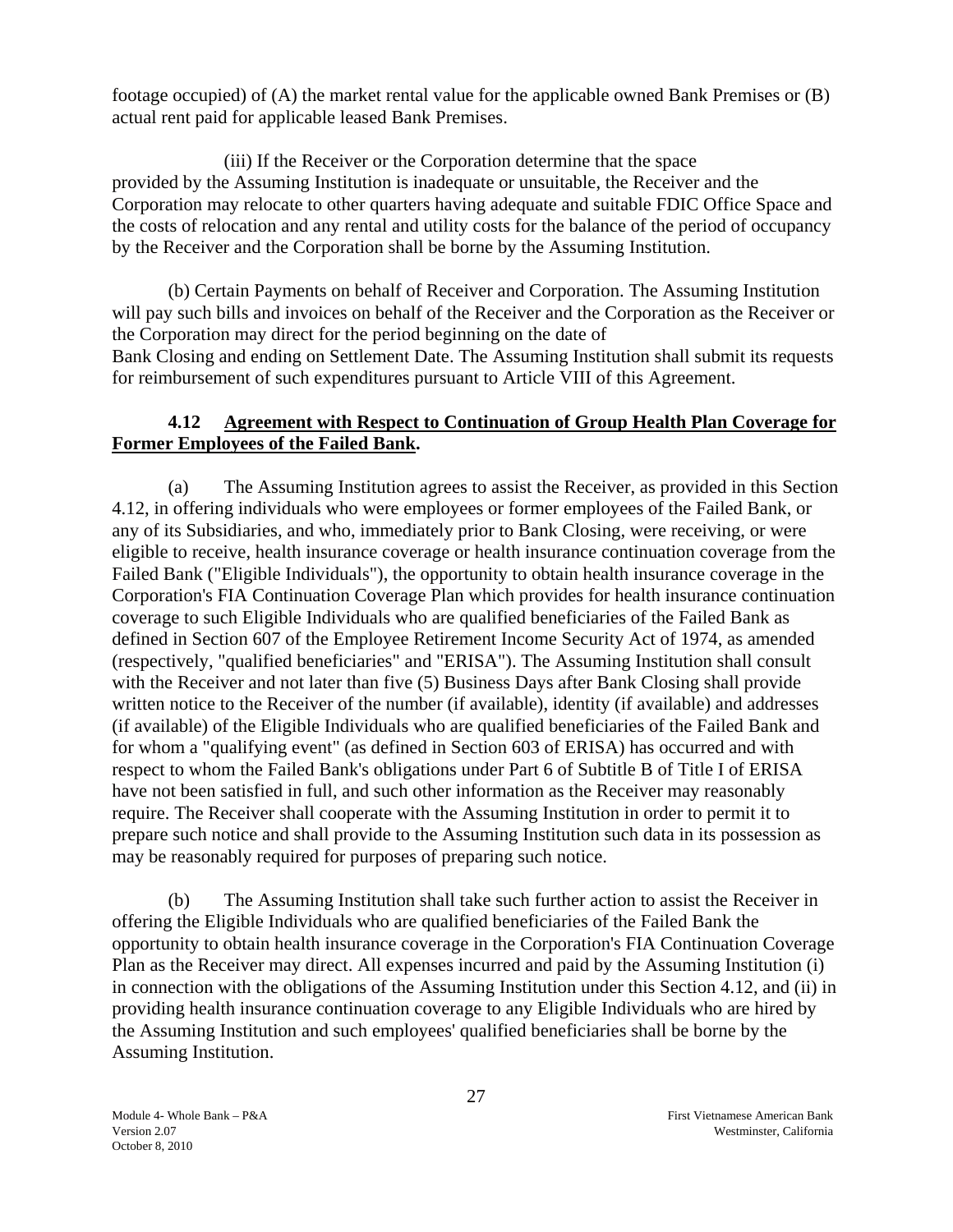<span id="page-31-0"></span>(c) No later than five (5) Business Days after Bank Closing, the Assuming Institution shall provide the Receiver with a list of all Failed Bank employees the Assuming Institution will not hire. Unless otherwise agreed, the Assuming Institution pays all salaries and payroll costs for all Failed Bank Employees until the list is provided to the Receiver. The Assuming Institution shall be responsible for all costs and expenses (i.e. salary, benefits, etc.) associated with all other employees not on that list from and after the date of delivery of the list to the Receiver. The Assuming Institution shall offer to the Failed Bank employees it retains employment benefits comparable to those the Assuming Institution offers its current employees.

(d) This Section 4.12 is for the sole and exclusive benefit of the parties to this Agreement, and for the benefit of no other Person (including any former employee of the Failed Bank or any Subsidiary thereof or qualified beneficiary of such former employee). Nothing in this Section 4.12 is intended by the parties, or shall be construed, to give any Person (including any former employee of the Failed Bank or any Subsidiary thereof or qualified beneficiary of such former employee) other than the Corporation, the Receiver and the Assuming Institution any legal or equitable right, remedy or claim under or with respect to the provisions of this Section.

**4.13 Agreement with Respect to Interim Asset Servicing.** At any time after Bank Closing, the Receiver may establish on its books an asset pool(s) and may transfer to such asset pool(s) (by means of accounting entries on the books of the Receiver) all or any assets and liabilities of the Failed Bank which are not acquired by the Assuming Institution, including, without limitation, wholly unfunded Commitments and assets and liabilities which may be acquired, funded or originated by the Receiver subsequent to Bank Closing. The Receiver may remove assets (and liabilities) from or add assets (and liabilities) to such pool(s) at any time in its discretion. At the option of the Receiver, the Assuming Institution agrees to service, administer, and collect such pool assets in accordance with and for the term set forth in Exhibit 4.13 "Interim Asset Servicing Arrangement".

## **ARTICLE V DUTIES WITH RESPECT TO DEPOSITORS OF THE FAILED BANK**

 **5.1 Payment of Checks, Drafts and Orders.** Subject to Section 9.5, the Assuming Institution agrees to pay all properly drawn checks, drafts and withdrawal orders of depositors of the Failed Bank presented for payment, whether drawn on the check or draft forms provided by the Failed Bank or by the Assuming Institution, to the extent that the Deposit balances to the credit of the respective makers or drawers assumed by the Assuming Institution under this Agreement are sufficient to permit the payment thereof, and in all other respects to discharge, in the usual course of conducting a banking business, the duties and obligations of the Failed Bank with respect to the Deposit balances due and owing to the depositors of the Failed Bank assumed by the Assuming Institution under this Agreement.

**5.2 Certain Agreements Related to Deposits.** Subject to Section 2.2, the Assuming Institution agrees to honor the terms and conditions of any written escrow or mortgage servicing agreement or other similar agreement relating to a Deposit liability assumed by the Assuming Institution pursuant to this Agreement.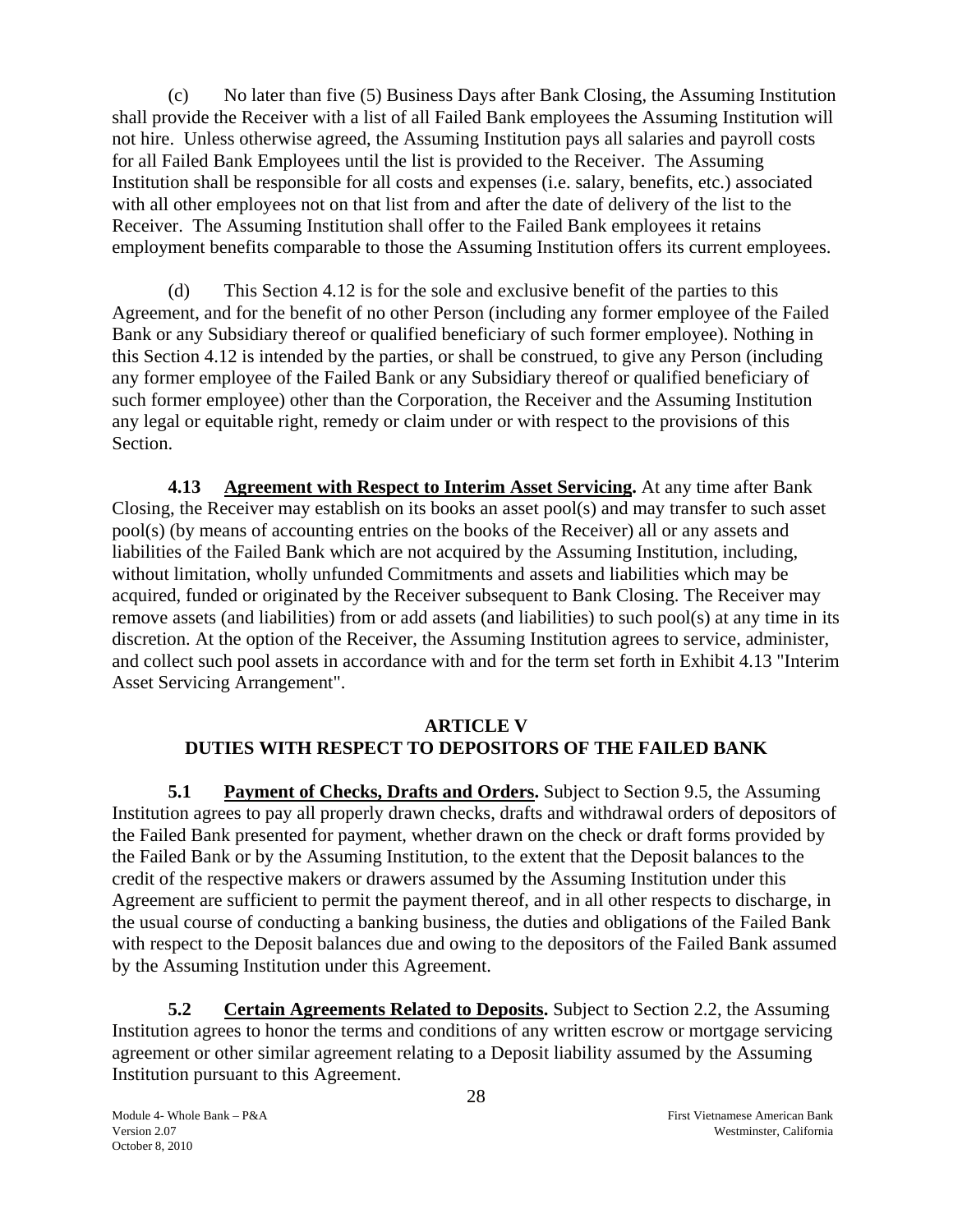## **5.3 Notice to Depositors.**

<span id="page-32-0"></span>(a) Within seven (7) days after Bank Closing, the Assuming Institution shall give notice by mail to each depositor of the Failed Bank of (i) the assumption of the Deposit liabilities of the Failed Bank, and (ii) the procedures to claim Deposits (the Receiver shall provide item (ii) to Assuming Institution). The Assuming Institution shall also publish notice of its assumption of the Deposit liabilities of the Failed Bank in a newspaper of general circulation in the county or counties in which the Failed Bank was located.

(b) Within seven (7) days after Bank Closing, the Assuming Institution shall give notices by mail to each depositor of the Failed Bank, as required under Section 2.2.

If the Assuming Institution proposes to charge fees different from those fees formerly charged by the Failed Bank, the Assuming Institution shall include its fee schedule in its mailed notice.

(d) The Assuming Institution shall obtain approval of all notices and publications required by this Section 5.3 from counsel for the Receiver prior to mailing or publication.

#### **ARTICLE VI RECORDS**

**6.1** Transfer of Records. In accordance with Sections 2.1 and 3.1, the Receiver assigns, transfers, conveys and delivers to the Assuming Institution, whether located on Bank Premises occupied or not occupied by the Assuming Institution or at any other location, any and all Records of the Failed Bank, other than the following:

(a) Records pertaining to former employees of the Failed Bank who were no longer employed by the Failed Bank as of Bank Closing and Records pertaining to employees of the Failed Bank who were employed by the Failed Bank as of Bank Closing and for whom the Receiver is unable to obtain a waiver to release such Records to the Assuming Institution;

(b) Records pertaining to (i) any asset or liability of the Failed Bank retained by the Receiver, or (ii) any asset of the Failed Bank acquired by the Receiver pursuant to this Agreement; and

(c) Any other Records as determined by the Receiver.

**6.2 Delivery of Assigned Records**. The Receiver shall deliver to the Assuming Institution all Records described in Section 6.1 as soon as practicable on or after the date of this Agreement.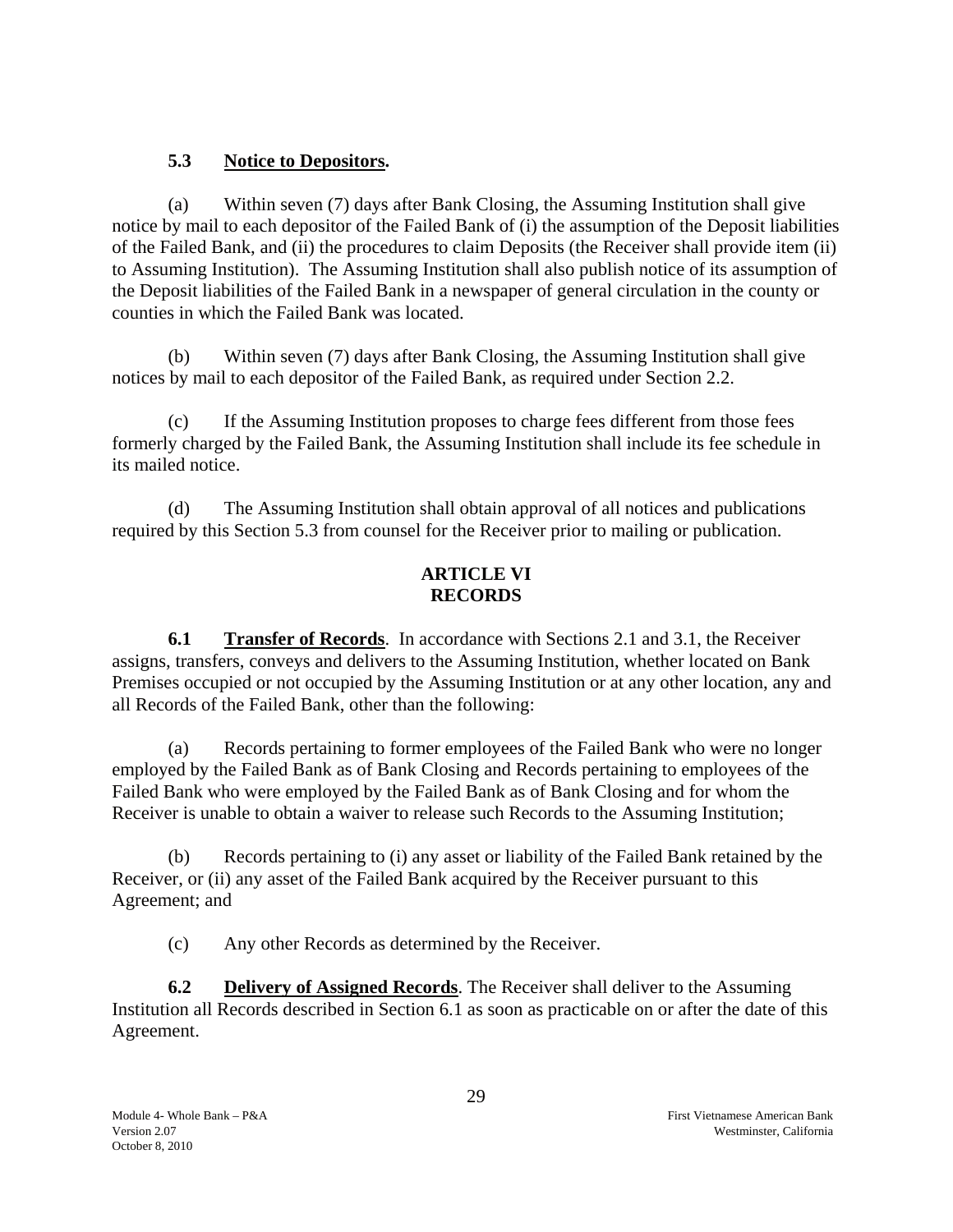<span id="page-33-0"></span> **6.3 Preservation of Records**. The Assuming Institution agrees that it will preserve and maintain for the joint benefit of the Receiver, the Corporation and the Assuming Institution, all Records of which it has custody for such period as either the Receiver or the Corporation in its discretion may require, until directed otherwise, in writing, by the Receiver or Corporation. The Assuming Institution shall have the primary responsibility to respond to subpoenas, discovery requests, and other similar official inquiries and customer requests for lien releases with respect to the Records of which it has custody. With respect to its obligations under this Section regarding Electronically Stored Information, the Assuming Institution will complete the Data Retention Catalog attached hereto as Schedule 6.3 and submit it to the Receiver for the Receiver's approval of the Assuming Institution's data retention plan.

**6.4 Access to Records; Copies**. The Assuming Institution agrees to permit the Receiver and the Corporation access to all Records of which the Assuming Institution has custody, and to use, inspect, make extracts from or request copies of any such Records in the manner and to the extent requested, and to duplicate, in the discretion of the Receiver or the Corporation, any Record pertaining to Deposit account relationships; provided, that in the event that the Failed Bank maintained one or more duplicate copies of such Records, the Assuming Institution hereby assigns, transfers, and conveys to the Corporation one such duplicate copy of each such Record without cost to the Corporation, and agrees to deliver to the Corporation all Records assigned and transferred to the Corporation under this Article VI as soon as practicable on or after the date of this Agreement. The party requesting a copy of any Record shall bear the cost (based on standard accepted industry charges to the extent applicable, as determined by the Receiver) for providing such duplicate Records. A copy of each Record requested shall be provided as soon as practicable by the party having custody thereof.

#### **ARTICLE VII BID; INITIAL PAYMENT**

The Assuming Institution has submitted to the Receiver an asset premium (discount) bid of (\$12,000,000) and a deposit premium bid of 0%. The Deposit premium bid will be applied to the total of all Assumed Deposits except for brokered, CDARS, and any market place or similar subscription services Deposits. On the Payment Date, the Assuming Institution will pay to the Corporation, or the Corporation will pay to the Assuming Institution, as the case may be, the Initial Payment, together with interest on such amount (if the Payment Date is not the day following the day of Bank Closing) from and including the day following Bank Closing to and including the day preceding the Payment Date at the Settlement Interest Rate.

#### **ARTICLE VIII ADJUSTMENTS**

**8.1** Pro Forma Statement. It is understood that the determination of the Initial Payment is based on the Receiver's best estimate of the Liabilities Assumed and the Assets at Bank Closing. The Receiver, as soon as practicable after Bank Closing, in accordance with the best information then available, shall provide to the Assuming Institution a pro forma statement reflecting any adjustments of such liabilities and assets as may be necessary. Such pro forma statement shall take into account, to the extent possible, (i) liabilities and assets of a nature

Module 4- Whole Bank – P&A First Vietnamese American Bank Version 2.07 Westminster, California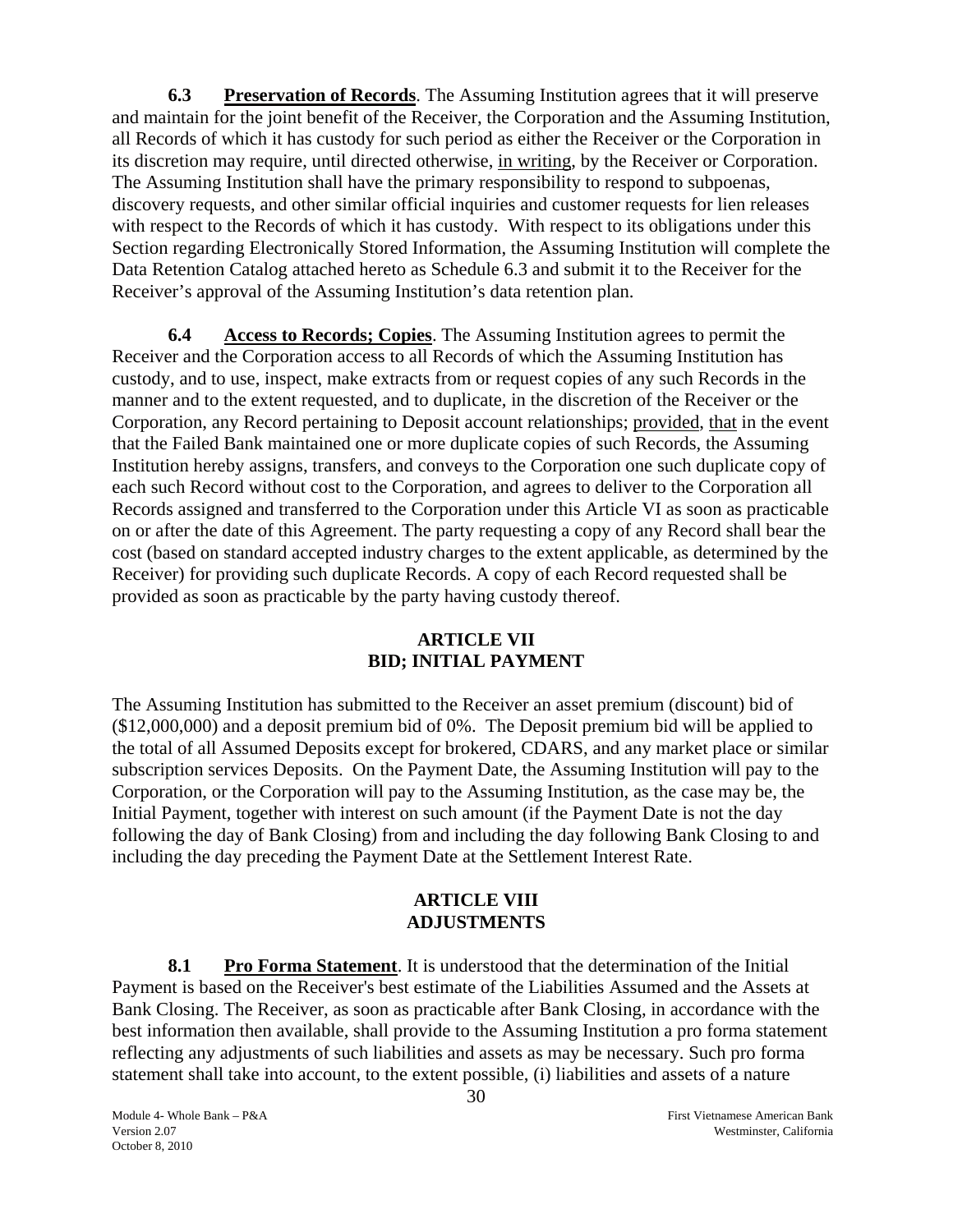<span id="page-34-0"></span>similar to those contemplated by Section 2.1 or Section 3.1, respectively, which at Bank Closing were carried in the Failed Bank's suspense accounts, (ii) accruals as of Bank Closing for all income related to the assets and business of the Failed Bank acquired by the Assuming Institution hereunder, whether or not such accruals were reflected on the Accounting Records of the Failed Bank in the normal course of its operations, and (iii) adjustments to determine the Book Value of any investment in a Subsidiary and related accounts on the "bank only" (unconsolidated) balance sheet of the Failed Bank based on the equity method of accounting, whether or not the Failed Bank used the equity method of accounting for investments in subsidiaries, except that the resulting amount cannot be less than the Subsidiary's recorded equity as of Bank Closing as reflected on the Accounting Records of the Subsidiary. Any Loan purchased by the Assuming Institution pursuant to Section 3.1 which the Failed Bank charged off during the period beginning the day after the Bid Valuation Date to Bank Closing shall be deemed not to be charged off for the purposes of the pro forma statement, and the purchase price shall be determined pursuant to Section 3.2.

## **8.2 Correction of Errors and Omissions; Other Liabilities**.

(a) In the event any bookkeeping omissions or errors are discovered in preparing any pro forma statement or in completing the transfers and assumptions contemplated hereby, the parties hereto agree to correct such errors and omissions, it being understood that, as far as practicable, all adjustments will be made consistent with the judgments, methods, policies or accounting principles utilized by the Failed Bank in preparing and maintaining Accounting Records, except that adjustments made pursuant to this Section 8.2(a) are not intended to bring the Accounting Records of the Failed Bank into accordance with generally accepted accounting principles.

(b) If the Receiver discovers at any time subsequent to the date of this Agreement that any claim exists against the Failed Bank which is of such a nature that it would have been included in the liabilities assumed under Article II had the existence of such claim or the facts giving rise thereto been known as of Bank Closing, the Receiver may, in its discretion, at any time, require that such claim be assumed by the Assuming Institution in a manner consistent with the intent of this Agreement. The Receiver will make appropriate adjustments to the pro forma statement provided by the Receiver to the Assuming Institution pursuant to Section 8.1 as may be necessary.

**8.3 Payments**. The Receiver agrees to cause to be paid to the Assuming Institution, or the Assuming Institution agrees to pay to the Receiver, as the case may be, on the Settlement Date, a payment in an amount which reflects net adjustments (including any costs, expenses and fees associated with determinations of value as provided in this Agreement) made pursuant to Section 8.1 or Section 8.2, plus interest as provided in Section 8.4. The Receiver and the Assuming Institution agree to effect on the Settlement Date any further transfer of assets to or assumption of liabilities or claims by the Assuming Institution as may be necessary in accordance with Section 8.1 or Section 8.2.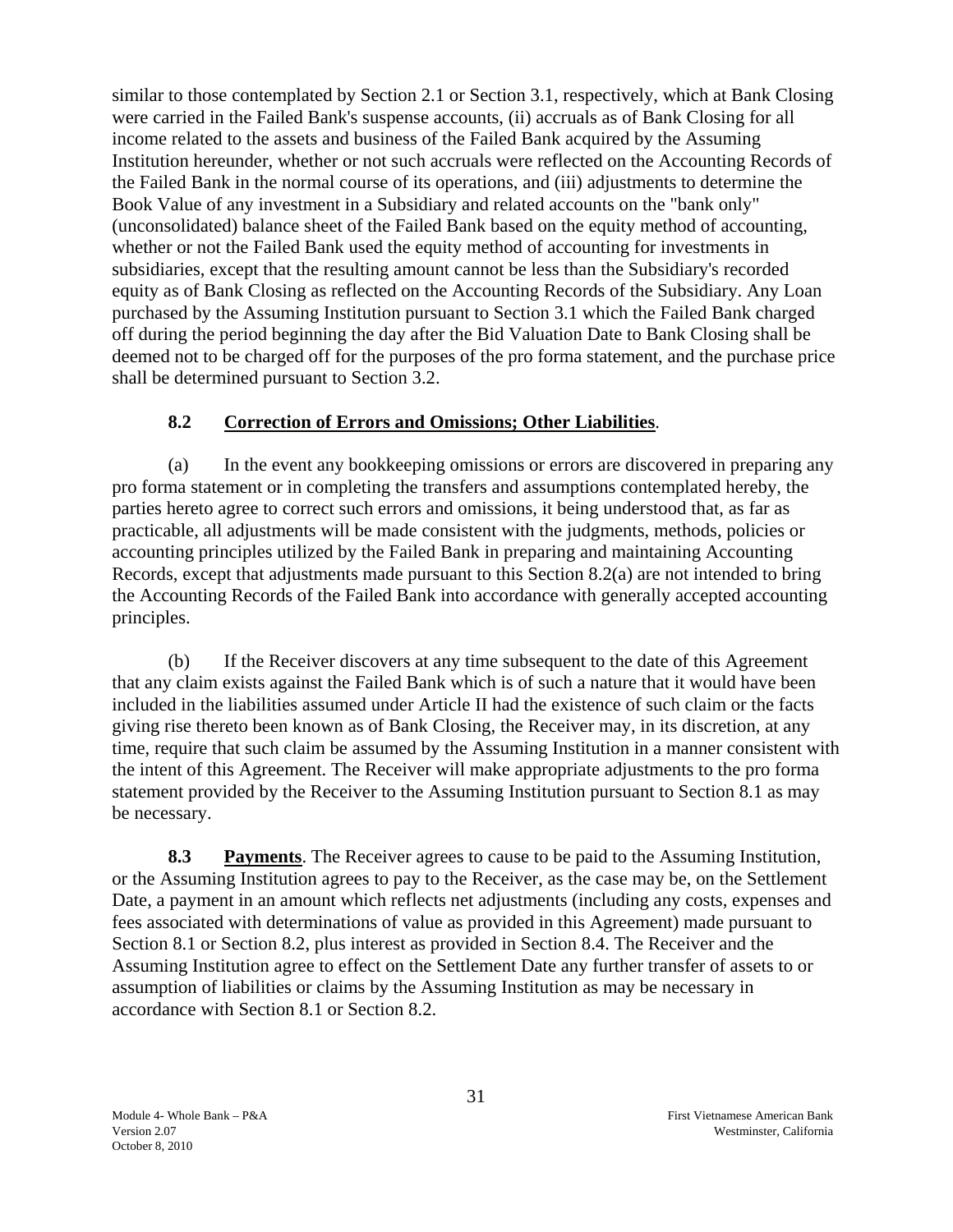<span id="page-35-0"></span> **8.4 Interest**. Any amounts paid under Section 8.3 or Section 8.5, shall bear interest for the period from and including the day following Bank Closing to and including the day preceding the payment at the Settlement Interest Rate.

**8.5 Subsequent Adjustments.** In the event that the Assuming Institution or the Receiver discovers any errors or omissions as contemplated by Section 8.2 or any error with respect to the payment made under Section 8.3 after the Settlement Date, the Assuming Institution and the Receiver agree to promptly correct any such errors or omissions, make any payments and effect any transfers or assumptions as may be necessary to reflect any such correction plus interest as provided in Section 8.4.

#### **ARTICLE IX CONTINUING COOPERATION**

**9.1** General Matters. The parties hereto agree that they will, in good faith and with their best efforts, cooperate with each other to carry out the transactions contemplated by this Agreement and to effect the purposes hereof.

**9.2** Additional Title Documents. The Receiver, the Corporation and the Assuming Institution each agree, at any time, and from time to time, upon the request of any party hereto, to execute and deliver such additional instruments and documents of conveyance as shall be reasonably necessary to vest in the appropriate party its full legal or equitable title in and to the property transferred pursuant to this Agreement or to be transferred in accordance herewith. The Assuming Institution shall prepare such instruments and documents of conveyance (in form and substance satisfactory to the Receiver) as shall be necessary to vest title to the Assets in the Assuming Institution. The Assuming Institution shall be responsible for recording such instruments and documents of conveyance at its own expense.

# **9.3 Claims and Suits**.

(a) The Receiver shall have the right, in its discretion, to (i) defend or settle any claim or suit against the Assuming Institution with respect to which the Receiver has indemnified the Assuming Institution in the same manner and to the same extent as provided in Article XII, and (ii) defend or settle any claim or suit against the Assuming Institution with respect to any Liability Assumed, which claim or suit may result in a loss to the Receiver arising out of or related to this Agreement, or which existed against the Failed Bank on or before Bank Closing. The exercise by the Receiver of any rights under this Section 9.3(a) shall not release the Assuming Institution with respect to any of its obligations under this Agreement.

(b) In the event any action at law or in equity shall be instituted by any Person against the Receiver and the Corporation as codefendants with respect to any asset of the Failed Bank retained or acquired pursuant to this Agreement by the Receiver, the Receiver agrees, at the request of the Corporation, to join with the Corporation in a petition to remove the action to the United States District Court for the proper district. The Receiver agrees to institute, with or without joinder of the Corporation as coplaintiff, any action with respect to any such retained or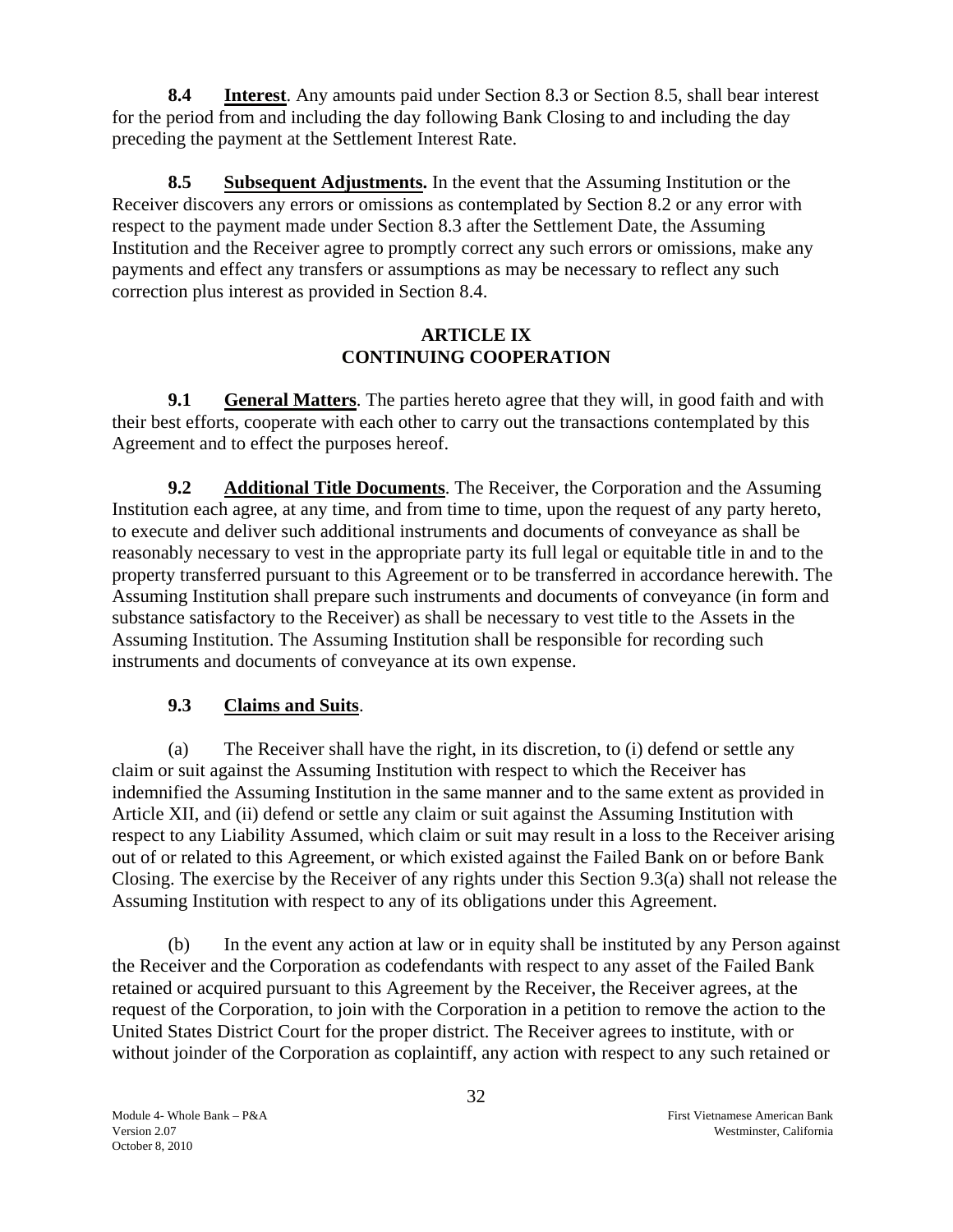<span id="page-36-0"></span>acquired asset or any matter connected therewith whenever notice requiring such action shall be given by the Corporation to the Receiver.

**9.4** Payment of Deposits. In the event any depositor does not accept the obligation of the Assuming Institution to pay any Deposit liability of the Failed Bank assumed by the Assuming Institution pursuant to this Agreement and asserts a claim against the Receiver for all or any portion of any such Deposit liability, the Assuming Institution agrees on demand to provide to the Receiver funds sufficient to pay such claim in an amount not in excess of the Deposit liability reflected on the books of the Assuming Institution at the time such claim is made. Upon payment by the Assuming Institution to the Receiver of such amount, the Assuming Institution shall be discharged from any further obligation under this Agreement to pay to any such depositor the amount of such Deposit liability paid to the Receiver.

**9.5 Withheld Payments**. At any time, the Receiver or the Corporation may, in its discretion, determine that all or any portion of any deposit balance assumed by the Assuming Institution pursuant to this Agreement does not constitute a "Deposit" (or otherwise, in its discretion, determine that it is the best interest of the Receiver or Corporation to withhold all or any portion of any deposit), and may direct the Assuming Institution to withhold payment of all or any portion of any such deposit balance. Upon such direction, the Assuming Institution agrees to hold such deposit and not to make any payment of such deposit balance to or on behalf of the depositor, or to itself, whether by way of transfer, set-off, or otherwise. The Assuming Institution agrees to maintain the "withheld payment" status of any such deposit balance until directed in writing by the Receiver or the Corporation as to its disposition. At the direction of the Receiver or the Corporation, the Assuming Institution shall return all or any portion of such deposit balance to the Receiver or the Corporation, as appropriate, and thereupon the Assuming Institution shall be discharged from any further liability to such depositor with respect to such returned deposit balance. If such deposit balance has been paid to the depositor prior to a demand for return by the Corporation or the Receiver, and payment of such deposit balance had not been previously withheld pursuant to this Section, the Assuming Institution shall not be obligated to return such deposit balance to the Receiver or the Corporation. The Assuming Institution shall be obligated to reimburse the Corporation or the Receiver, as the case may be, for the amount of any deposit balance or portion thereof paid by the Assuming Institution in contravention of any previous direction to withhold payment of such deposit balance or return such deposit balance the payment of which was withheld pursuant to this Section.

## **9.6 Proceedings with Respect to Certain Assets and Liabilities**.

(a) In connection with any investigation, proceeding or other matter with respect to any asset or liability of the Failed Bank retained by the Receiver, or any asset of the Failed Bank acquired by the Receiver pursuant to this Agreement, the Assuming Institution shall cooperate to the extent reasonably required by the Receiver.

(b) In addition to its obligations under Section 6.4, the Assuming Institution shall provide representatives of the Receiver access at reasonable times and locations without other limitation or qualification to (i) its directors, officers, employees and agents and those of the Subsidiaries acquired by the Assuming Institution, and (ii) its books and records, the books and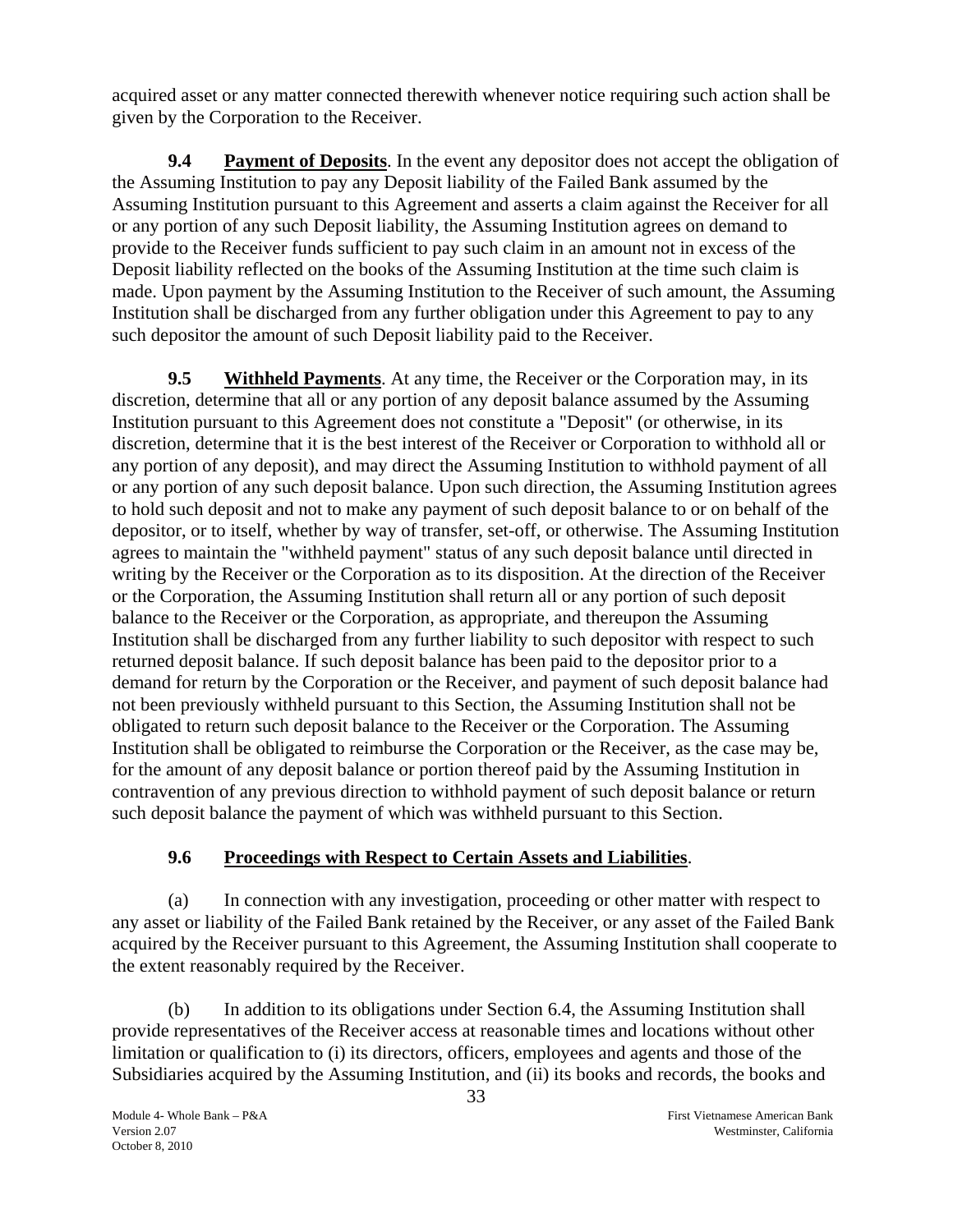<span id="page-37-0"></span>records of such Subsidiaries and all Credit Files, and copies thereof. Copies of books, records and Credit Files shall be provided by the Assuming Institution as requested by the Receiver and the costs of duplication thereof shall be borne by the Receiver.

(c) Not later than ten (10) days after the Put Notice pursuant to Section 3.4 or the date of the notice of transfer of any Loan by the Assuming Institution to the Receiver pursuant to Section 3.6, the Assuming Institution shall deliver to the Receiver such documents with respect to such Loan as the Receiver may request, including without limitation the following: (i) all related Credit Documents (other than certificates, notices and other ancillary documents), (ii) a certificate setting forth the principal amount on the date of the transfer and the amount of interest, fees and other charges then accrued and unpaid thereon, and any restrictions on transfer to which any such Loan is subject, and (iii) all Credit Files, and all documents, microfiche, microfilm and computer records (including but not limited to magnetic tape, disc storage, card forms and printed copy) maintained by, owned by, or in the possession of the Assuming Institution or any Affiliate of the Assuming Institution relating to the transferred Loan.

**9.7** Information. The Assuming Institution promptly shall provide to the Corporation such other information, including financial statements and computations, relating to the performance of the provisions of this Agreement as the Corporation or the Receiver may request from time to time, and, at the request of the Receiver, make available employees of the Failed Bank employed or retained by the Assuming Institution to assist in preparation of the pro forma statement pursuant to Section 8.1.

#### **ARTICLE X CONDITION PRECEDENT**

The obligations of the parties to this Agreement are subject to the Receiver and the Corporation having received at or before Bank Closing evidence reasonably satisfactory to each of any necessary approval, waiver, or other action by any governmental authority, the board of directors of the Assuming Institution, or other third party, with respect to this Agreement and the transactions contemplated hereby, the closing of the Failed Bank and the appointment of the Receiver, the chartering of the Assuming Institution, and any agreements, documents, matters or proceedings contemplated hereby or thereby.

# **ARTICLE XI REPRESENTATIONS AND WARRANTIES OF THE ASSUMING INSTITUTION**

The Assuming Institution represents and warrants to the Corporation and the Receiver as follows:

(a) **Corporate Existence and Authority**. The Assuming Institution (i) is duly organized, validly existing and in good standing under the laws of its Chartering Authority and has full power and authority to own and operate its properties and to conduct its business as now conducted by it, and (ii) has full power and authority to execute and deliver this Agreement and to perform its obligations hereunder. The Assuming Institution has taken all necessary corporate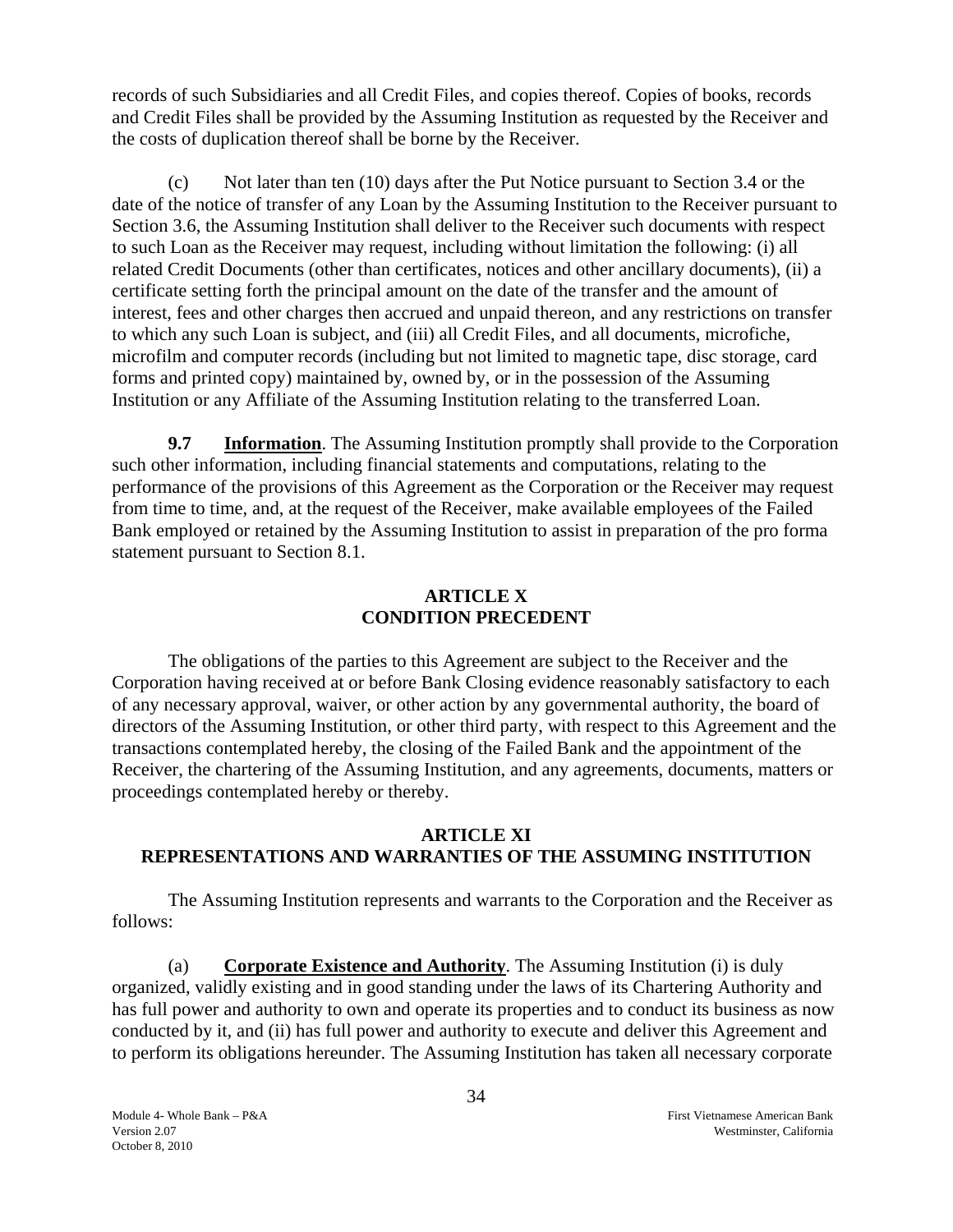action to authorize the execution, delivery and performance of this Agreement and the performance of the transactions contemplated hereby.

(b) **Third Party Consents**. No governmental authority or other third party consents (including but not limited to approvals, licenses, registrations or declarations) are required in connection with the execution, delivery or performance by the Assuming Institution of this Agreement, other than such consents as have been duly obtained and are in full force and effect.

(c) **Execution and Enforceability**. This Agreement has been duly executed and delivered by the Assuming Institution and when this Agreement has been duly authorized, executed and delivered by the Corporation and the Receiver, this Agreement will constitute the legal, valid and binding obligation of the Assuming Institution, enforceable in accordance with its terms.

## (d) **Compliance with Law**.

(i) Neither the Assuming Institution nor any of its Subsidiaries is in violation of any statute, regulation, order, decision, judgment or decree of, or any restriction imposed by, the United States of America, any State, municipality or other political subdivision or any agency of any of the foregoing, or any court or other tribunal having jurisdiction over the Assuming Institution or any of its Subsidiaries or any assets of any such Person, or any foreign government or agency thereof having such jurisdiction, with respect to the conduct of the business of the Assuming Institution or of any of its Subsidiaries, or the ownership of the properties of the Assuming Institution or any of its Subsidiaries, which, either individually or in the aggregate with all other such violations, would materially and adversely affect the business, operations or condition (financial or otherwise) of the Assuming Institution or the ability of the Assuming Institution to perform, satisfy or observe any obligation or condition under this Agreement.

(ii) Neither the execution and delivery nor the performance by the Assuming Institution of this Agreement will result in any violation by the Assuming Institution of, or be in conflict with, any provision of any applicable law or regulation, or any order, writ or decree of any court or governmental authority.

(e) **Insured or Guaranteed Loans.** If any Loans being transferred pursuant to this Agreement are insured or guaranteed by any department or agency of any governmental unit, federal, state or local, Assuming Institution represents that Assuming Institution has been approved by such agency and is an approved lender or mortgagee, as appropriate, if such approval is required. Assuming Institution further assumes full responsibility for determining whether or not such insurance or guarantees are in full force and effect on the date of this Agreement and with respect to those Loans whose insurance or guaranty is in full force and effect on the date of this Agreement, Assuming Institution assumes full responsibility for doing all things necessary to insure such insurance or guarantees remain in full force and effect. Assuming Institution agrees to assume all of the obligations under the contract(s) of insurance or guaranty, agrees to cooperate with the Receiver where necessary to complete forms required by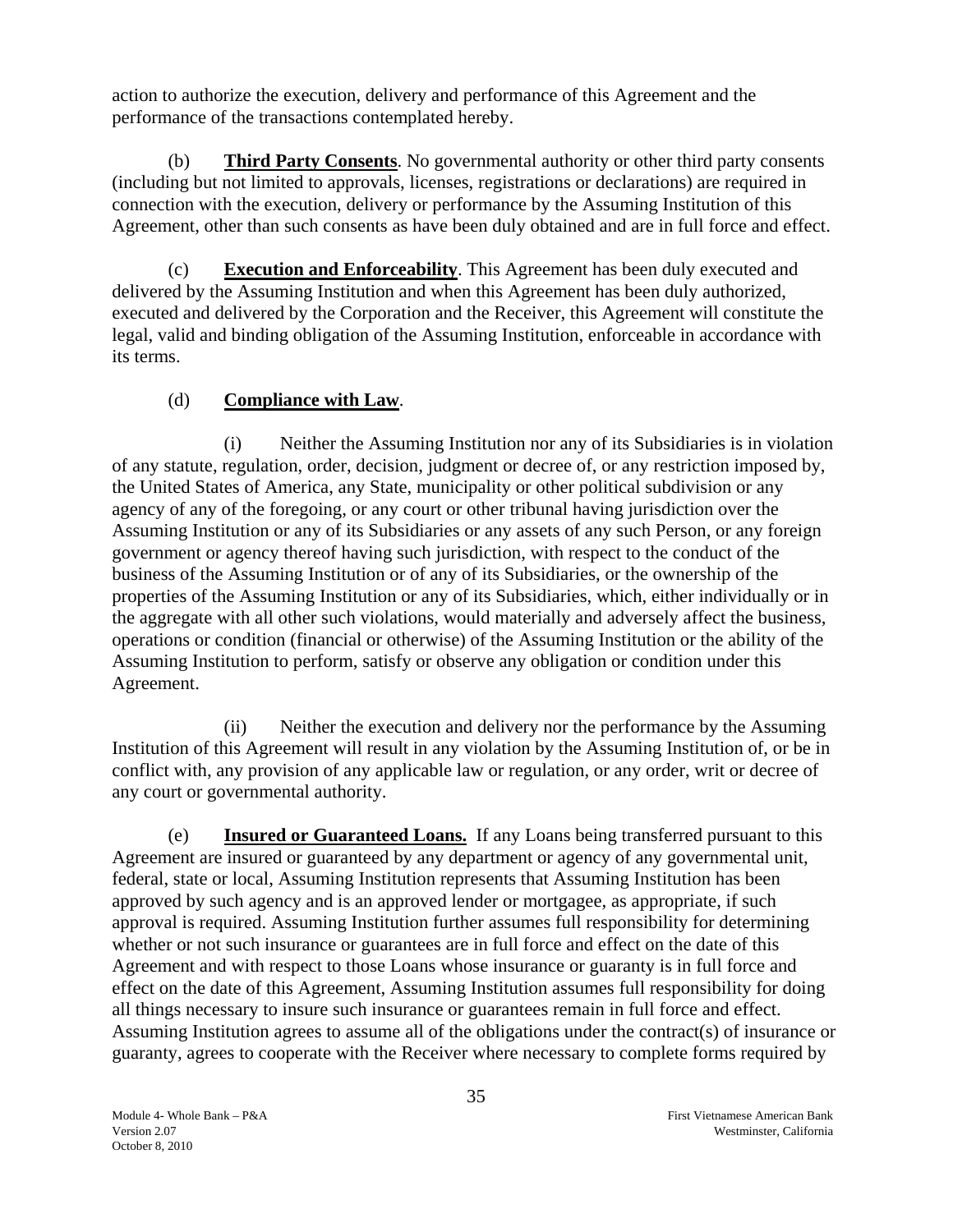<span id="page-39-0"></span>the insuring or guaranteeing department or agency to effect or complete the transfer to Assuming Institution.

(f) **Representations Remain True**. The Assuming Institution represents and warrants that it has executed and delivered to the Corporation a Purchaser Eligibility Certification and Confidentiality Agreement and that all information provided and representations made by or on behalf of the Assuming Institution in connection with this Agreement and the transactions contemplated hereby, including, but not limited to, the Purchaser Eligibility Certification and Confidentiality Agreement (which are affirmed and ratified hereby) are and remain true and correct in all material respects and do not fail to state any fact required to make the information contained therein not misleading.

## **ARTICLE XII INDEMNIFICATION**

**12.1 Indemnification of Indemnitees**. From and after Bank Closing and subject to the limitations set forth in this Section and Section 12.6 and compliance by the Indemnitees with Section 12.2, the Receiver agrees to indemnify and hold harmless the Indemnitees against any and all costs, losses, liabilities, expenses (including attorneys' fees) incurred prior to the assumption of defense by the Receiver pursuant to paragraph (d) of Section 12.2, judgments, fines and amounts paid in settlement actually and reasonably incurred in connection with claims against any Indemnitee based on liabilities of the Failed Bank that are not assumed by the Assuming Institution pursuant to this Agreement or subsequent to the execution hereof by the Assuming Institution or any Subsidiary or Affiliate of the Assuming Institution for which indemnification is provided hereunder in (a) of this Section 12.1, subject to certain exclusions as provided in (b) of this Section 12.1:

#### (a)

(1) claims based on the rights of any shareholder or former shareholder as such of (x) the Failed Bank, or (y) any Subsidiary or Affiliate of the Failed Bank;

(2) claims based on the rights of any creditor as such of the Failed Bank, or any creditor as such of any director, officer, employee or agent of the Failed Bank, with respect to any indebtedness or other obligation of the Failed Bank arising prior to Bank Closing;

(3) claims based on the rights of any present or former director, officer, employee or agent as such of the Failed Bank or of any Subsidiary or Affiliate of the Failed Bank;

(4) claims based on any action or inaction prior to Bank Closing of the Failed Bank, its directors, officers, employees or agents as such, or any Subsidiary or Affiliate of the Failed Bank, or the directors, officers, employees or agents as such of such Subsidiary or Affiliate;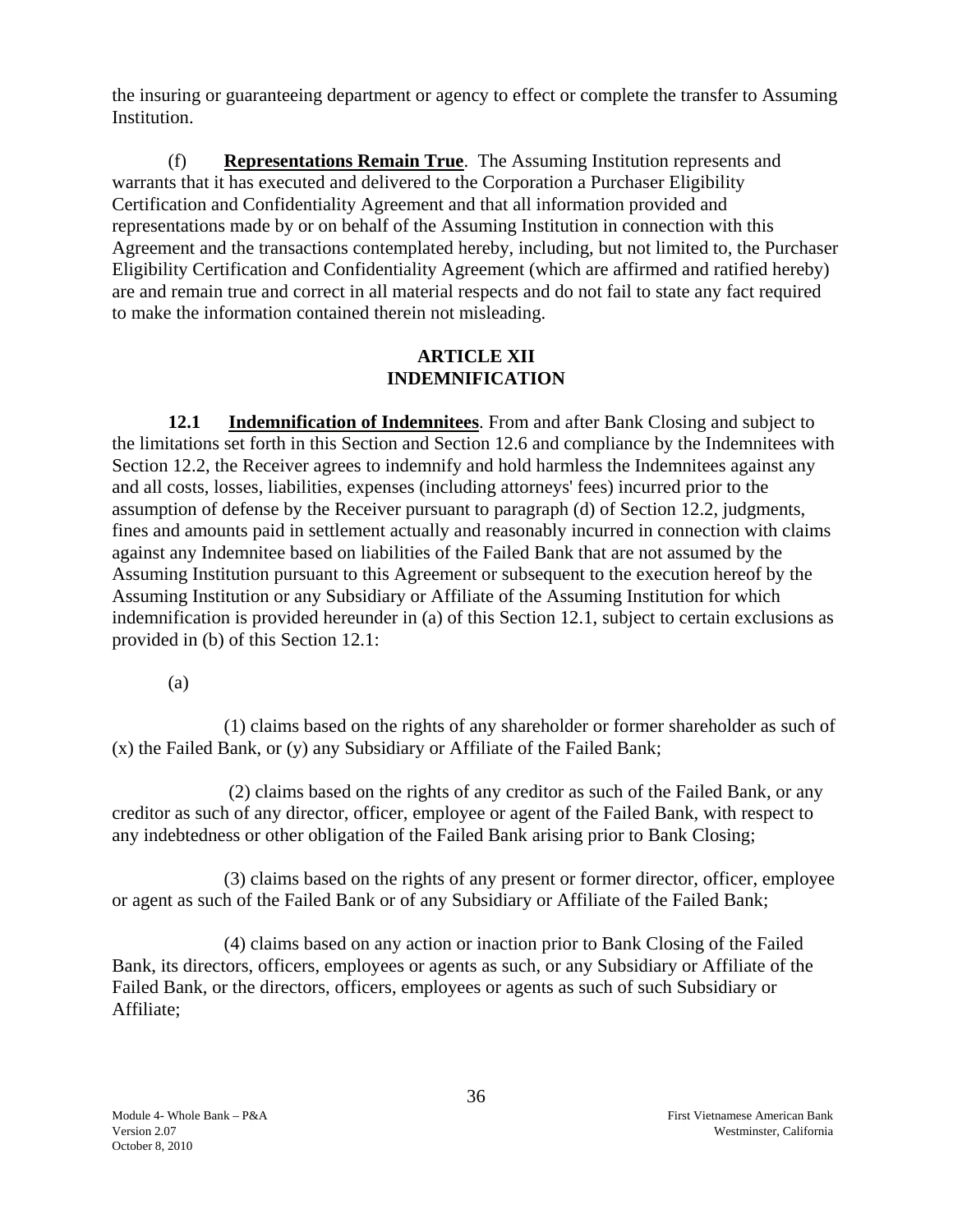(5) claims based on any malfeasance, misfeasance or nonfeasance of the Failed Bank, its directors, officers, employees or agents with respect to the trust business of the Failed Bank, if any;

(6) claims based on any failure or alleged failure (not in violation of law) by the Assuming Institution to continue to perform any service or activity previously performed by the Failed Bank which the Assuming Institution is not required to perform pursuant to this Agreement or which arise under any contract to which the Failed Bank was a party which the Assuming Institution elected not to assume in accordance with this Agreement and which neither the Assuming Institution nor any Subsidiary or Affiliate of the Assuming Institution has assumed subsequent to the execution hereof;

(7) claims arising from any action or inaction of any Indemnitee, including for purposes of this Section 12.1(a)(7) the former officers or employees of the Failed Bank or of any Subsidiary or Affiliate of the Failed Bank that is taken upon the specific written direction of the Corporation or the Receiver, other than any action or inaction taken in a manner constituting bad faith, gross negligence or willful misconduct; and

(8) claims based on the rights of any depositor of the Failed Bank whose deposit has been accorded "withheld payment" status and/or returned to the Receiver or Corporation in accordance with Section 9.5 and/or has become an "unclaimed deposit" or has been returned to the Corporation or the Receiver in accordance with Section 2.3;

(b) provided, that, with respect to this Agreement, except for paragraphs (7) and (8) of Section 12.1(a), no indemnification will be provided under this Agreement for any:

(1) judgment or fine against, or any amount paid in settlement (without the written approval of the Receiver) by, any Indemnitee in connection with any action that seeks damages against any Indemnitee (a "counterclaim") arising with respect to any Asset and based on any action or inaction of either the Failed Bank, its directors, officers, employees or agents as such prior to Bank Closing, unless any such judgment, fine or amount paid in settlement exceeds the greater of (i) the Repurchase Price of such Asset, or (ii) the monetary recovery sought on such Asset by the Assuming Institution in the cause of action from which the counterclaim arises; and in such event the Receiver will provide indemnification only in the amount of such excess; and no indemnification will be provided for any costs or expenses other than any costs or expenses (including attorneys' fees) which, in the determination of the Receiver, have been actually and reasonably incurred by such Indemnitee in connection with the defense of any such counterclaim; and it is expressly agreed that the Receiver reserves the right to intervene, in its discretion, on its behalf and/or on behalf of the Receiver, in the defense of any such counterclaim;

(2) claims with respect to any liability or obligation of the Failed Bank that is expressly assumed by the Assuming Institution pursuant to this Agreement or subsequent to the execution hereof by the Assuming Institution or any Subsidiary or Affiliate of the Assuming Institution;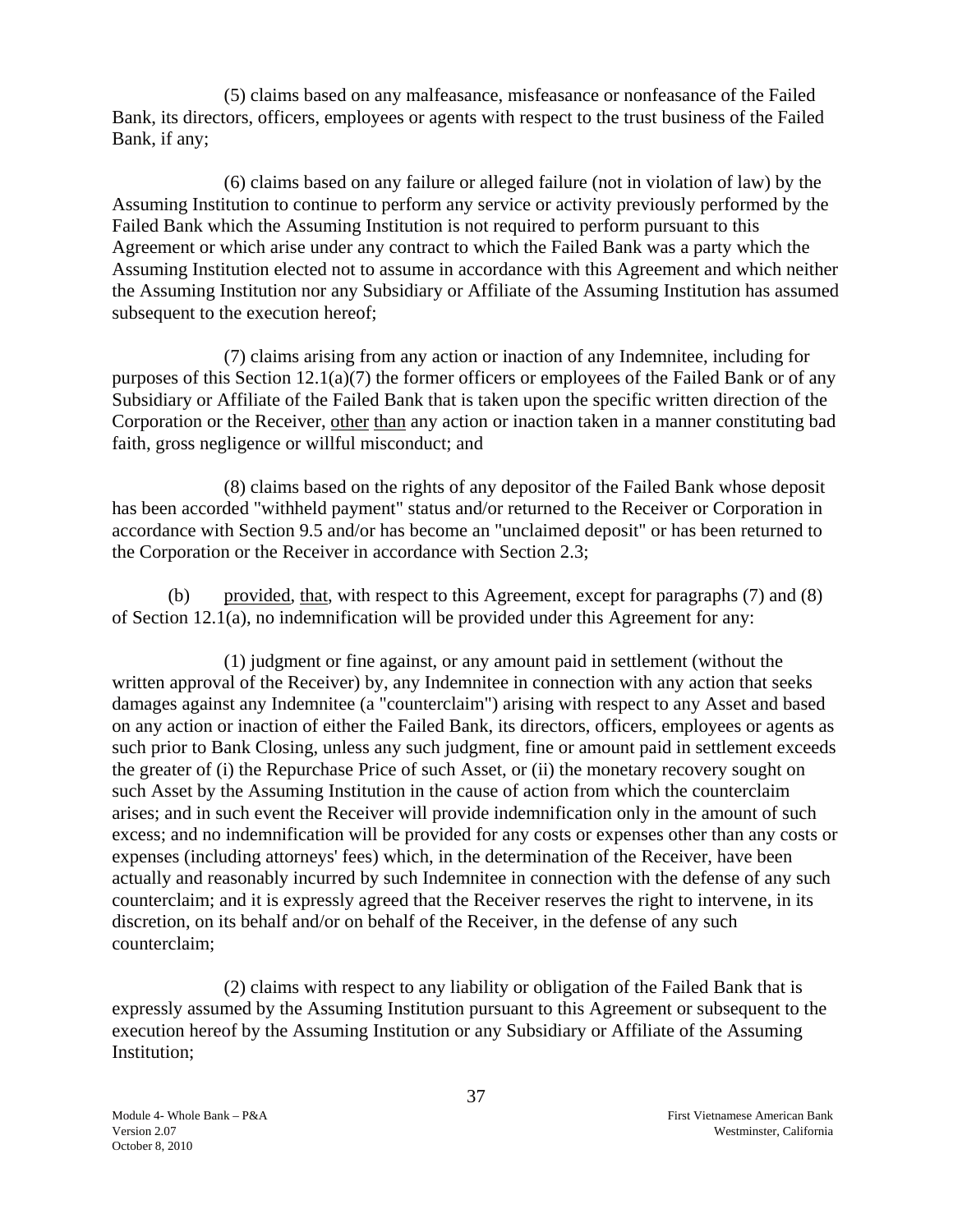(3) claims with respect to any liability of the Failed Bank to any present or former employee as such of the Failed Bank or of any Subsidiary or Affiliate of the Failed Bank, which liability is expressly assumed by the Assuming Institution pursuant to this Agreement or subsequent to the execution hereof by the Assuming Institution or any Subsidiary or Affiliate of the Assuming Institution;

(4) claims based on the failure of any Indemnitee to seek recovery of damages from the Receiver for any claims based upon any action or inaction of the Failed Bank, its directors, officers, employees or agents as fiduciary, agent or custodian prior to Bank Closing;

(5) claims based on any violation or alleged violation by any Indemnitee of the antitrust, branching, banking or bank holding company or securities laws of the United States of America or any State thereof;

(6) claims based on the rights of any present or former creditor, customer, or supplier as such of the Assuming Institution or any Subsidiary or Affiliate of the Assuming Institution;

(7) claims based on the rights of any present or former shareholder as such of the Assuming Institution or any Subsidiary or Affiliate of the Assuming Institution regardless of whether any such present or former shareholder is also a present or former shareholder of the Failed Bank;

(8) claims, if the Receiver determines that the effect of providing such indemnification would be to (i) expand or alter the provisions of any warranty or disclaimer thereof provided in Section 3.3 or any other provision of this Agreement, or (ii) create any warranty not expressly provided under this Agreement;

(9) claims which could have been enforced against any Indemnitee had the Assuming Institution not entered into this Agreement;

(10) claims based on any liability for taxes or fees assessed with respect to the consummation of the transactions contemplated by this Agreement, including without limitation any subsequent transfer of any Assets or Liabilities Assumed to any Subsidiary or Affiliate of the Assuming Institution;

(11) except as expressly provided in this Article XII, claims based on any action or inaction of any Indemnitee, and nothing in this Agreement shall be construed to provide indemnification for (i) the Failed Bank, (ii) any Subsidiary or Affiliate of the Failed Bank, or (iii) any present or former director, officer, employee or agent of the Failed Bank or its Subsidiaries or Affiliates; provided, that the Receiver, in its discretion, may provide indemnification hereunder for any present or former director, officer, employee or agent of the Failed Bank or its Subsidiaries or Affiliates who is also or becomes a director, officer, employee or agent of the Assuming Institution or its Subsidiaries or Affiliates;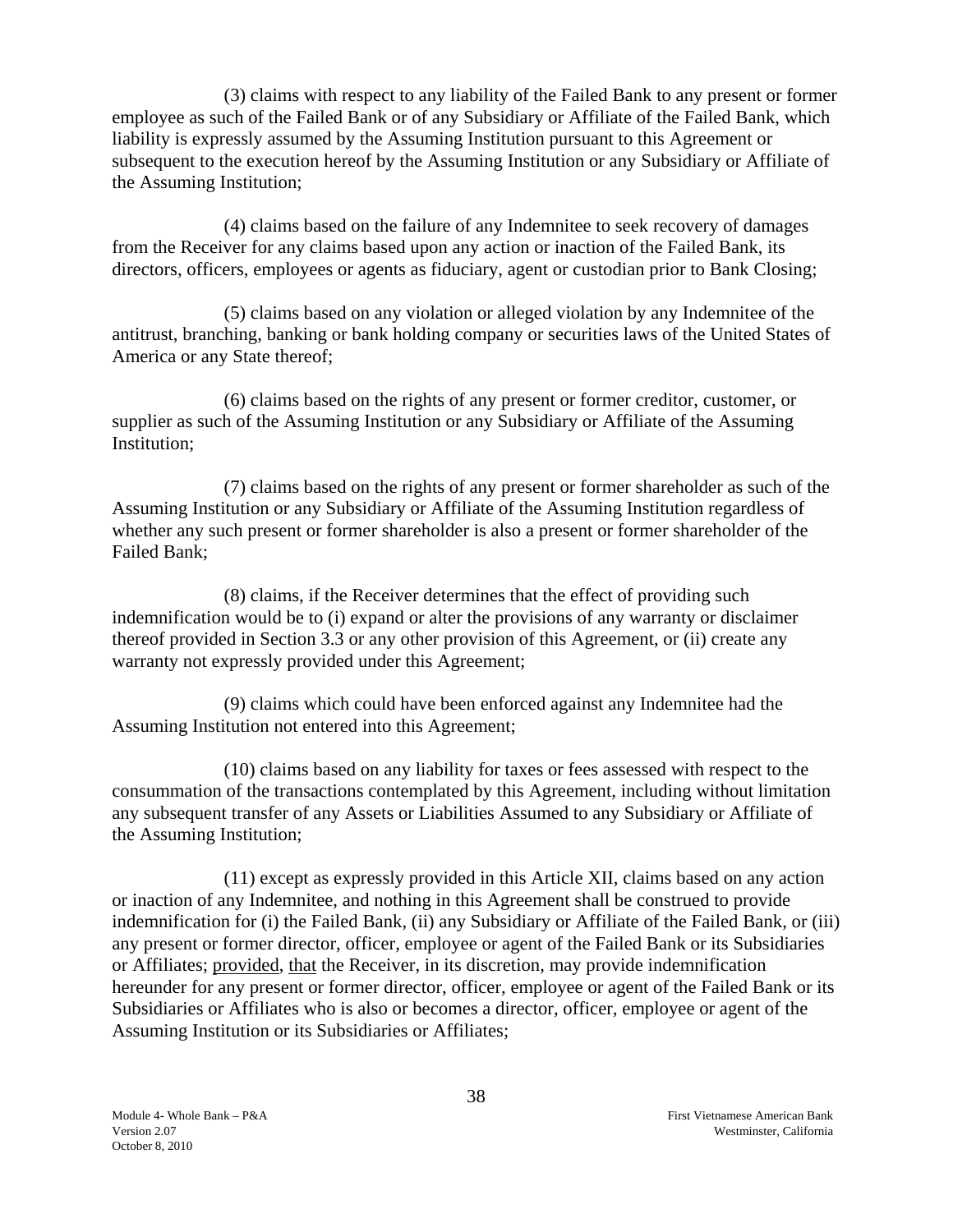<span id="page-42-0"></span>(12) claims or actions which constitute a breach by the Assuming Institution of the representations and warranties contained in Article XI;

(13) claims arising out of or relating to the condition of or generated by an Asset arising from or relating to the presence, storage or release of any hazardous or toxic substance, or any pollutant or contaminant, or condition of such Asset which violate any applicable Federal, State or local law or regulation concerning environmental protection; and

(14) claims based on, related to or arising from any asset, including a loan, acquired or liability assumed by the Assuming Institution, other than pursuant to this Agreement.

**12.2 Conditions Precedent to Indemnification**. It shall be a condition precedent to the obligation of the Receiver to indemnify any Person pursuant to this Article XII that such Person shall, with respect to any claim made or threatened against such Person for which such Person is or may be entitled to indemnification hereunder:

(a) give written notice to the Managing Counsel of the Corporation in the manner and at the address provided in Section 13.7 of such claim as soon as practicable after such claim is made or threatened; provided, that notice must be given on or before the date which is six (6) years from the date of this Agreement;

(b) provide to the Receiver such information and cooperation with respect to such claim as the Receiver may reasonably require;

(c) cooperate and take all steps, as the Receiver may reasonably require, to preserve and protect any defense to such claim;

(d) in the event suit is brought with respect to such claim, upon reasonable prior notice, afford to the Receiver the right, which the Receiver may exercise in its sole discretion, to conduct the investigation, control the defense and effect settlement of such claim, including without limitation the right to designate counsel and to control all negotiations, litigation, arbitration, settlements, compromises and appeals of any such claim, all of which shall be at the expense of the Receiver; provided, that the Receiver shall have notified the Person claiming indemnification in writing that such claim is a claim with respect to which the Person claiming indemnification is entitled to indemnification under this Article XII;

(e) not incur any costs or expenses in connection with any response or suit with respect to such claim, unless such costs or expenses were incurred upon the written direction of the Receiver; provided, that the Receiver shall not be obligated to reimburse the amount of any such costs or expenses unless such costs or expenses were incurred upon the written direction of the Receiver;

(f) not release or settle such claim or make any payment or admission with respect thereto, unless the Receiver consents in writing thereto, which consent shall not be unreasonably withheld; provided, that the Receiver shall not be obligated to reimburse the amount of any such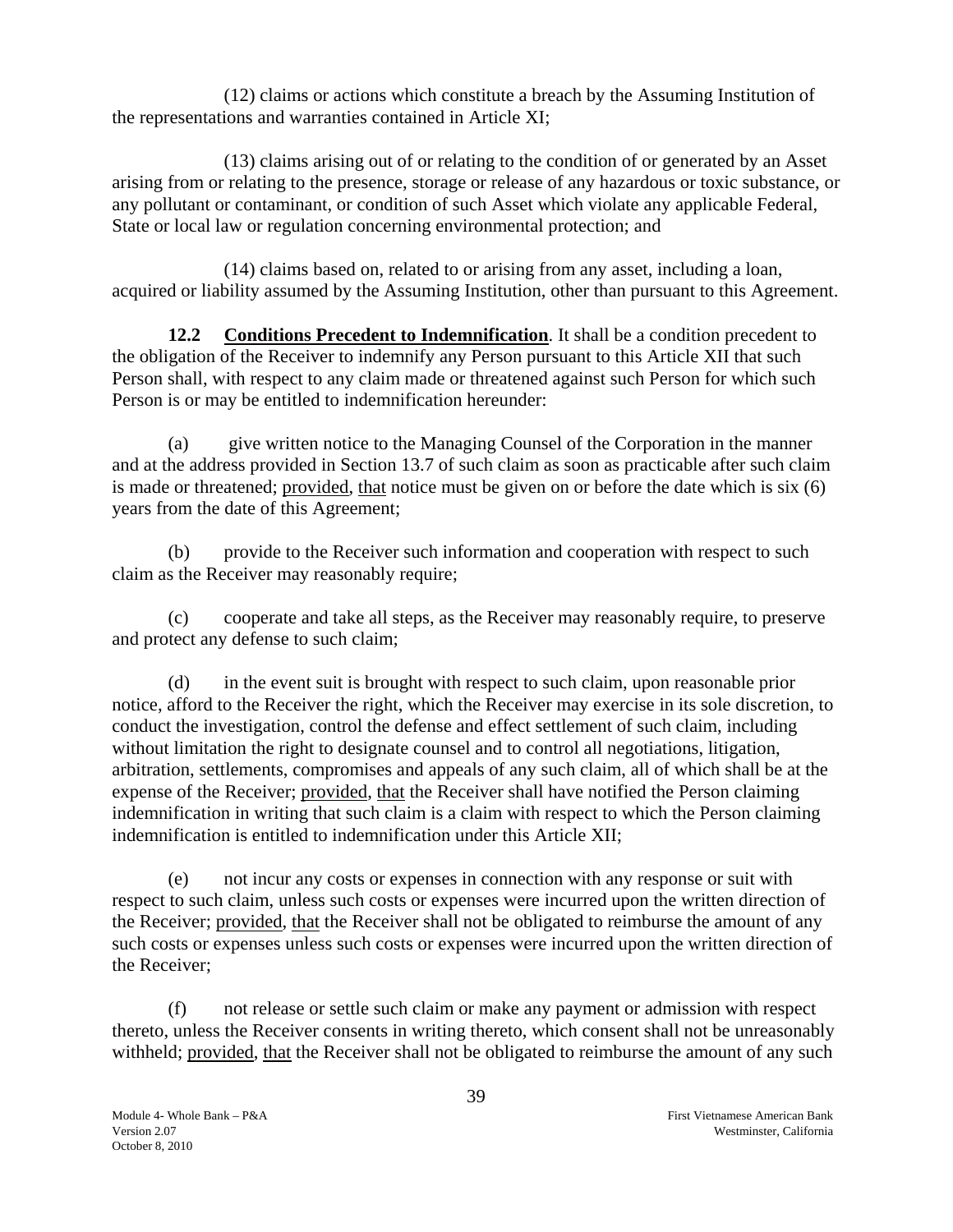<span id="page-43-0"></span>settlement or payment unless such settlement or payment was effected upon the written direction of the Receiver; and

(g) take reasonable action as the Receiver may request in writing as necessary to preserve, protect or enforce the rights of the indemnified Person against any Primary Indemnitor.

**12.3 No Additional Warranty**. Nothing in this Article XII shall be construed or deemed to (i) expand or otherwise alter any warranty or disclaimer thereof provided under Section 3.3 or any other provision of this Agreement with respect to, among other matters, the title, value, collectability, genuineness, enforceability or condition of any (x) Asset, or (y) asset of the Failed Bank purchased by the Assuming Institution subsequent to the execution of this Agreement by the Assuming Institution or any Subsidiary or Affiliate of the Assuming Institution, or (ii) create any warranty not expressly provided under this Agreement with respect thereto.

**12.4 Indemnification of Receiver and Corporation**. From and after Bank Closing, the Assuming Institution agrees to indemnify and hold harmless the Corporation and the Receiver and their respective directors, officers, employees and agents from and against any and all costs, losses, liabilities, expenses (including attorneys' fees), judgments, fines and amounts paid in settlement actually and reasonably incurred in connection with any of the following:

(a) claims based on any and all liabilities or obligations of the Failed Bank assumed by the Assuming Institution pursuant to this Agreement or subsequent to the execution hereof by the Assuming Institution or any Subsidiary or Affiliate of the Assuming Institution, whether or not any such liabilities subsequently are sold and/or transferred, other than any claim based upon any action or inaction of any Indemnitee as provided in paragraph (7) or (8) of Section 12.1(a); and

(b) claims based on any act or omission of any Indemnitee (including but not limited to claims of any Person claiming any right or title by or through the Assuming Institution with respect to Assets transferred to the Receiver pursuant to Section 3.4 or 3.6), other than any action or inaction of any Indemnitee as provided in paragraph  $(7)$  or  $(8)$  of Section 12.1(a).

**12.5 Obligations Supplemental**. The obligations of the Receiver, and the Corporation as guarantor in accordance with Section 12.7, to provide indemnification under this Article XII are to supplement any amount payable by any Primary Indemnitor to the Person indemnified under this Article XII. Consistent with that intent, the Receiver agrees only to make payments pursuant to such indemnification to the extent not payable by a Primary Indemnitor. If the aggregate amount of payments by the Receiver, or the Corporation as guarantor in accordance with Section 12.7, and all Primary Indemnitors with respect to any item of indemnification under this Article XII exceeds the amount payable with respect to such item, such Person being indemnified shall notify the Receiver thereof and, upon the request of the Receiver, shall promptly pay to the Receiver, or the Corporation as appropriate, the amount of the Receiver's (or Corporation's) payments to the extent of such excess.

**12.6 Criminal Claims**. Notwithstanding any provision of this Article XII to the contrary, in the event that any Person being indemnified under this Article XII shall become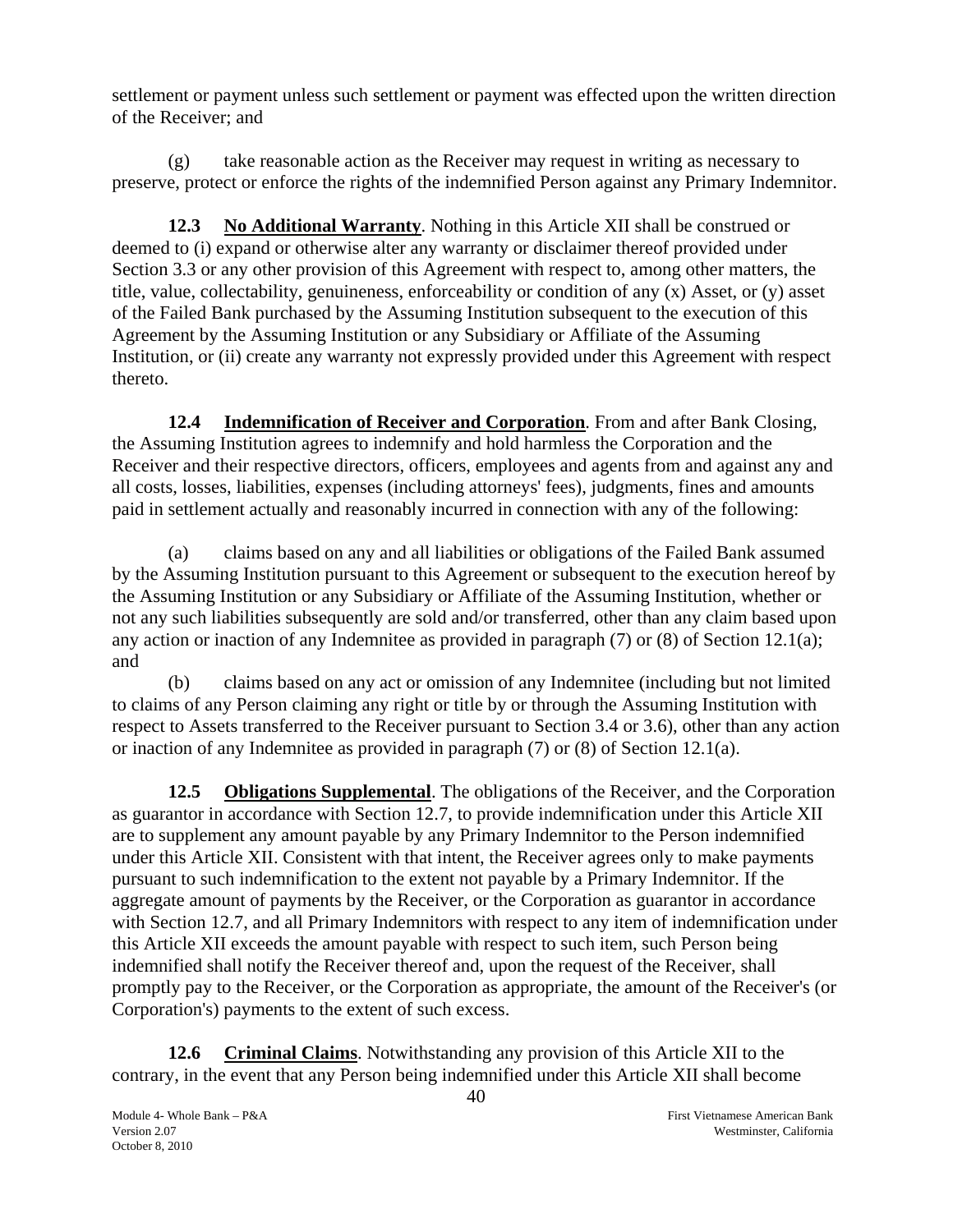<span id="page-44-0"></span>involved in any criminal action, suit or proceeding, whether judicial, administrative or investigative, the Receiver shall have no obligation hereunder to indemnify such Person for liability with respect to any criminal act or to the extent any costs or expenses are attributable to the defense against the allegation of any criminal act, unless (i) the Person is successful on the merits or otherwise in the defense against any such action, suit or proceeding, or (ii) such action, suit or proceeding is terminated without the imposition of liability on such Person.

12.7 **Limited Guaranty of the Corporation.** The Corporation hereby guarantees performance of the Receiver's obligation to indemnify the Assuming Institution as set forth in this Article XII. It is a condition to the Corporation's obligation hereunder that the Assuming Institution shall comply in all respects with the applicable provisions of this Article XII. The Corporation shall be liable hereunder only for such amounts, if any, as the Receiver is obligated to pay under the terms of this Article XII but shall fail to pay. Except as otherwise provided above in this Section 12.7, nothing in this Article XII is intended or shall be construed to create any liability or obligation on the part of the Corporation, the United States of America or any department or agency thereof under or with respect to this Article XII, or any provision hereof, it being the intention of the parties hereto that the obligations undertaken by the Receiver under this Article XII are the sole and exclusive responsibility of the Receiver and no other Person or entity.

**12.8 Subrogation.** Upon payment by the Receiver, or the Corporation as guarantor in accordance with Section 12.7, to any Indemnitee for any claims indemnified by the Receiver under this Article XII, the Receiver, or the Corporation as appropriate, shall become subrogated to all rights of the Indemnitee against any other Person to the extent of such payment.

#### **ARTICLE XIII MISCELLANEOUS**

**13.1 Entire Agreement**. This Agreement embodies the entire agreement of the parties hereto in relation to the subject matter herein and supersedes all prior understandings or agreements, oral or written, between the parties.

**13.2 Headings**. The headings and subheadings of the Table of Contents, Articles and Sections contained in this Agreement, except the terms identified for definition in Article I and elsewhere in this Agreement, are inserted for convenience only and shall not affect the meaning or interpretation of this Agreement or any provision hereof.

**13.3 Counterparts**. This Agreement may be executed in any number of counterparts and by the duly authorized representative of a different party hereto on separate counterparts, each of which when so executed shall be deemed to be an original and all of which when taken together shall constitute one and the same Agreement.

**13.4 GOVERNING LAW**. THIS AGREEMENT AND THE RIGHTS AND OBLIGATIONS HEREUNDER SHALL BE GOVERNED BY AND CONSTRUED IN ACCORDANCE WITH THE FEDERAL LAW OF THE UNITED STATES OF AMERICA,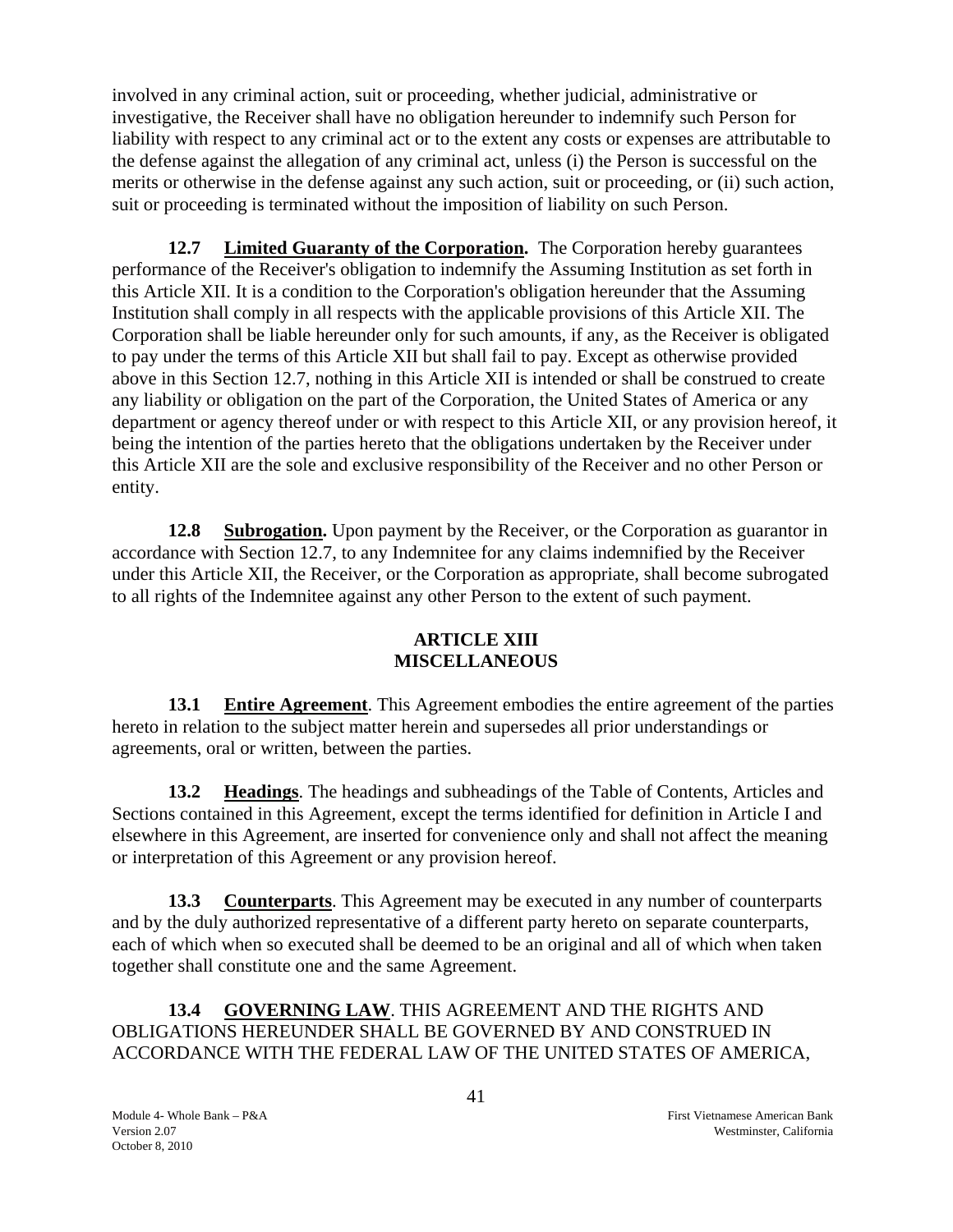AND IN THE ABSENCE OF CONTROLLING FEDERAL LAW, IN ACCORDANCE WITH THE LAWS OF THE STATE IN WHICH THE MAIN OFFICE OF THE FAILED BANK IS LOCATED.

**13.5 Successors**. All terms and conditions of this Agreement shall be binding on the successors and assigns of the Receiver, the Corporation and the Assuming Institution. Except as otherwise specifically provided in this Agreement, nothing expressed or referred to in this Agreement is intended or shall be construed to give any Person other than the Receiver, the Corporation and the Assuming Institution any legal or equitable right, remedy or claim under or with respect to this Agreement or any provisions contained herein, it being the intention of the parties hereto that this Agreement, the obligations and statements of responsibilities hereunder, and all other conditions and provisions hereof are for the sole and exclusive benefit of the Receiver, the Corporation and the Assuming Institution and for the benefit of no other Person.

**13.6 Modification; Assignment**. No amendment or other modification, rescission, release, or assignment of any part of this Agreement shall be effective except pursuant to a written agreement subscribed by the duly authorized representatives of the parties hereto.

**13.7** Notice. Any notice, request, demand, consent, approval or other communication to any party hereto shall be effective when received and shall be given in writing, and delivered in person against receipt therefore, or sent by certified mail, postage prepaid, courier service, telex, facsimile transmission or email to such party (with copies as indicated below) at its address set forth below or at such other address as it shall hereafter furnish in writing to the other parties. All such notices and other communications shall be deemed given on the date received by the addressee.

#### **Assuming Institution**

Grandpoint Bank 355 So. Grand Ave., Suite 2400 Los Angeles, CA 90071

Attention: Don M. Griffith

with a copy to: David Dayton

#### **Receiver and Corporation**

Federal Deposit Insurance Corporation, Receiver of First Vietnamese American Bank 40 Pacifica Irvine, CA 92618 Attn: Settlement Manager

#### **In addition, with respect to notices under Article 4.6:**

cc: BankPremiseNotice@fdic.gov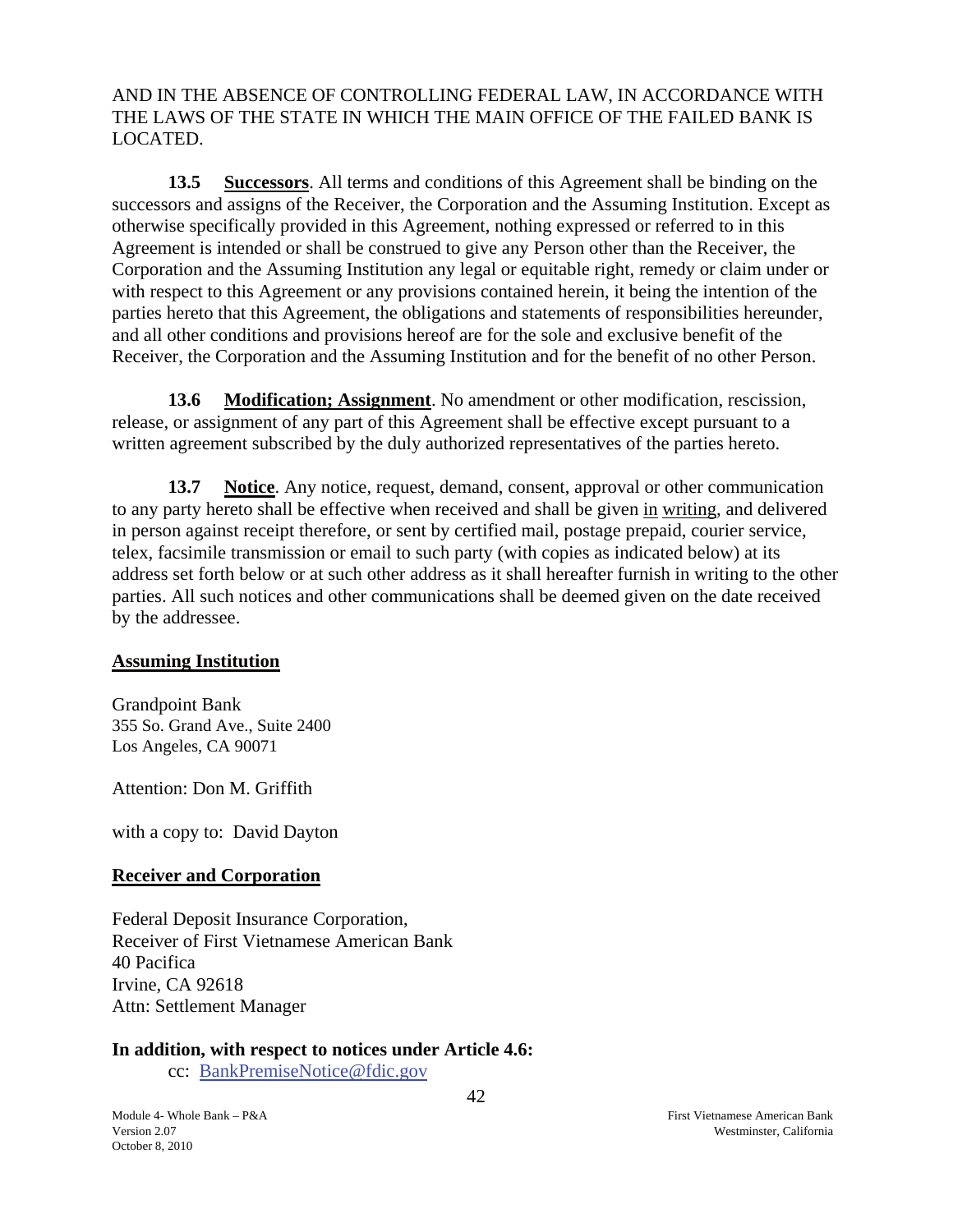#### <span id="page-46-0"></span>**In addition, with respect to notice under Article XII:**

cc: Managing Counsel

**13.8 Manner of Payment**. All payments due under this Agreement shall be in lawful money of the United States of America in immediately available funds as each party hereto may specify to the other parties; provided, that in the event the Receiver or the Corporation is obligated to make any payment hereunder in the amount of \$25,000.00 or less, such payment may be made by check.

**13.9 Costs, Fees and Expenses**. Except as otherwise specifically provided herein, each party hereto agrees to pay all costs, fees and expenses which it has incurred in connection with or incidental to the matters contained in this Agreement, including without limitation any fees and disbursements to its accountants and counsel; provided, that the Assuming Institution shall pay all fees, costs and expenses (other than attorneys' fees incurred by the Receiver) incurred in connection with the transfer to it of any Assets or Liabilities Assumed hereunder or in accordance herewith.

**13.10 Waiver**. Each of the Receiver, the Corporation and the Assuming Institution may waive its respective rights, powers or privileges under this Agreement; provided, that such waiver shall be in writing; and further provided, that no failure or delay on the part of the Receiver, the Corporation or the Assuming Institution to exercise any right, power or privilege under this Agreement shall operate as a waiver thereof, nor will any single or partial exercise of any right, power or privilege under this Agreement preclude any other or further exercise thereof or the exercise of any other right, power or privilege by the Receiver, the Corporation, or the Assuming Institution under this Agreement, nor will any such waiver operate or be construed as a future waiver of such right, power or privilege under this Agreement.

**13.11 Severability**. If any provision of this Agreement is declared invalid or unenforceable, then, to the extent possible, all of the remaining provisions of this Agreement shall remain in full force and effect and shall be binding upon the parties hereto.

**13.12 Term of Agreement**. This Agreement shall continue in full force and effect until the sixth (6th) anniversary of Bank Closing; provided, that the provisions of Section 6.3 and 6.4 shall survive the expiration of the term of this Agreement. Provided, however, the receivership of the Failed Bank may be terminated prior to the expiration of the term of this Agreement; in such event, the guaranty of the Corporation, as provided in and in accordance with the provisions of Section 12.7 shall be in effect for the remainder of the term. Expiration of the term of this Agreement shall not affect any claim or liability of any party with respect to any (i) amount which is owing at the time of such expiration, regardless of when such amount becomes payable, and (ii) breach of this Agreement occurring prior to such expiration, regardless of when such breach is discovered.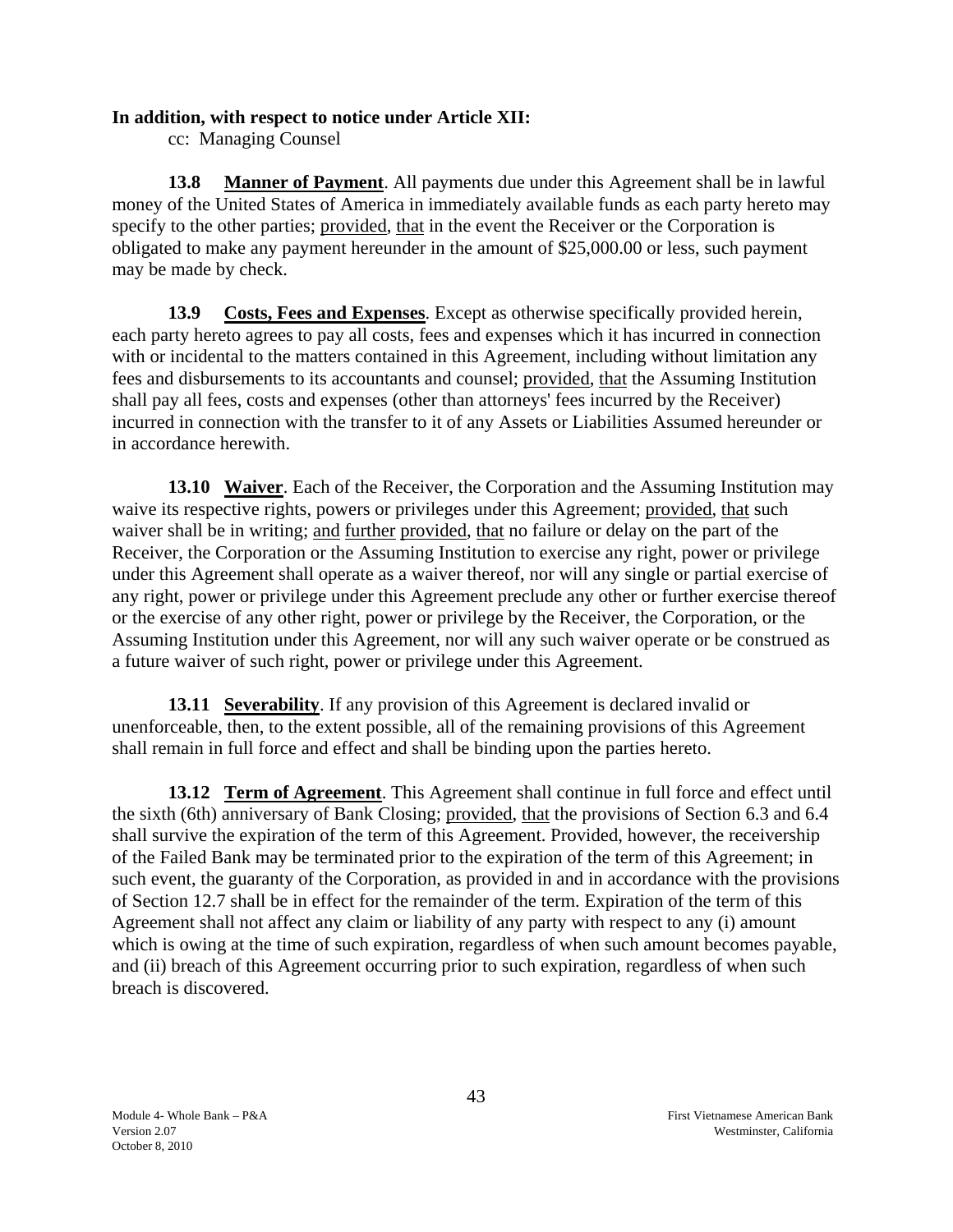<span id="page-47-0"></span>**13.13 Survival of Covenants, Etc.** The covenants, representations, and warranties in this Agreement shall survive the execution of this Agreement and the consummation of the transactions contemplated hereunder.

# **[Signature Page Follows]**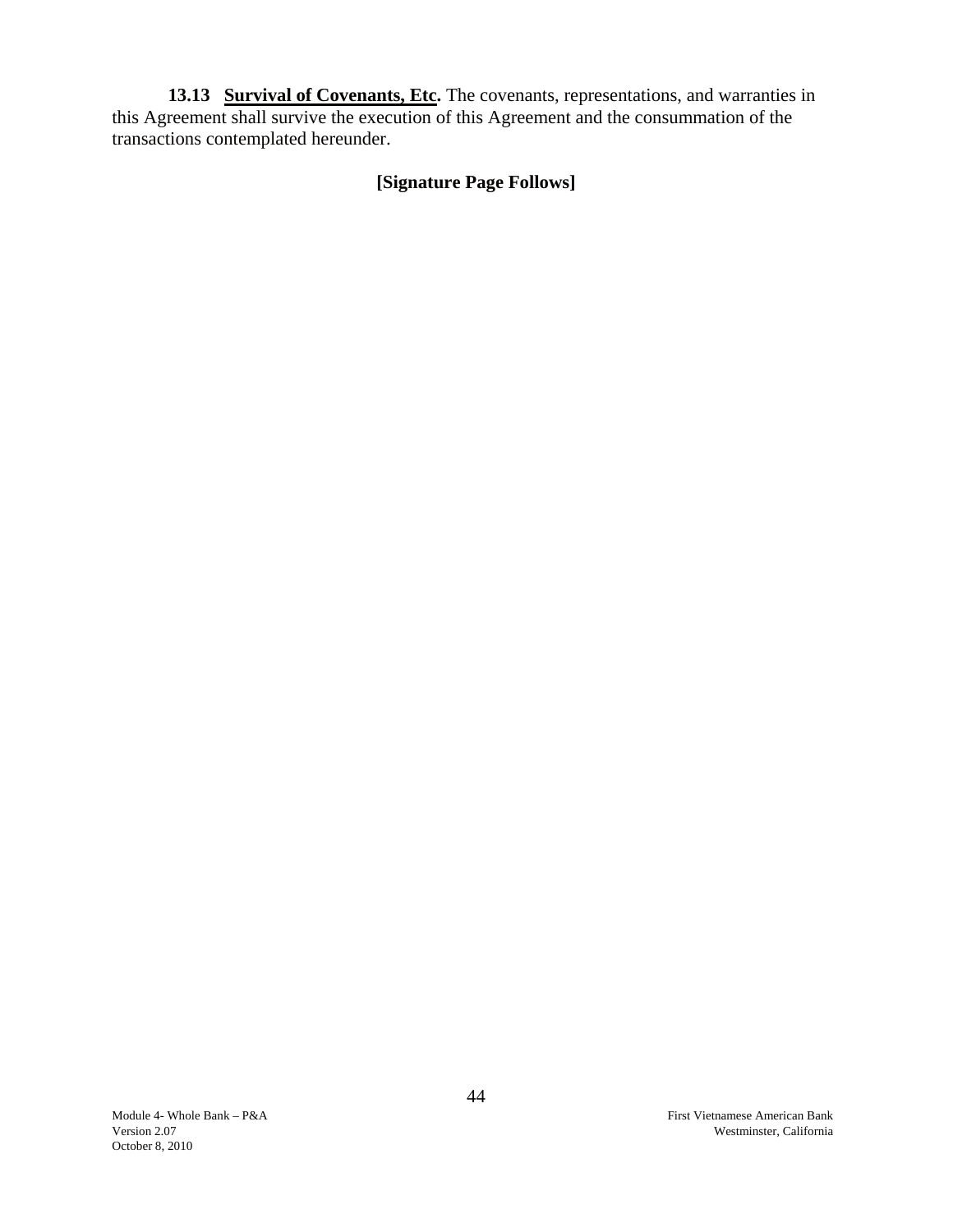IN WITNESS WHEREOF, the parties hereto have caused this Agreement to be executed by their duly authorized representatives as of the date first above written.



FEDERAL DEPOSIT INSURANCE CORPORATION,

Module 4- Whole Bank - P&A First Vietnamese American Bank<br>Version 2.07 Westminster, California October 8, 2010

Westminster, California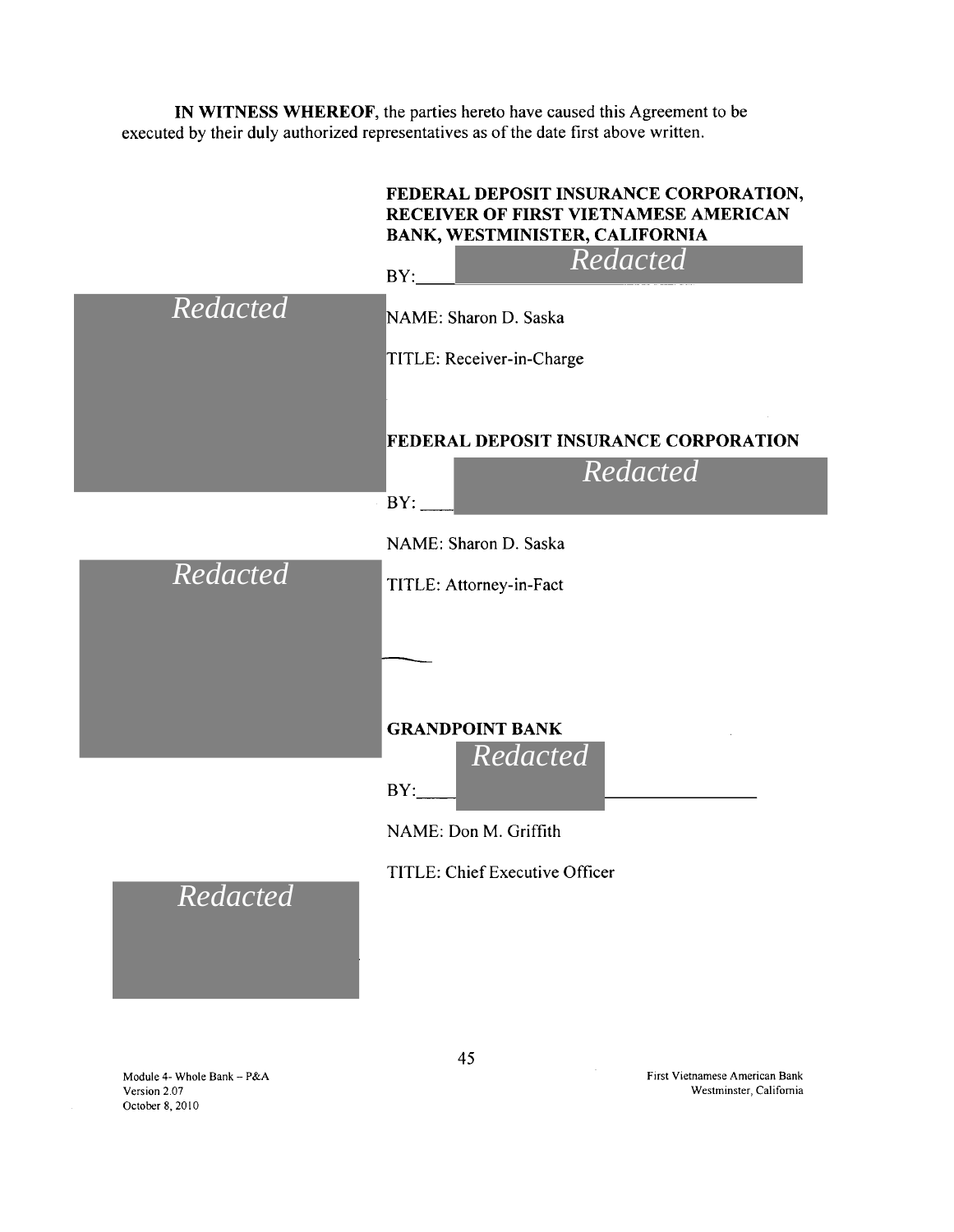# <span id="page-49-0"></span>**SCHEDULE 2.1(a) – Excluded Deposit Liability Accounts**

\$5,515,915 of Depository Organization (DO) brokered deposits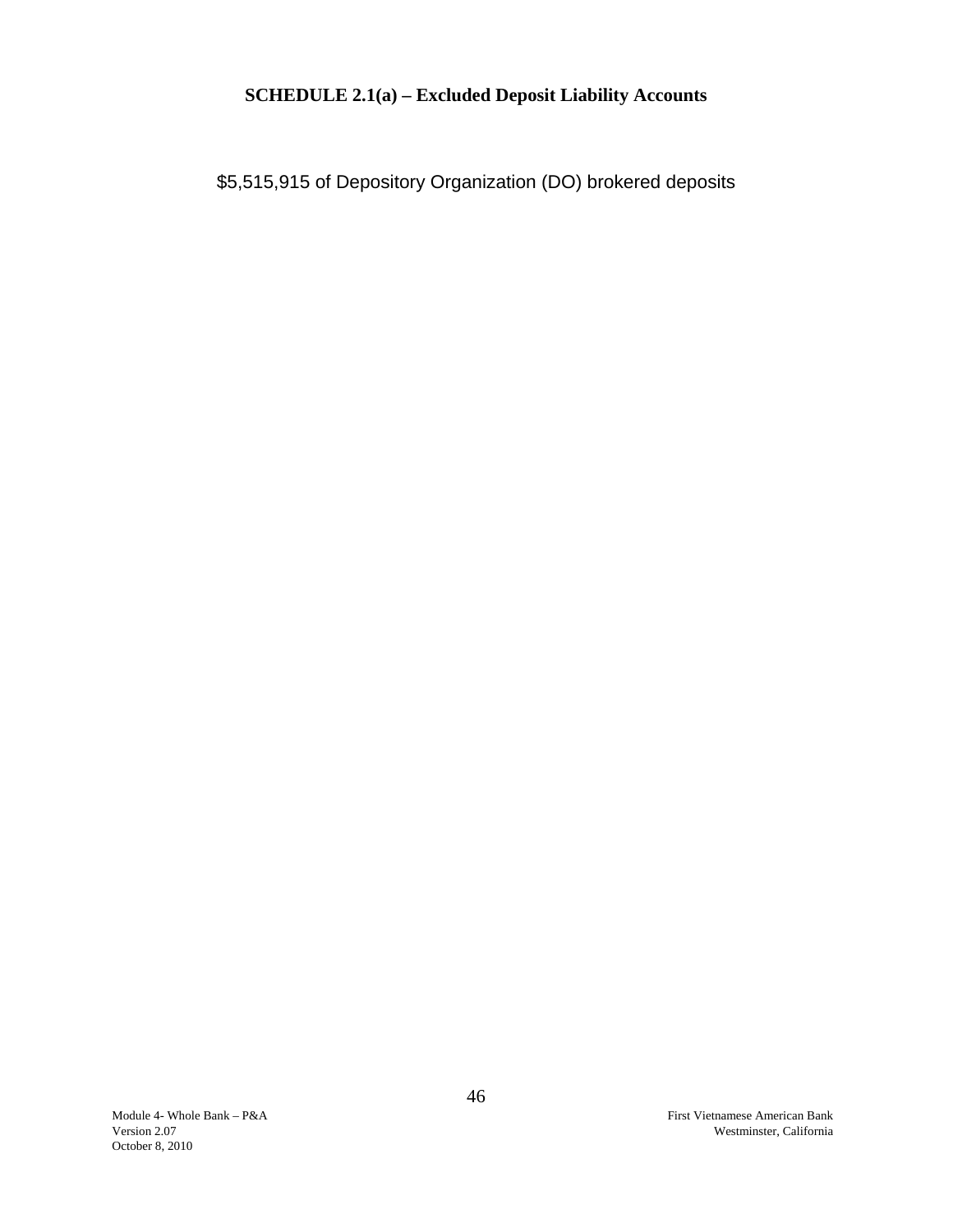## **SCHEDULE 3.2 - Purchase Price of Assets or assets**

| (a)                          | cash and receivables from depository<br>institutions, including cash items in the<br>process of collection, plus<br>interest thereon: | <b>Book Value</b>               |
|------------------------------|---------------------------------------------------------------------------------------------------------------------------------------|---------------------------------|
| (b)                          | securities (exclusive of the capital stock of<br>Acquired Subsidiaries), plus interest<br>thereon:                                    | As provided in Section 3.2(b)   |
| (c)                          | federal funds sold and repurchase<br>agreements, if any, including interest<br>thereon:                                               | <b>Book Value</b>               |
| (d)                          | Loans:                                                                                                                                | <b>Book Value</b>               |
| (e)                          | <b>Other Real Estate</b>                                                                                                              |                                 |
| (f)                          | credit card business, if any:                                                                                                         | <b>Book Value</b>               |
| (g)                          | Safe Deposit Boxes and related business,<br>safekeeping business and trust business, if<br>any:                                       | <b>Book Value</b>               |
| (h)                          | boats, motor vehicles, aircraft, trailers, fire<br>arms, and repossessed collateral                                                   | <b>Book Value</b>               |
| (i)                          | Records and other documents:                                                                                                          | <b>Book Value</b>               |
| (j)                          | capital stock of any Acquired Subsidiaries<br>and FRB stock and FHLB stock:                                                           | <b>Book Value</b>               |
| (k)                          | amounts owed to the Failed Bank by any<br><b>Acquired Subsidiary:</b>                                                                 | <b>Book Value</b>               |
| $\left( \frac{1}{2} \right)$ | assets securing Deposits of public money,<br>to the extent not otherwise purchased<br>hereunder:                                      | <b>Book Value</b>               |
| (m)                          | Overdrafts of customers:                                                                                                              | <b>Book Value</b>               |
| (n)                          | rights, if any, with respect to Qualified<br>Financial Contracts.<br>17                                                               | As provided in Section $3.2(c)$ |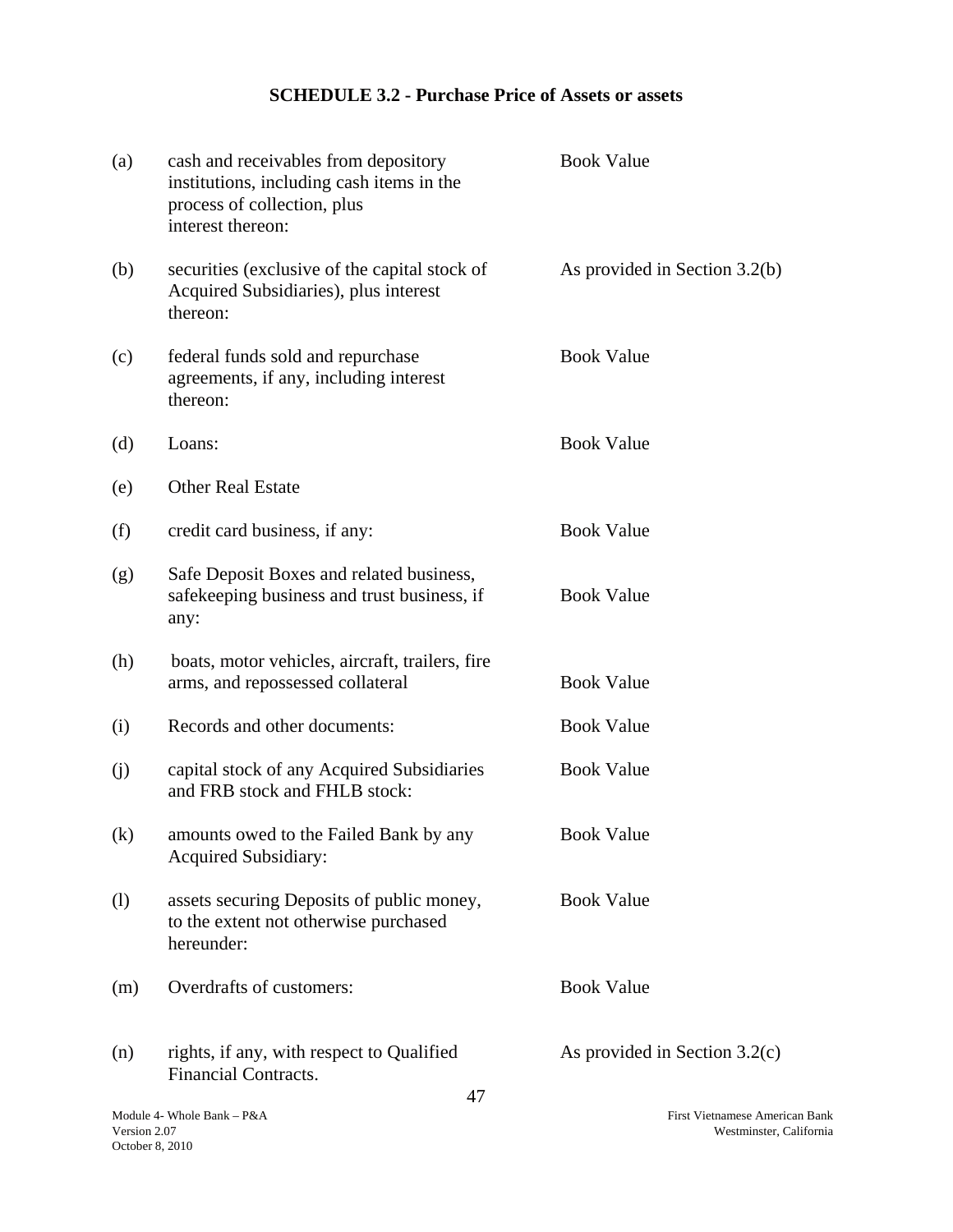| (0) | rights of the Failed Bank to provide<br>mortgage servicing for others and to have<br>mortgage servicing provided to the Failed<br>Bank by others and related contracts. | <b>Book Value</b> |
|-----|-------------------------------------------------------------------------------------------------------------------------------------------------------------------------|-------------------|
| (p) | <b>Personal Computers</b>                                                                                                                                               | Fair Market Value |

# **assets subject to an option to purchase:**

| (a) | <b>Bank Premises:</b>    | Fair Market Value |
|-----|--------------------------|-------------------|
| (b) | Furniture and Equipment: | Fair Market Value |
| (c) | Fixtures:                | Fair Market Value |
| (d) | Other Equipment:         | Fair Market Value |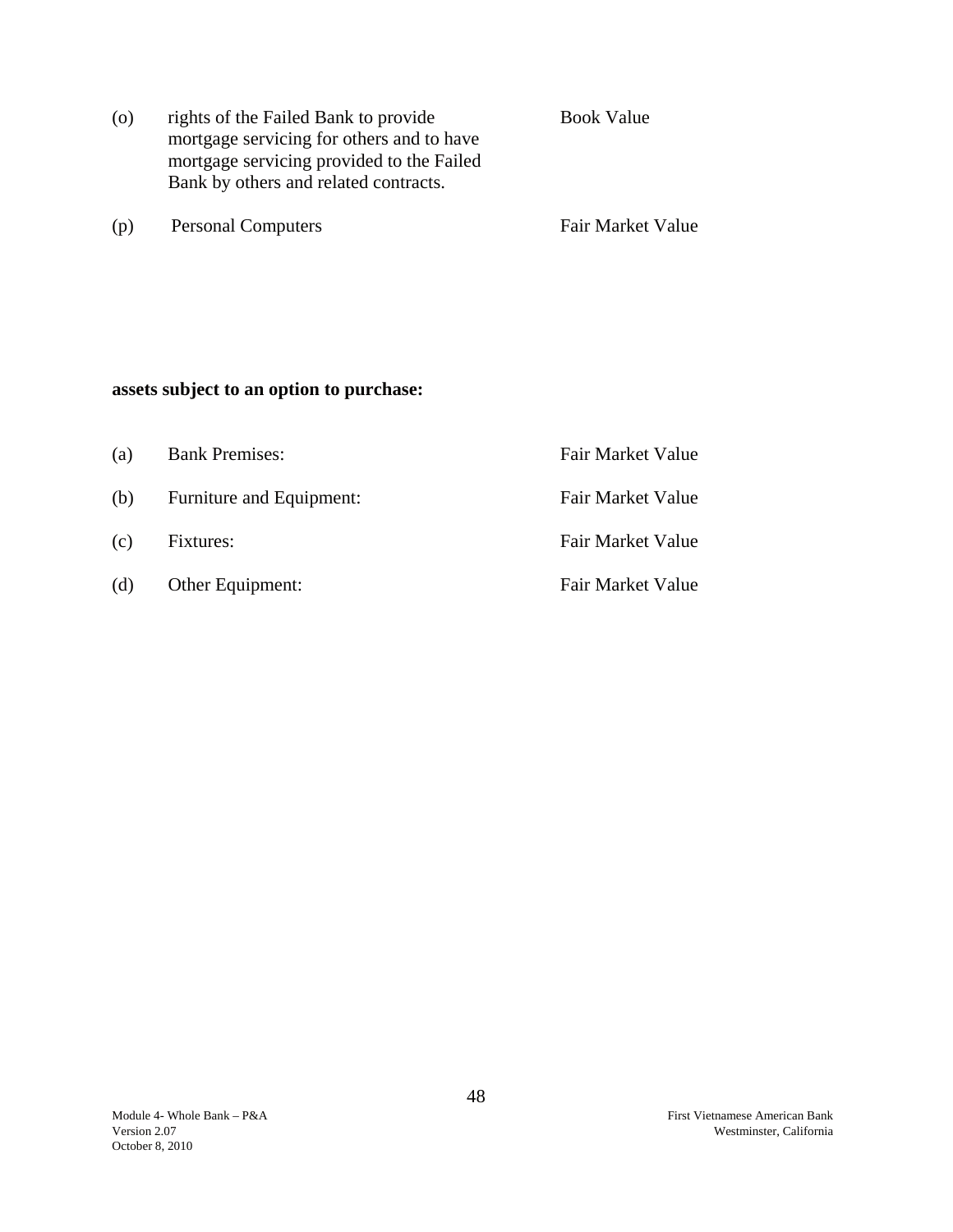## **SCHEDULE 3.5(l) - Excluded Securities**

<span id="page-52-0"></span>All Securities Pass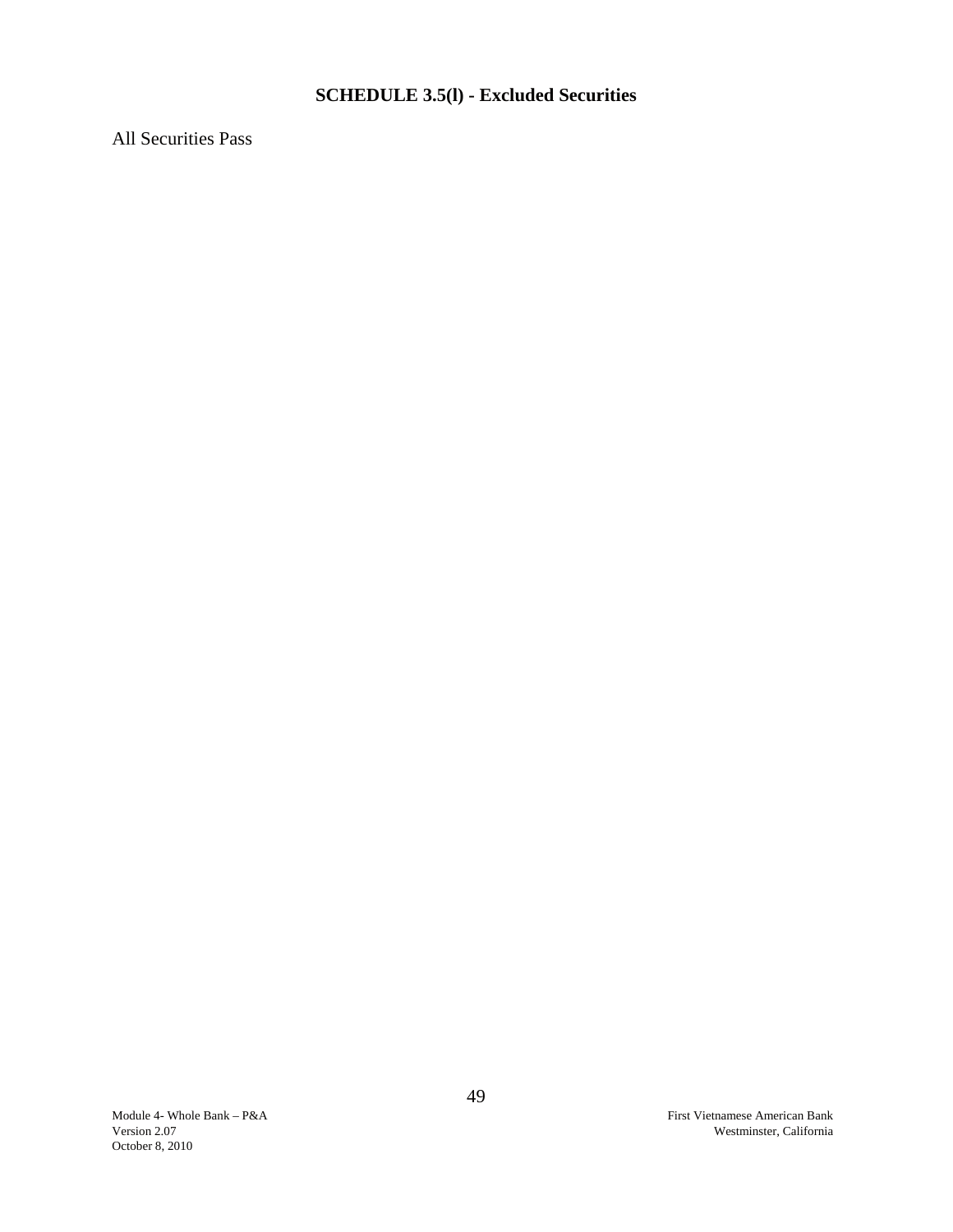<span id="page-53-0"></span>

FDIC\_Acquirer\_Data\_Retention\_Catalog\_v20

Module 4- Whole Bank – P&A First Vietnamese American Bank October 8, 2010

# Version 2.07 Westminster, California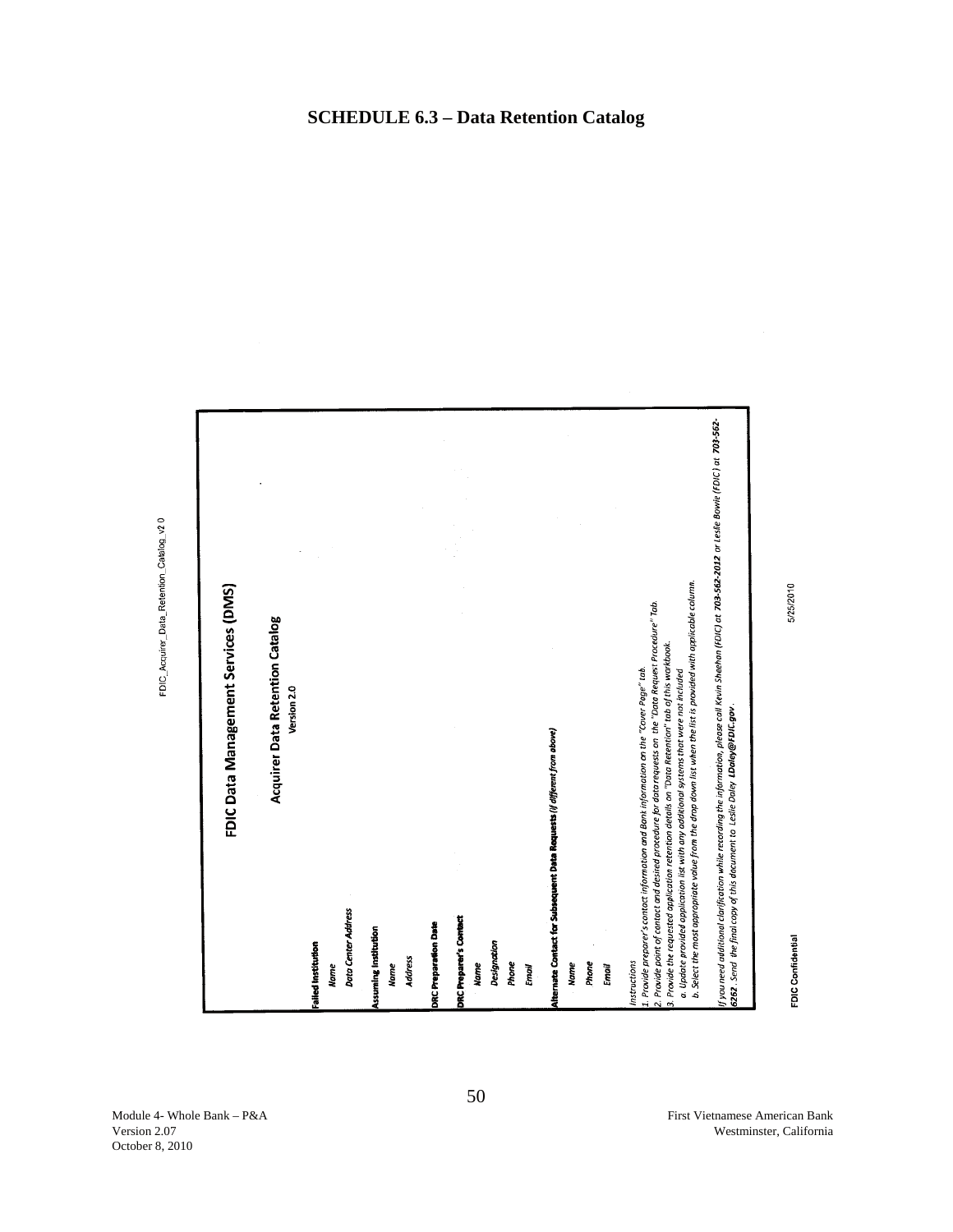

October 8, 2010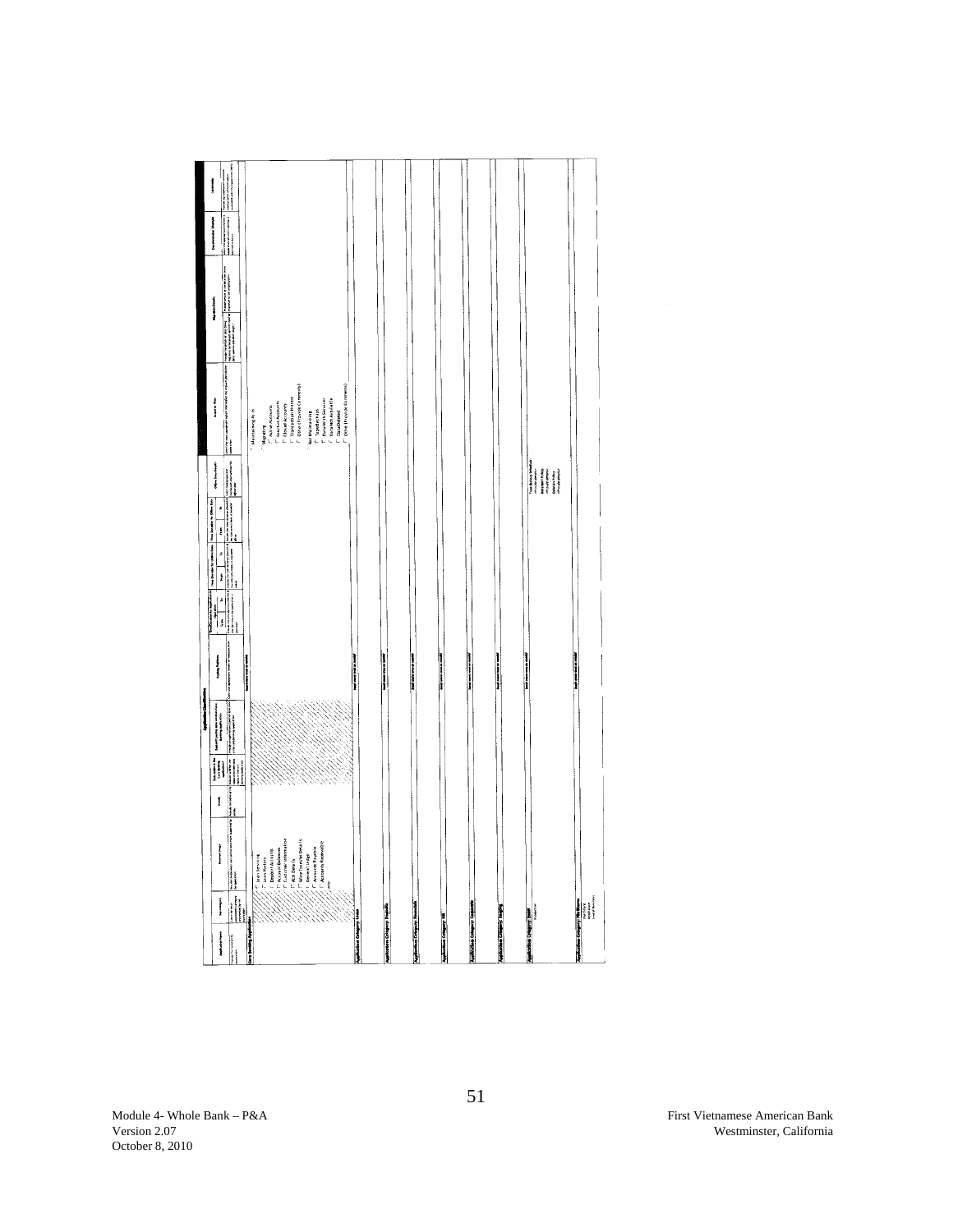## **EXHIBIT 2.3A FINAL NOTICE LETTER**

**FINAL LEGAL NOTICE** 

Claiming Requirements for Deposits Under 12 U.S.C. 1822(e)

**[Date]** 

<span id="page-55-0"></span>**[Name of Unclaimed Depositor] [Address of Unclaimed Depositor] [Anytown, USA]** 

Subject: **[XXXXX – Name of Bank City, State]** – In Receivership

Dear **[Sir/Madam]:** 

As you may know, on **[Date: Closing Date]**, the **[Name of Bank ("The Bank")]** was closed and the Federal Deposit Insurance Corporation ("FDIC") transferred **[The Bank's]** accounts to **[Name of Acquiring Institution].** 

According to federal law under 12 U.S.C., 1822(e), on **[Date: eighteen months from the Closing Date]**, **[Name of Acquiring Institution]** must transfer the funds in your account(s) back to the FDIC if you have not claimed your account(s) with **[Name of Acquiring Institution].** Based on the records recently supplied to us by **[Name of Acquiring Institution]**, your account(s) currently fall into this category.

This letter is your formal Legal Notice that you have until **[Date: eighteen months from the Closing Date]**, to claim or arrange to continue your account(s) with **[Name of Acquiring Institution].** There are several ways that you can claim your account(s) at **[Name of Acquiring Institution]**. It is only necessary for you to take any one of the following actions in order for your account(s) at **[Name of Acquiring Institution]** to be deemed claimed. In addition, if you have more than one account, your claim to one account will automatically claim all accounts:

1. Write to **[Name of Acquiring Institution**] and notify them that you wish to keep your account(s) active with them. Please be sure to include the name of the account(s), the account number(s), the signature of an authorized signer on the account(s), name, and address. **[Name of Acquiring Institution]** address is:

#### **[123 Main Street**

#### **Anytown, USA]**

2. Execute a new signature card on your account(s), enter into a new deposit agreement with **[Name of Acquiring Institution],** change the ownership on your account(s), or renegotiate the terms of your certificate of deposit account(s) (if any).

October 8, 2010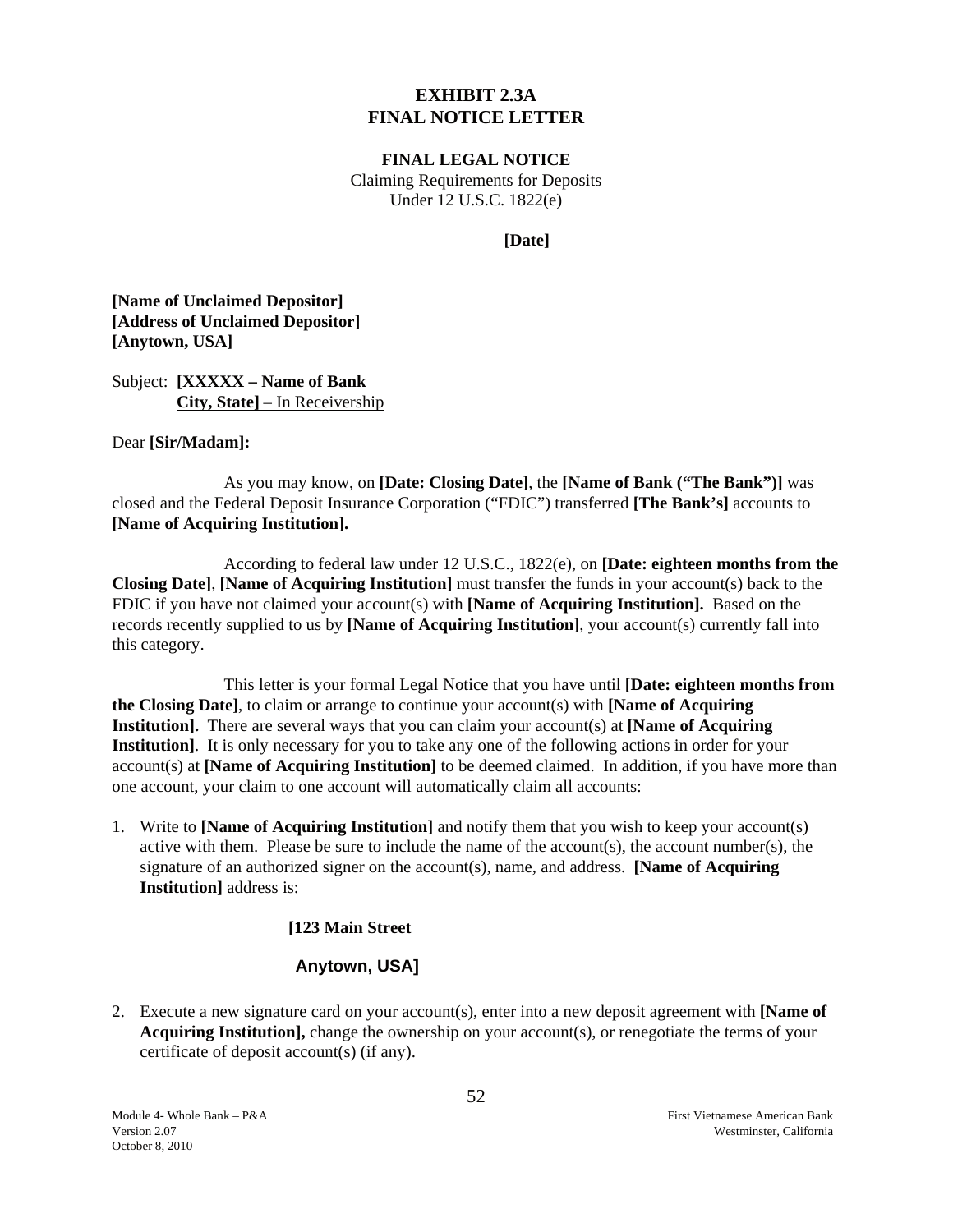- 3. Provide **[Name of Acquiring Institution]** with a change of address form.
- 4. Make a deposit to or withdrawal from your account(s). This includes writing a check on any account or having an automatic direct deposit credited to or an automatic withdrawal debited from an account.

If you do not want to continue your account(s) with **[Name of Acquiring Institution]** for any reason, you can withdraw your funds and close your account(s). Withdrawing funds from one or more of your account(s) satisfies the federal law claiming requirement. If you have time deposits, such as certificates of deposit, **[Name of Acquiring Institution]** can advise you how to withdraw them without being charged an interest penalty for early withdrawal.

If you do not claim ownership of your account(s) at **[Name of Acquiring Institution by Date: eighteen months from the Closing Date]** federal law requires **[Name of Acquiring Institution]**  to return your deposits to the FDIC, which will deliver them as unclaimed property to the State indicated in your address in the Failed Institution's records. If your address is outside of the United States, the FDIC will deliver the deposits to the State in which the Failed Institution had its main office. 12 U.S.C. § 1822(e). If the State accepts custody of your deposits, you will have 10 years from the date of delivery to claim your deposits from the State. After 10 years you will be permanently barred from claiming your deposits. However, if the State refuses to take custody of your deposits, you will be able to claim them from the FDIC until the receivership is terminated. If you have not claimed your insured deposits before the receivership is terminated, and a receivership may be terminated at any time, all of your rights in those deposits will be barred.

If you have any questions or concerns about these items, please contact **[Bank Employee]** at **[Name of Acquiring Institution]** by phone at **[(XXX) XXX-XXXX].** 

Sincerely,

**[Name of Claims Specialist] [Title]**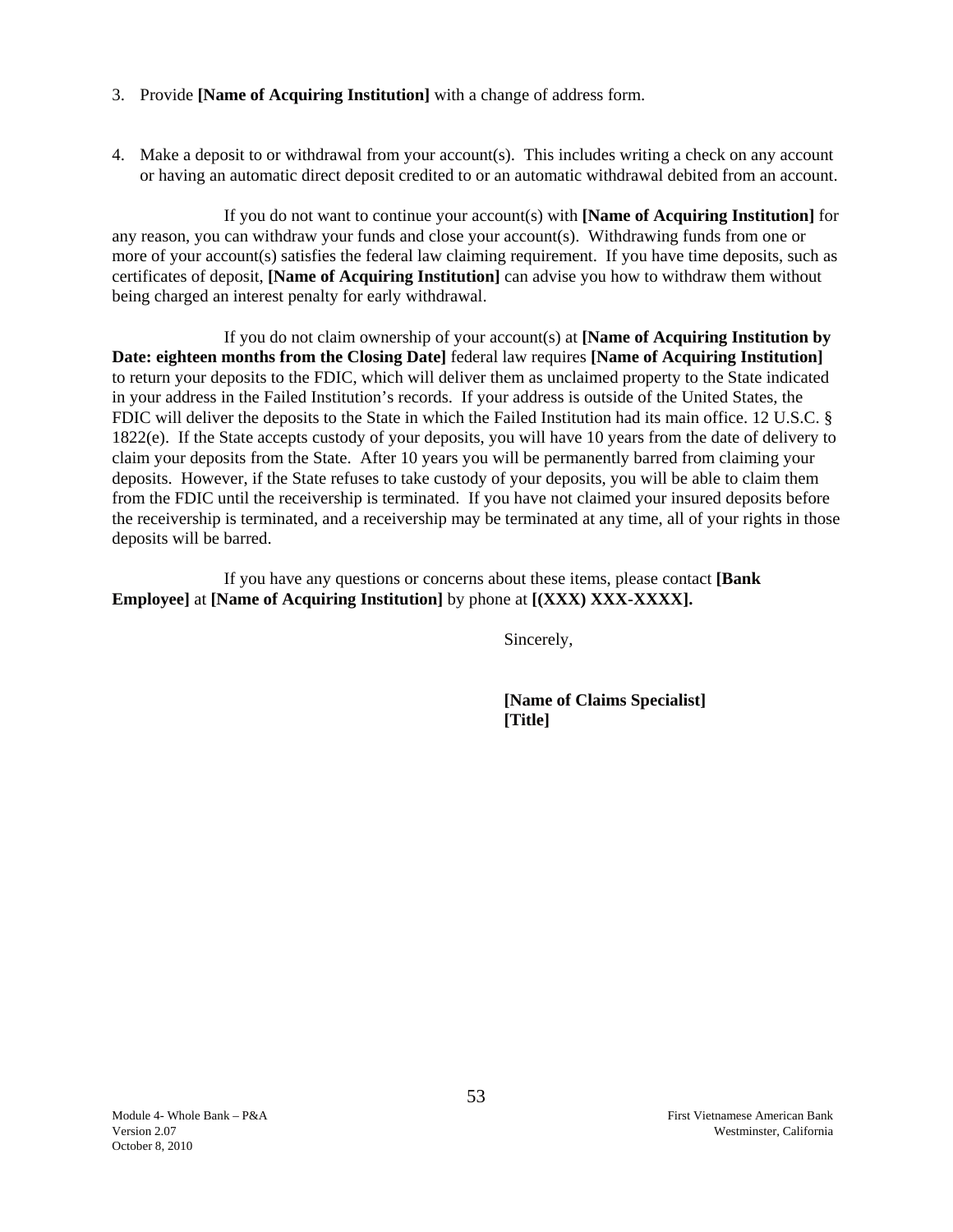## **EXHIBIT 2.3B AFFIDAVIT OF MAILING**

#### <span id="page-57-0"></span>**AFFIDAVIT OF MAILING**

*State of* 

*COUNTY OF* 

I am employed as a **[Title of Office]** by the **[Name of Acquiring Institution]**.

This will attest that on **[Date of mailing]**, I caused a true and correct copy of the Final Legal Notice, attached hereto, to owners of unclaimed deposits of **[Name of Failed Bank]**, City, State, to be prepared for deposit in the mail of the United States of America on behalf of the Federal Deposit Insurance Corporation. A list of depositors to whom the notice was mailed is attached. This notice was mailed to the depositor's last address as reflected on the books and records of the **[Name of Failed Bank]** as of the date of failure.

> **[Name] [Title of Office] [Name of Acquiring Institution]**

**Subscribed and sworn to before me this \_\_\_\_\_\_\_day of [Month, Year].** 

 $\overline{\phantom{a}}$  ,  $\overline{\phantom{a}}$  ,  $\overline{\phantom{a}}$  ,  $\overline{\phantom{a}}$  ,  $\overline{\phantom{a}}$  ,  $\overline{\phantom{a}}$  ,  $\overline{\phantom{a}}$  ,  $\overline{\phantom{a}}$  ,  $\overline{\phantom{a}}$  ,  $\overline{\phantom{a}}$  ,  $\overline{\phantom{a}}$  ,  $\overline{\phantom{a}}$  ,  $\overline{\phantom{a}}$  ,  $\overline{\phantom{a}}$  ,  $\overline{\phantom{a}}$  ,  $\overline{\phantom{a}}$ 

**My commission expires:** 

**\_\_\_\_\_\_\_\_\_\_\_\_\_\_\_\_\_\_\_\_\_\_ \_\_\_\_\_\_\_\_\_\_\_\_\_\_\_\_\_\_\_\_\_\_\_\_\_\_\_\_\_\_\_\_ [Name], Notary Public**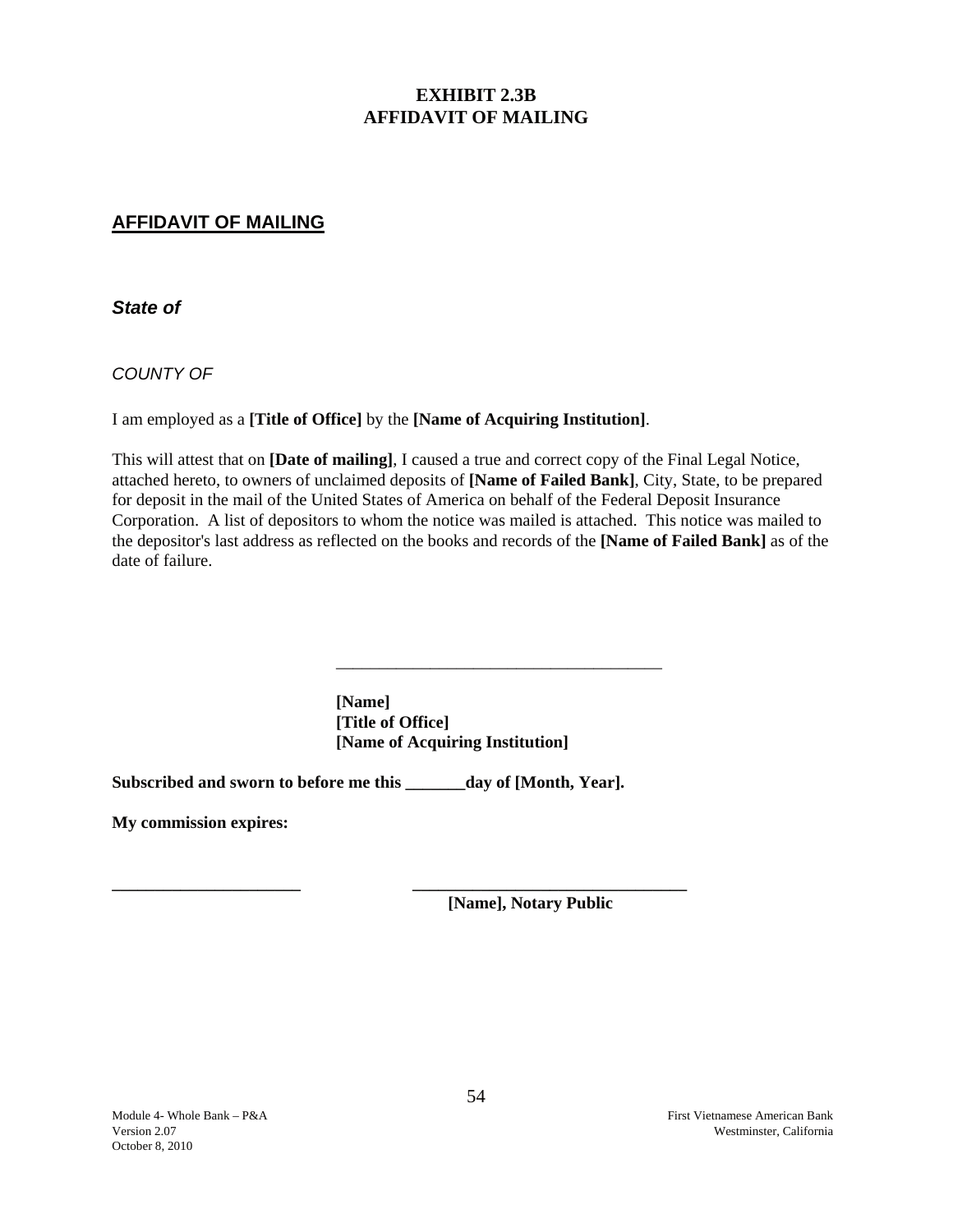## **EXHIBIT 3.2(c) -- VALUATION OF CERTAIN QUALIFIED FINANCIAL CONTRACTS**

#### <span id="page-58-0"></span>**A**. **Scope**

Interest Rate Contracts - All interest rate swaps, forward rate agreements, interest rate futures, caps, collars and floors, whether purchased or written.

Option Contracts - All put and call option contracts, whether purchased or written, on marketable securities, financial futures, foreign currencies, foreign exchange or foreign exchange futures contracts.

Foreign Exchange Contracts - All contracts for future purchase or sale of foreign currencies, foreign currency or cross currency swap contracts, or foreign exchange futures contracts.

#### **B. Exclusions**

All financial contracts used to hedge assets and liabilities that are acquired by the Assuming Institution but are not subject to adjustment from Book Value.

#### **C.** Adjustment

The difference between the Book Value and market value as of Bank Closing.

#### **D. Methodology**

- 1. The price at which the Assuming Institution sells or disposes of Qualified Financial Contracts will be deemed to be the fair market value of such contracts, if such sale or disposition occurs at prevailing market rates within a predefined timetable as agreed upon by the Assuming Institution and the Receiver.
- 2. In valuing all other Qualified Financial Contracts, the following principles will apply:
	- (i) All known cash flows under swaps or forward exchange contracts shall be present valued to the swap zero coupon interest rate curve.
	- (ii) All valuations shall employ prices and interest rates based on the actual frequency of rate reset or payment.
	- (iii) Each tranche of amortizing contracts shall be separately valued. The total value of such amortizing contract shall be the sum of the values of its component tranches.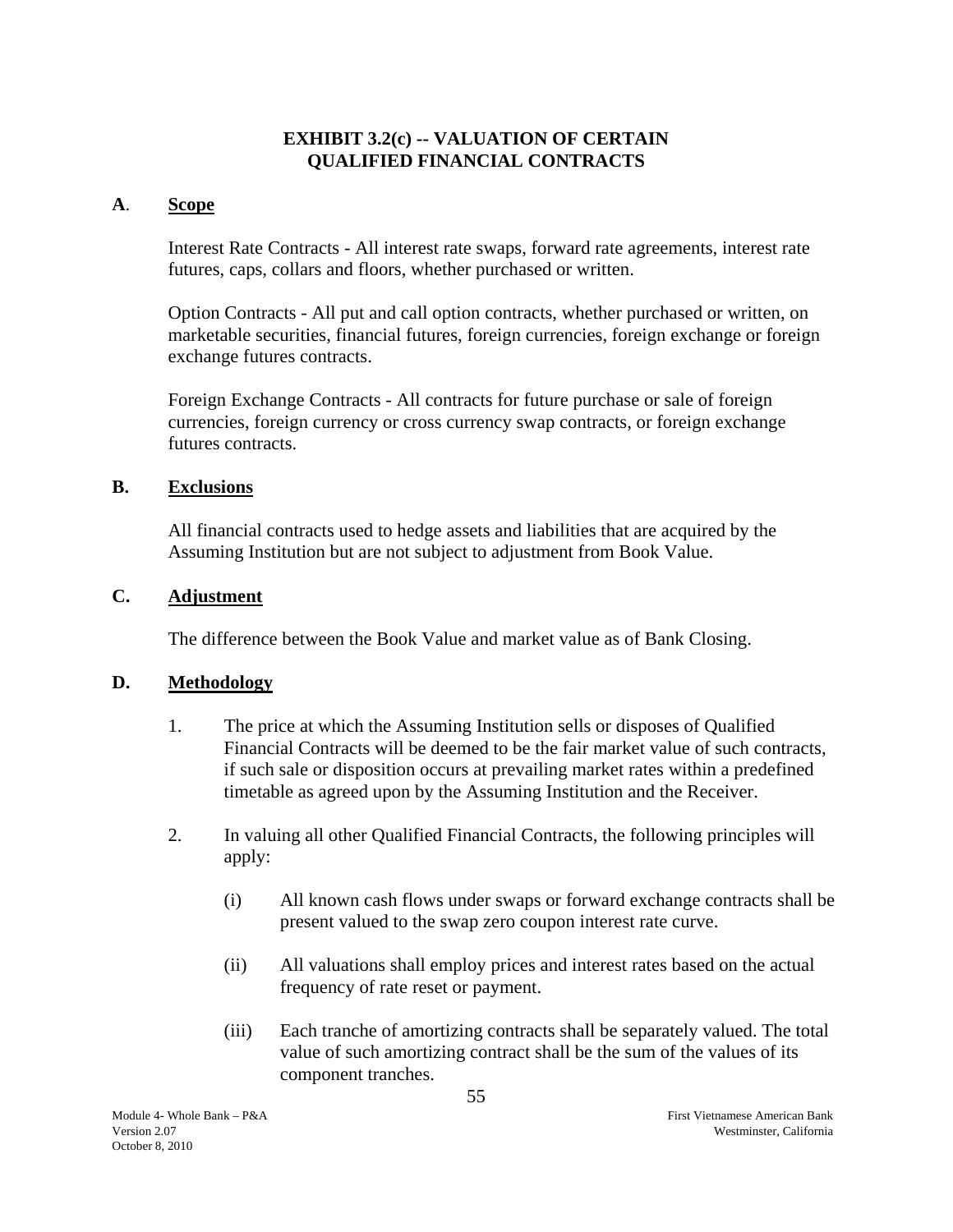- (iv) For regularly traded contracts, valuations shall be at the midpoint of the bid and ask prices quoted by customary sources (e.g., The Wall Street Journal, Telerate, Reuters or other similar source) or regularly traded exchanges.
- (v) For all other Qualified Financial Contracts where published market quotes are unavailable, the adjusted price shall be the average of the bid and ask price quotes from three (3) securities dealers acceptable to the Receiver and Assuming Institution as of Bank Closing. If quotes from securities dealers cannot be obtained, an appraiser acceptable to the Receiver and the Assuming Institution will perform a valuation based on modeling, correlation analysis, interpolation or other techniques, as appropriate.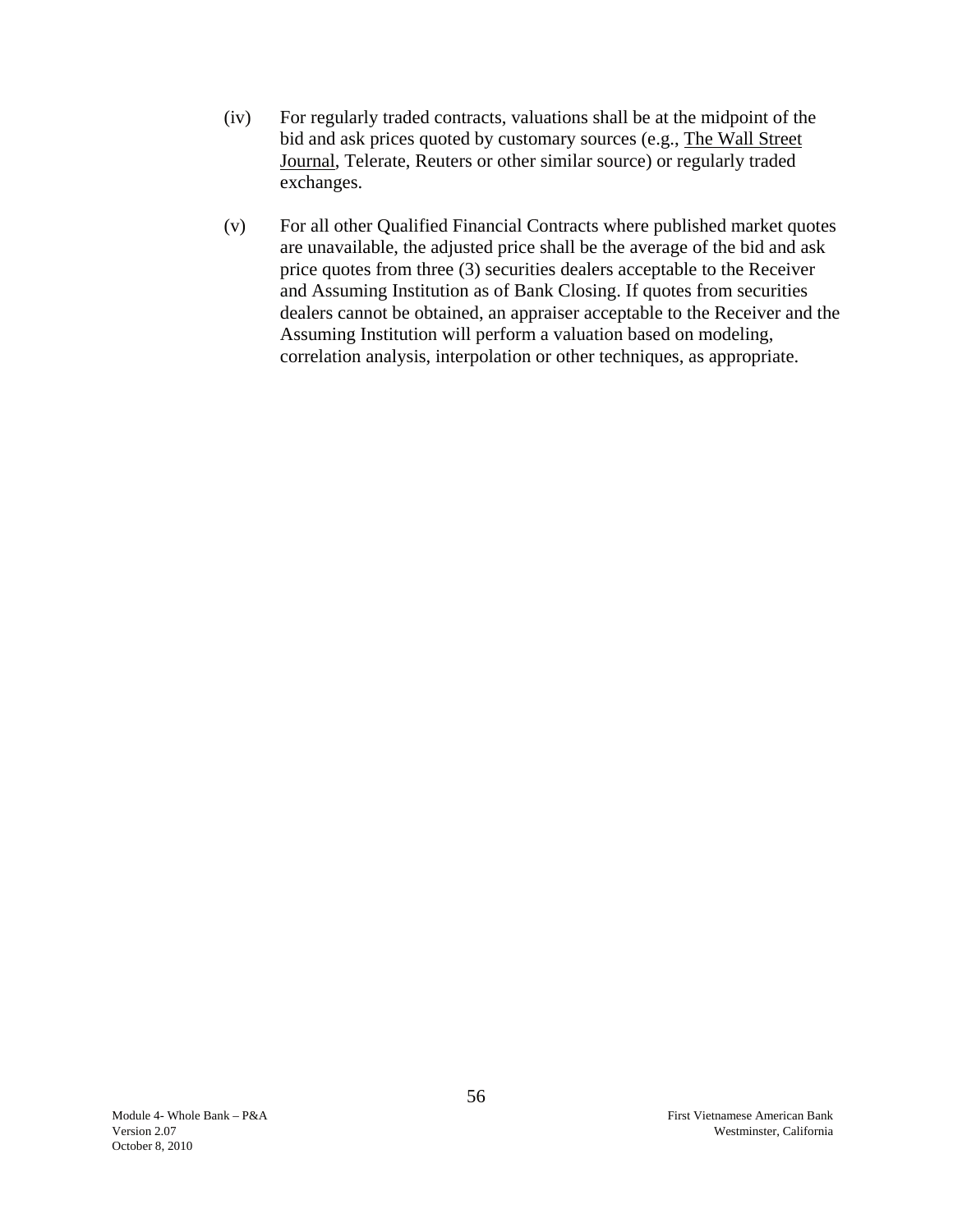#### **EXHIBIT 4.13 INTERIM ASSET SERVICING ARRANGEMENT**

(a) With respect to each asset or liability designated from time to time by the Receiver to be serviced by the Assuming Institution pursuant to this Arrangement, including any assets or liabilities sold or conveyed by the Receiver to any party other than the Assuming Institution (any such party, a "Successor Owner") but with respect to which the Receiver has an obligation to service or provide servicing support (such assets and liabilities, the "Pool Assets"), during the term of this Arrangement the Assuming Institution shall, with respect to the Pool Assets:

(i) promptly post and apply payments received to the applicable system of

record;

(ii) reverse and return insufficient funds checks;

(iii) pay (A) participation payments to participants in Loans, as and when received; (B) tax and insurance bills, as they come due, out of escrow funds maintained for such purposes; and (C) unfunded commitments and protective advances out of escrow funds created for that purpose;

(iv) process funding draws under Loans and protective advances in connection with collateral and acquired property, in each case, as and to the extent authorized and funded by the Receiver;

(v) maintain in use all data processing equipment and systems and other systems of record on which any activity with respect to any Pool Assets are or, prior to Bank Closing were recorded, and maintain all historical data on any such systems as of Bank Closing and may not, without the express written consent of the Receiver (which consent must be sought at least 60 days prior to taking any action), deconvert, remove, transfer or otherwise discontinue use of any of the Failed Bank's systems of record with respect to any Pool Asset;

(vi) maintain accurate records reflecting (A) payments received by the Assuming Institution, (B) information received by the Assuming Institution concerning changes in the address or identity of any obligor, and (C) other servicing actions taken by the Assuming Institution, including checks returned for insufficient funds;

(vii) send (A) billing statements to Obligors on Pool Assets (to the extent that such statements were sent by the Failed Bank or as are requested by the Receiver) and (B) notices to Obligors who are in default on Loans (in the same manner as the Failed Bank or as are requested by the Receiver);

(viii) employ a sufficient number of qualified employees to provide the services required to be provided by the Assuming Institution pursuant to this Arrangement (with the number and qualifications of such employees not to be less than the number and qualifications of employees employed by the Failed Bank to perform such functions as of Bank Closing);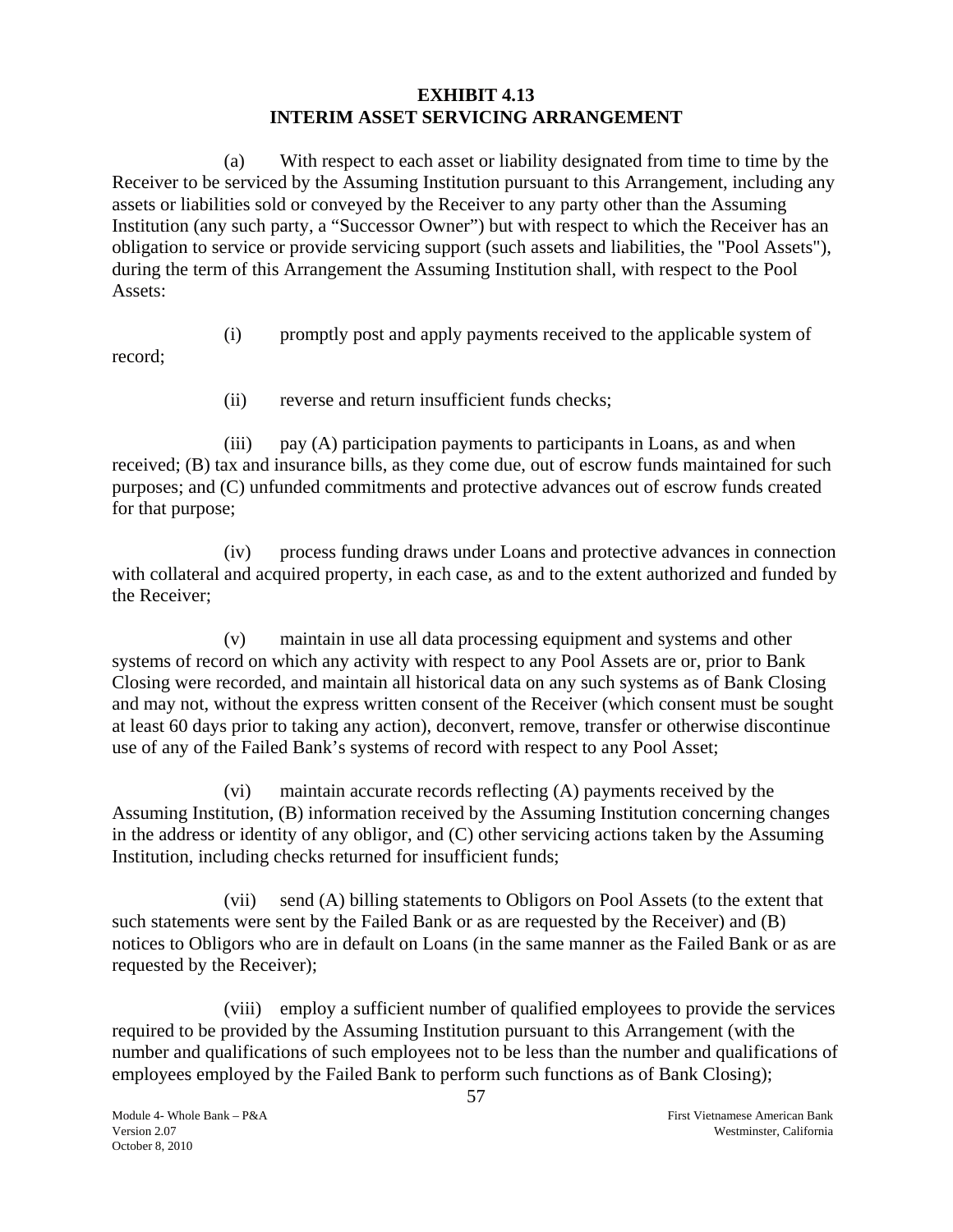(ix) any Credit Files and any servicing files in the possession or on the premises of the Assuming Institution shall be held in trust by the Assuming Institution for the Receiver or the Successor Owner (as applicable) and shall be segregated from the other books and records of the Assuming Institution and be appropriately marked to clearly reflect the ownership interest of the Receiver or the Successor Owner (as applicable);

(x) send to the Receiver (indicating closed bank name and number), Attn: Interim Servicing Manager, at the email address provided in Section 13.7 of the Agreement, or to such other person at such address as the Receiver may designate, via overnight delivery: (A) on a weekly basis, weekly reports, including, without limitation, reports reflecting collections, trial balances, and (B) any other reports, copies or information as may be requested from time to time by the Receiver, including, if requested, copies of (1) checks or other remittances received, (2) insufficient funds checks returned, (3) checks or other remittances for payment to participants or for taxes, insurance, funding advances and protective advances, (4) pay-off requests, and (5) notices to defaulted Obligors;

(xi) remit on a weekly basis to the Receiver (indicating closed bank name and number), Attn: DRR Cashier Unit, Business Operations Support Branch, at the address in (vii), via wire transfer to the account designated by the Receiver, or to such other person at such other address and/or account as the Receiver may designate, all payments received;

(xii) prepare and timely file all information reports with appropriate tax authorities, and, if requested by the Receiver, prepare and file tax returns and remit taxes due on or before the due date; and

(xiii) provide and furnish such other services, operations or functions, including, without limitation, with regard to any business, enterprise or agreement which is a Pool Asset, as may be requested by the Receiver;

 Owner at the Assuming Institution, each of which may be interest bearing, titled in the name of Assuming Institution, in trust for the Receiver or the Successor Owner (as applicable), in each case separate and apart from any of the Assuming Institution's own funds and general assets; and (xiv) establish a custodial account for the Receiver and for each Successor as the owner, and segregate and hold all funds collected and received with respect to the Pool Assets

(xv) no later than the end of the second Business Day following receipt thereof, deposit into the applicable custodial account and retain therein all funds collected and received with respect to the Pool Assets.

Notwithstanding anything to the contrary in this Exhibit, the Assuming Institution shall not be required to initiate litigation or other collection proceedings against any Obligor or any collateral with respect to any defaulted Loan. The Assuming Institution shall promptly notify the Receiver, at the address provided above in subparagraph  $(a)(x)$ , of any claims or legal actions regarding any Pool Asset.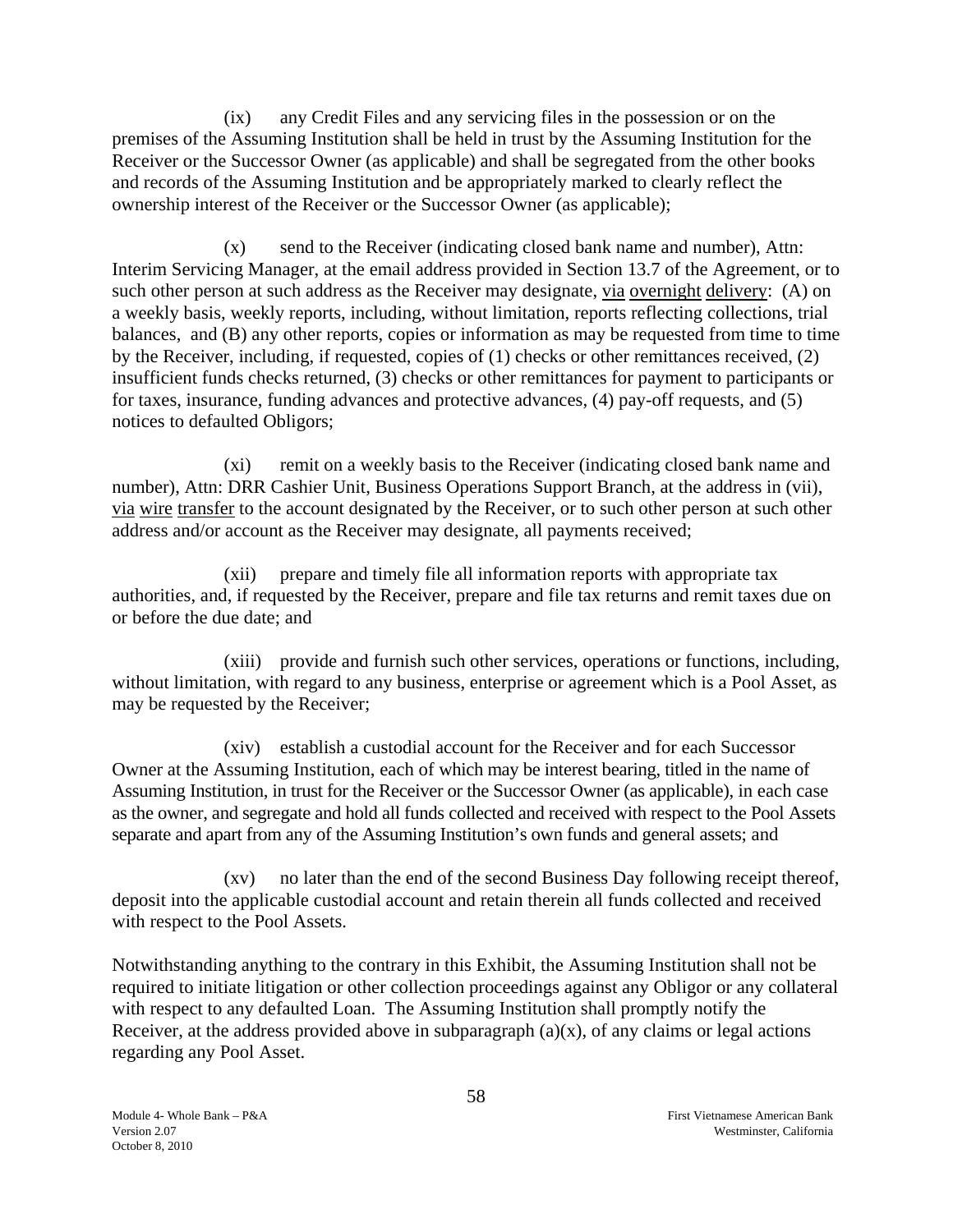(b) In consideration for the provision of the services provided pursuant to this Arrangement, the Receiver agrees to reimburse the Assuming Institution for actual, reasonable and necessary expenses incurred in connection with the performance of its duties pursuant to this Arrangement, including expenses of photocopying, postage and express mail, and data processing and employee services (based upon the number of hours spent performing servicing duties).

(c) The Assuming Bank shall provide the services described herein for a term of up to three hundred sixty-five (365) days after Bank Closing. The Receiver may terminate the Arrangement at any time upon not less than sixty (60) days notice to the Assuming Institution without any liability or cost to the Receiver other than the fees and expenses due to the Assuming Institution as of the termination date pursuant to paragraph (b) above.

(d) At any time during the term of this Arrangement, the Receiver may, upon not less than thirty (30) days prior written notice to the Assuming Institution, remove one or more Pool Assets, and at the time of such removal the Assuming Institution's responsibility with respect thereto shall terminate.

(e) At the expiration of this Arrangement or upon the termination of the Assuming Institution's responsibility with respect to any Pool Asset pursuant to paragraph (d) hereof, the Assuming Institution shall:

(i) deliver to the Receiver (or its designee) all of the Credit Documents and records relating to the Pool Assets; and

(ii) cooperate with the Receiver to facilitate the orderly transition of managing the Pool Assets to the Receiver or its designees (including, without limitation, its contractors and persons to which any Pool Assets are conveyed).

(f) At the request of the Receiver, the Assuming Institution shall perform such transitional services with regard to the Pool Assets as the Receiver may request. Transitional services may include, without limitation, assisting in any due diligence process deemed necessary by the Receiver and providing to the Receiver and its designees (including, without limitation, its contractors and any actual or potential Successor Owners) (x) information and data regarding the Pool Assets, including, without limitation, system reports and data downloads sufficient to transfer the Pool Assets to another system or systems and to facilitate due diligence by actual and potential Successor Owners, and (y) access to employees of the Assuming Institution involved in the management of, or otherwise familiar with, the Pool Assets.

(g) Until such time as the Arrangement expires or is terminated, without limitation of its obligations set forth above or in the Agreement and without any additional consideration (other than that set forth in paragraph (b) above), the Assuming Institution shall provide the Receiver and its designees (including, without limitation, its contractors and actual and potential Successor Owners) with the following, as the same may be requested: